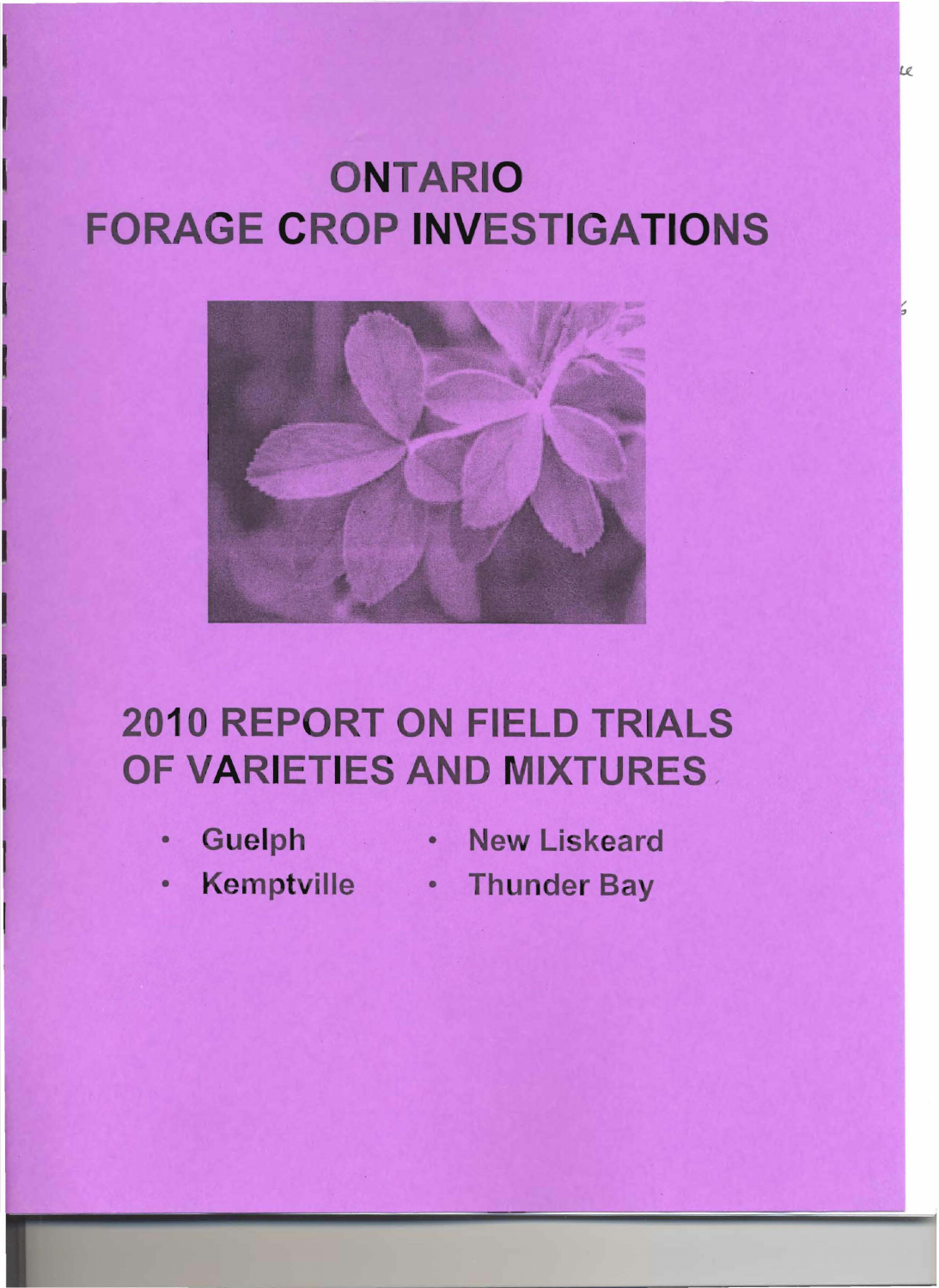## **REPORT ON FORAGE CROPS TRIALS**

### **ONTARIO FORAGE CROP COMMITTEE**

**Compiled by: Donna Hancock**

**Joan McKinlay Committee Chair Ontario Forage Crop Committee**

**Conducted co-operatively by:**

**University of Guelph Ontario Ministry of Agriculture and Food** 

This is the 2010 Ontario Forage Crop Investigations Report. The information contained here was published as submitted by the crop coordinators. Unless otherwise indicated, the test arrangement is a randomized complete block with four replicates. Names and addresses of each crop coordinator are provided to facilitate further inquiries if such a need arises.

*Not For Publication:* This is a progress report of co-operative investigations containing data, the interpretation of which may be modified with additional experimentation. Therefore, publication of any data or statements herein should not be made without prior written approval of the organization and personnel concerned.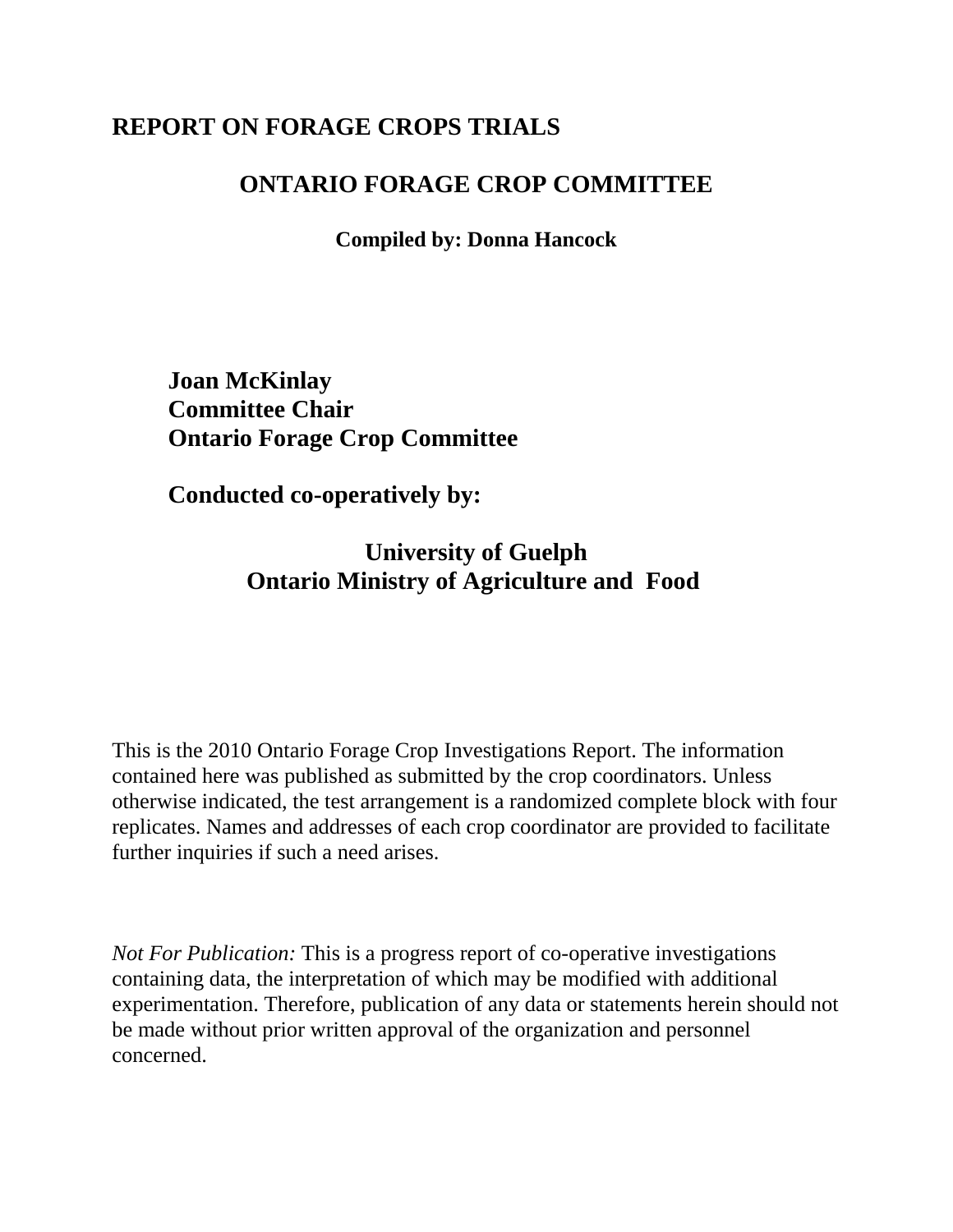#### **ONTARIO FORAGE CROP COMMITTEE VARIETY SUB-COMMITTEE**

#### **EXECUTIVE and COORDINATORS for 2010**

Joan McKinlay Chair

Mr. David Morris Secretary

Dr. Steve Bowley Species & Data Coordinator

#### **Contact information**

 R.R. # 2 Ravenna, ON, N0H 2E0 Phone: (519)- 599-6236 Email: jmckinlay@bmts.com

109 Maple Ridge Road, R.R. #2 Owen Sound, Ontario N4K 5N4 Telephone: 519-376-1304 Fax: 519-376-9773 davidtmorris@rogers.com

 Plant Agriculture Dept., University of Guelph Phone: (519) 824-4120 Ext. 58704 Fax: (519)-826-0401 Email: sbowley@uoguelph.ca

| <b>Testing Locations</b> |                    |
|--------------------------|--------------------|
| <b>Thunder Bay</b>       | $(807)$ 475-1373   |
| New Liskeard             | $(705)$ 647-8525   |
|                          | x226               |
| Kemptville               | $(613)$ 258-8336   |
|                          | x61340             |
| Elora (Guelph)           | $(519) 824 - 4120$ |
|                          | x58704             |

 Name of Cooperator Mr. Tarlok Sahota Mr. John Kobler Ms. Wendy Asbil Dr. S. R. Bowley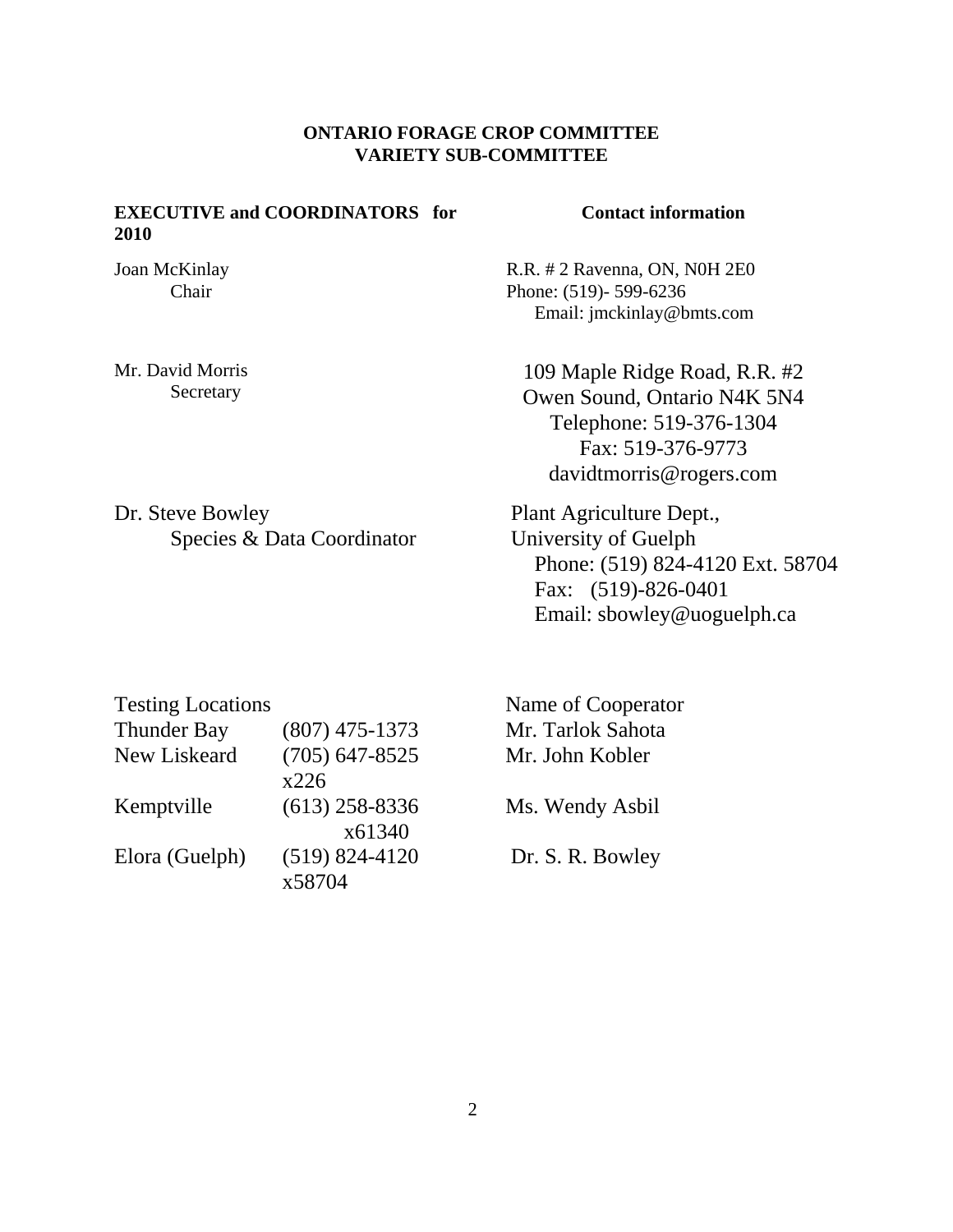| Contents                  |
|---------------------------|
| Introduction              |
|                           |
| Alfalfa                   |
|                           |
|                           |
|                           |
|                           |
| <b>Bromegrass</b>         |
|                           |
| Orchardgrass              |
|                           |
| <b>Tall Fescue</b>        |
|                           |
| <b>Perennial Ryegrass</b> |
|                           |
| Timothy                   |
|                           |
|                           |
| <b>Meadow Fescue</b>      |
|                           |
|                           |
|                           |
|                           |

Quality summaries of 3cut and 4 cut Performance trials ............51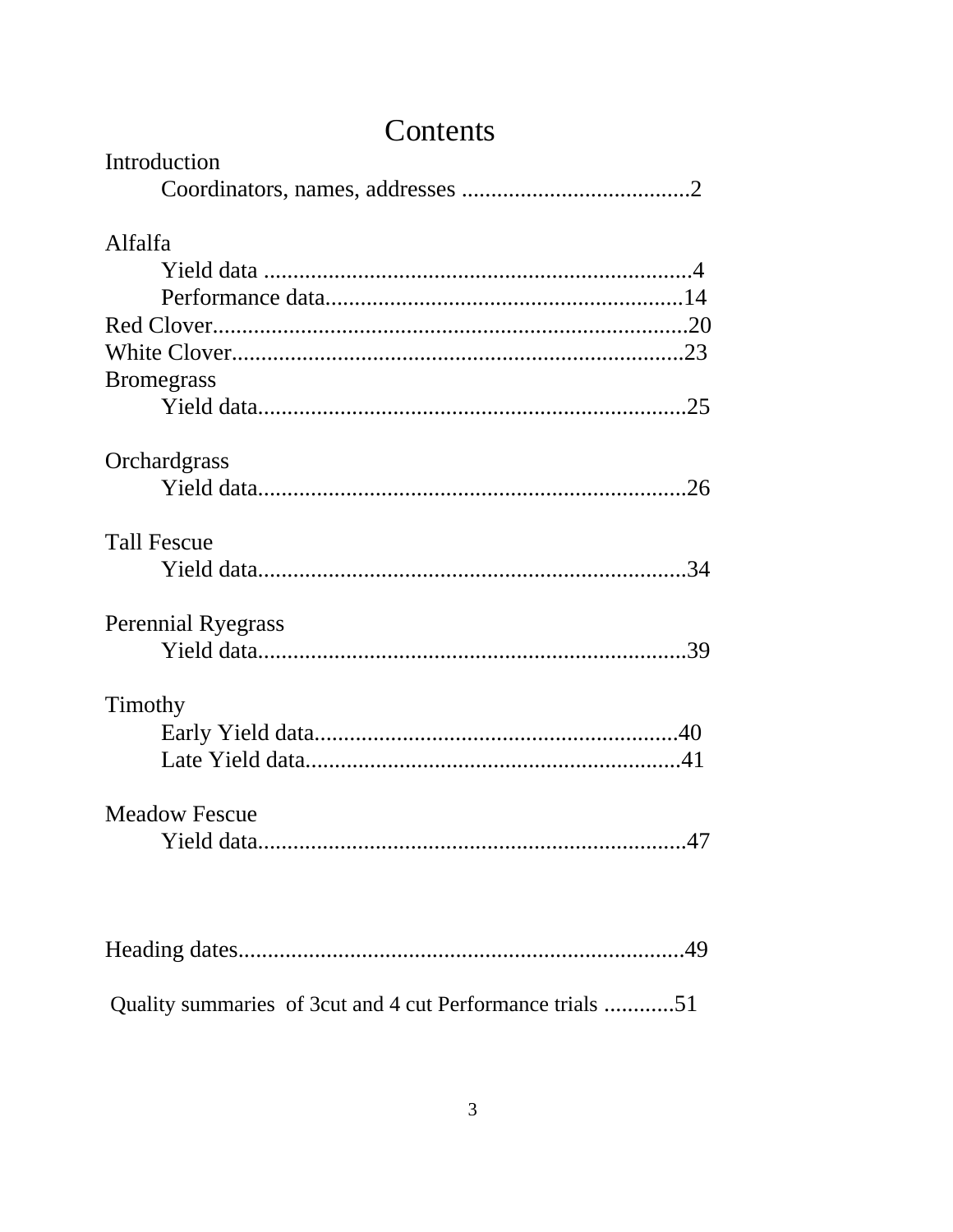Kemptville Alfalfa seeded 2007 (re-seeding of 2006 alfalfa) Douglas site Harvested 2010

|              | Cut 1   | Cut 2   | Cut 3   | Total   |
|--------------|---------|---------|---------|---------|
| Variety      |         |         |         |         |
| OS416        | 2952.0  | 1589.6  | 2449.1  | 6990.6  |
| 54V09        | 4295.8  | 1793.7  | 2705.9  | 8795.4  |
| QS25006      | 3280.4  | 2766.6  | 2519.5  | 8566.5  |
| Magnum_IV    | 3455.8  | 2383.1  | 2866.4  | 8705.4  |
| OAC_Superior | 3747.7  | 1906.0  | 2988.4  | 8642.1  |
| SF2303       | 3590.7  | 1820.4  | 2719.6  | 8130.6  |
| SF2103       | 2955.4  | 1781.7  | 2615.4  | 7352.4  |
| QS34029      | 3515.8  | 1936.4  | 2744.3  | 8196.4  |
| WL343HQ      | 3391.2  | 2173.3  | 2937.4  | 8501.8  |
| 53H92        | 3789.9  | 1568.1  | 2941.7  | 8299.8  |
| 42H159NK     | 3606.1  | 1526.8  | 2500.4  | 7633.3  |
| QS85029      | 3274.6  | 2046.1  | 2628.4  | 7949.1  |
| QS35006      | 3859.2  | 2142.1  | 3318.5  | 9319.8  |
| Filler       | 3164.9  | 1812.9  | 2595.1  | 7572.8  |
| 53Q30        | 3780.4  | 1931.6  | 2784.2  | 8496.2  |
| SF2104       | 3209.8  | 1315.5  | 2875.5  | 7400.7  |
| $X - 692$    | 3259.4  | 1494.8  | 2824.2  | 7578.3  |
| Mean         | 3478.16 | 1881.68 | 2765.51 | 8125.35 |
| CV           | 9.25    | 17.3    | 13.03   | 8.38    |
| LSD          | 459.871 | 465.2   | 514.908 | 973.546 |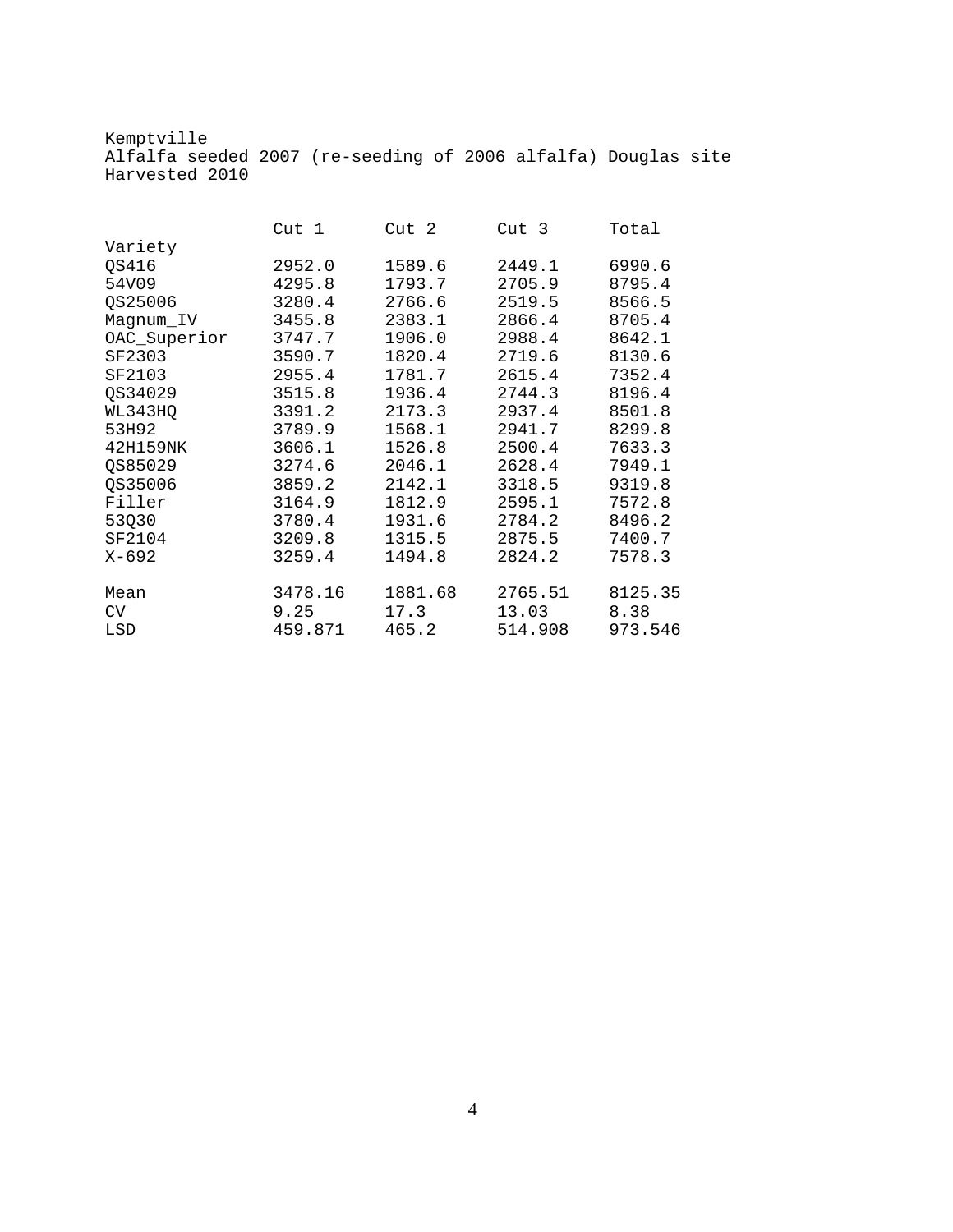ONTARIO New Liskeard Alfalfa Expt. 7007 Seeded 2007

|      |              | 2010   | (kg/ha) |        |        |        |              |
|------|--------------|--------|---------|--------|--------|--------|--------------|
| Code | Cultivar     | Cut 1  | Cut 2   | Tot10  | Tot09  |        | Tot08 3yrTot |
|      |              |        |         |        |        |        |              |
| 1432 | OAC_SUPERIOR | 5025   | 3271    | 8274   | 9650   | 11087  | 28750        |
| 1638 | 54V09        | 5182   | 2745    | 7845   | 9858   | 10943  | 28564        |
| 1652 | 55V48        | 4848   | 2553    | 7320   | 9333   | 10429  | 27009        |
| 1653 | <b>DS450</b> | 5075   | 2785    | 7798   | 10382  | 10908  | 29213        |
| 1654 | <b>DS723</b> | 5243   | 2810    | 8163   | 10081  | 10833  | 29476        |
| 1655 | L447HD       | 4843   | 2782    | 7571   | 9650   | 10555  | 27914        |
| 1656 | 13017        | 4911   | 2709    | 7604   | 9693   | 10717  | 27613        |
| 1657 | 15029        | 4810   | 2606    | 7502   | 10145  | 11020  | 28354        |
| 1660 | OS0131       | 4892   | 2927    | 7825   | 10159  | 10901  | 29063        |
| 1661 | SF2004       | 5495   | 2994    | 8459   | 10423  | 11676  | 30844        |
| 911  | FILLER       | 5080   | 2610    | 7834   | 9823   | 10818  | 28482        |
|      |              |        |         |        |        |        |              |
| 900  | Mean         | 5037   | 2799    | 7836   | 9927   | 10899  | 28662        |
| 901  | <b>CV</b>    | 8.6    | 7.9     | 6.5    | 5.9    | 5.8    | 4.7          |
|      | 905 MCV      | 10.3   | 9.5     | 7.8    | 7.1    | 7.0    | 5.7          |
| 902  | LSD          | 519.3  | 267.0   | 614.7  | 702.5  | 763.7  | 1634.1       |
|      | 906 LSR      | 75.8   | 37.2    | 54.0   | 64.5   | 61.2   | 42.6         |
| 907  | Pr>F(Trts)   | 0.5541 | 0.0061  | 0.1152 | 0.2727 | 0.4496 | 0.0539       |
| 908  | R_square     | 66.6   | 71.2    | 61.2   | 59.7   | 64.3   | 61.4         |
|      |              |        |         |        |        |        |              |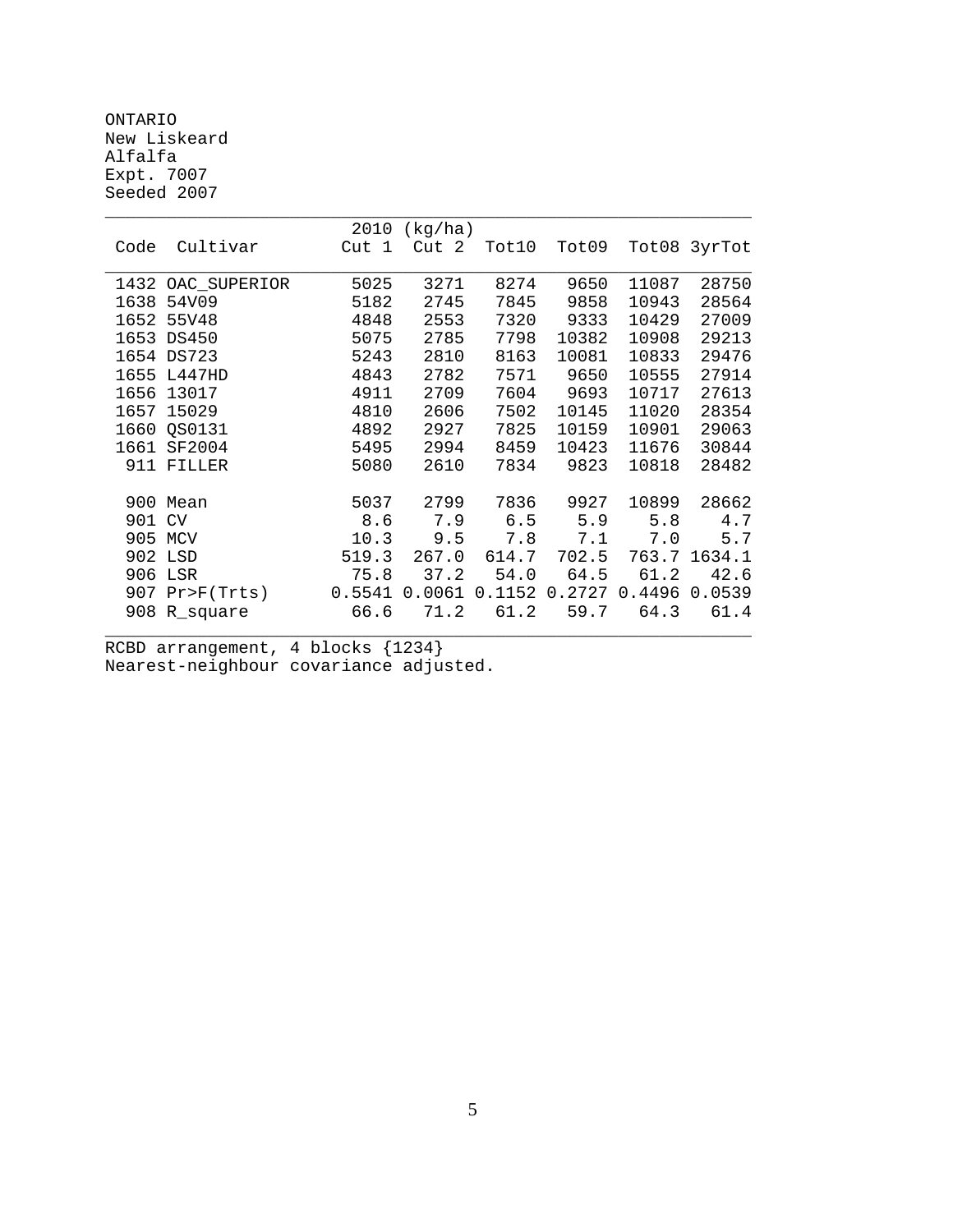Kemptville Alfalfa seeded 2009 (reseeding of 2007 Registration D test) Harvested 2010

|              | Cut <sub>1</sub> | Cut 2   | Cut 3   | Total    |
|--------------|------------------|---------|---------|----------|
| Variety      |                  |         |         |          |
| OAC_Superior | 5622.2           | 2904.6  | 3524.5  | 12051.3  |
| 54V09        | 5706.4           | 2887.4  | 3265.0  | 11858.8  |
| 55V48        | 6516.0           | 2482.0  | 3420.5  | 12418.5  |
| <b>DS723</b> | 5721.7           | 2521.2  | 3670.6  | 11913.5  |
| SF2004       | 6356.7           | 2916.8  | 3466.4  | 12739.8  |
| 94023        | 5433.0           | 2939.2  | 2615.5  | 10987.7  |
| Starbuck     | 6105.6           | 2912.0  | 2981.9  | 11999.5  |
| 53H92        | 5725.8           | 2710.3  | 3202.5  | 11638.5  |
| 4A421        | 5596.3           | 2450.3  | 2425.1  | 10471.7  |
| CW24033      | 5846.1           | 3160.3  | 3805.8  | 12812.3  |
| OS0131       | 5627.9           | 3018.2  | 3633.6  | 12279.7  |
| DS450        | 5584.1           | 2264.3  | 2769.9  | 10618.3  |
| Mean         | 5820.14          | 2763.87 | 3231.78 | 11815.79 |
| CV.          | 12.18            | 10.13   | 12.57   | 8.02     |
| LSD          | 1023.79          | 404.26  | 586.63  | 1368.59  |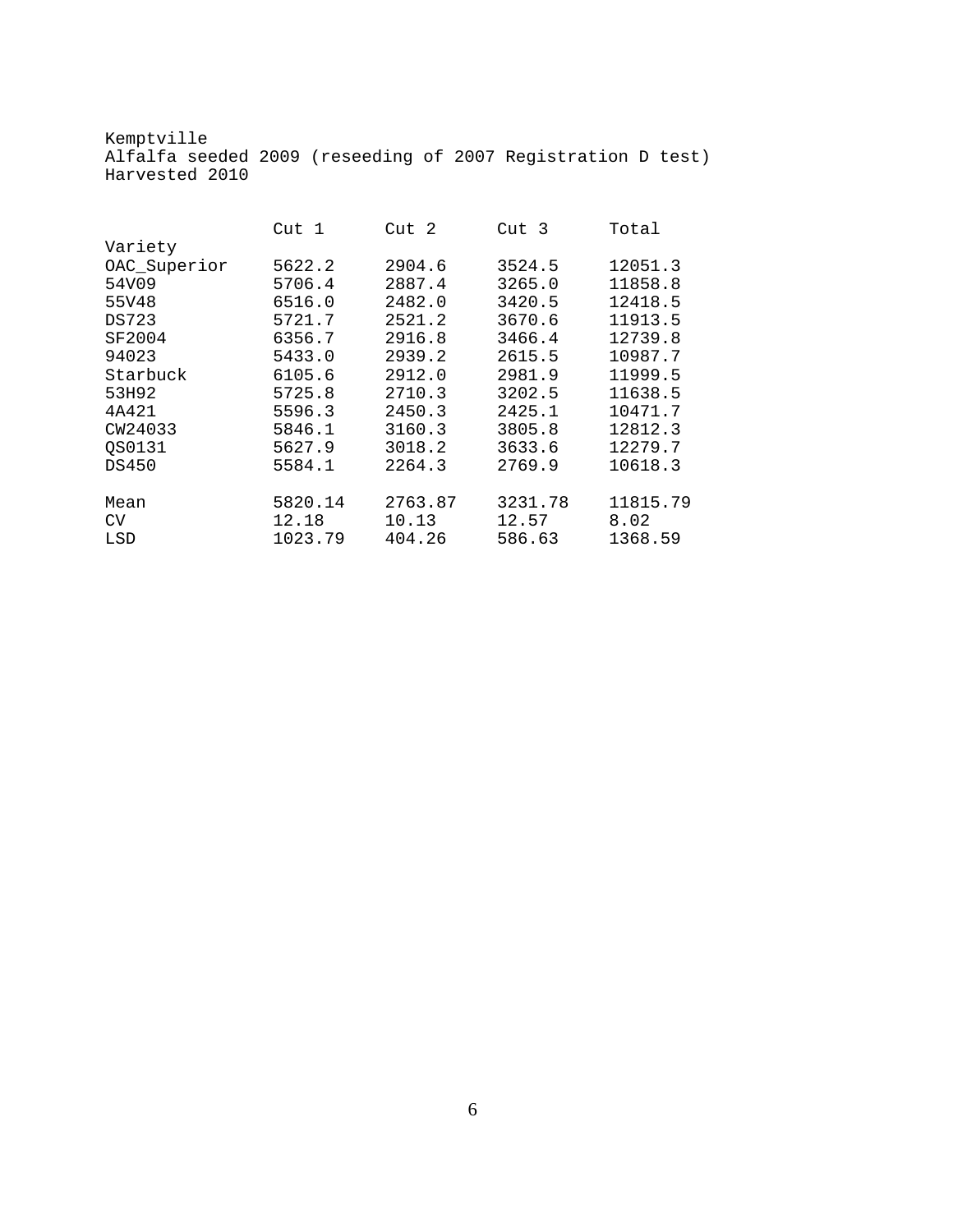ONTARIO Elora Alfalfa Registration Trial Expt. 2865 Seeded 2008

| 2010<br>(kg/ha)         |        |        |        |        |        |        |
|-------------------------|--------|--------|--------|--------|--------|--------|
| Cultivar<br>Code        | Cut 1  | Cut 2  | Cut 3  | Tot10  | Tot09  | 2yrTot |
|                         |        |        |        |        |        |        |
| 1432 OAC_SUPERIOR       | 3505   | 2485   | 1573   | 7790   | 9944   | 17898  |
| 1577<br><b>STARBUCK</b> | 4080   | 2715   | 1526   | 8294   | 9954   | 17988  |
| 1652<br>55V48           | 3868   | 2438   | 1275   | 7449   | 9799   | 17155  |
| 1665 WL363HO            | 3714   | 2537   | 1640   | 7899   | 9278   | 17245  |
| 1666 L333HD             | 3269   | 1964   | 1041   | 6197   | 9044   | 15363  |
|                         |        |        |        |        |        |        |
| 900 Mean                | 3687   | 2428   | 1411   | 7526   | 9604   | 17130  |
| 901 CV                  | 9.3    | 7.9    | 9.9    | 5.4    | 3.0    | 3.3    |
| 905 MCV                 | 14.7   | 12.6   | 15.6   | 8.6    | 4.8    | 5.2    |
| 902 LSD                 | 543.0  | 305.3  | 220.7  | 644.0  | 458.0  | 886.8  |
| 906 LSR                 | 66.9   | 40.7   | 36.9   | 30.7   | 50.3   | 33.8   |
| $907$ Pr>F(Trts)        | 0.2539 | 0.0422 | 0.0350 | 0.0089 | 0.0306 | 0.0206 |
| 908 R_square            | 87.2   | 94.0   | 94.5   | 96.4   | 94.9   | 96.9   |
|                         |        |        |        |        |        |        |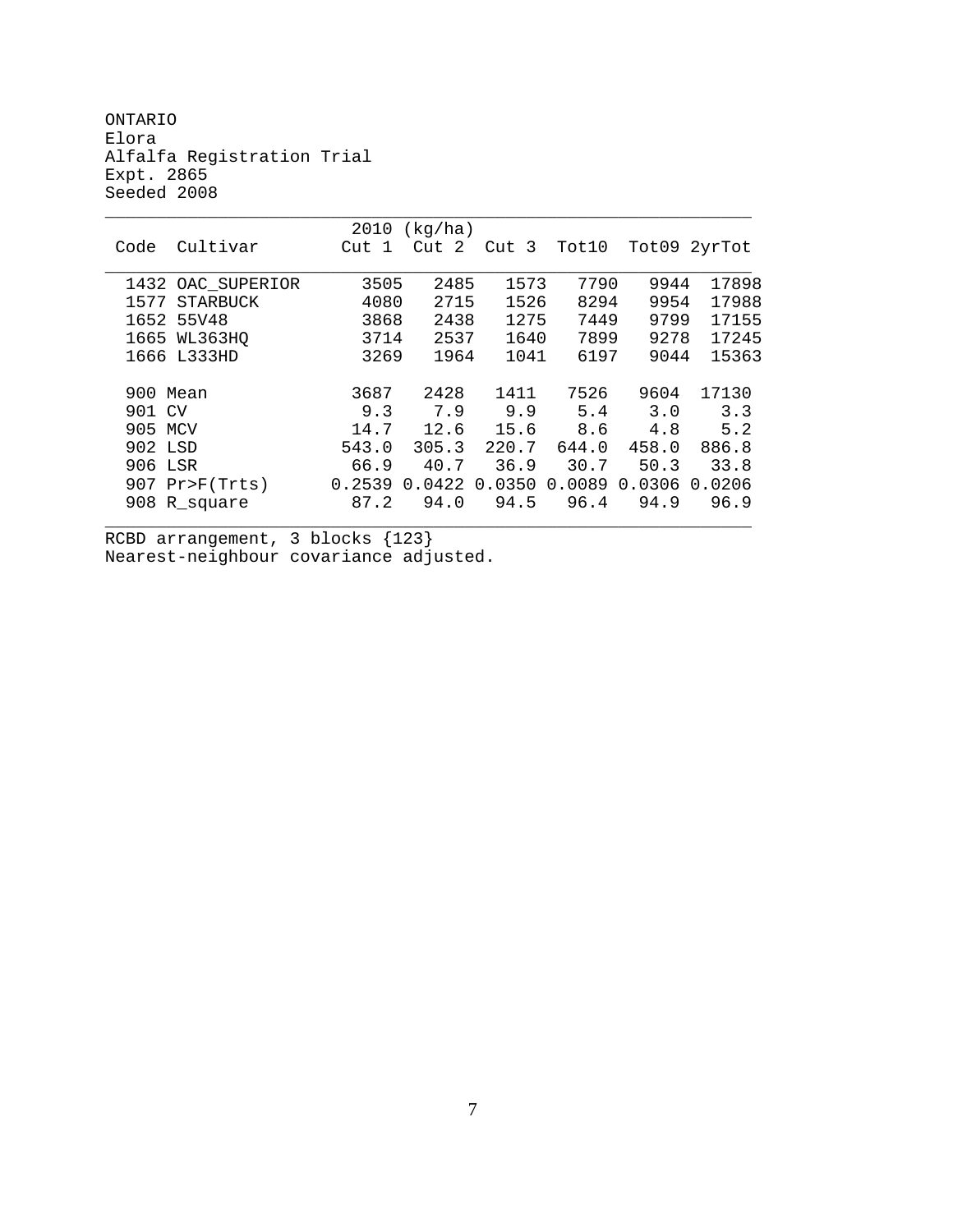Kemptville Alfalfa seeded 2008 Harvested 2010

|              | Cut <sub>1</sub> | Cut <sub>2</sub> | Cut <sub>3</sub> | Total  |
|--------------|------------------|------------------|------------------|--------|
| Variety      |                  |                  |                  |        |
| 55V48        | 3099.0           | 2392.8           | 1796.9           | 7288.6 |
| Starbuck     | 2166.6           | 1796.7           | 1503.0           | 5466.3 |
| L33HD        | 2661.7           | 1521.4           | 1186.0           | 5369.0 |
| WL363HQ      | 2283.4           | 1874.7           | 1846.6           | 6004.7 |
| OAC Superior | 2399.1           | 2271.6           | 1545.2           | 6216.0 |
| Mean         | 2522.0           | 1971.4           | 1575.5           | 6068.9 |
| CV           | 12.0             | 8.9              | 13.4             | 5.6    |
| LSD          | 506.3            | 294.5            | 351.7            | 571.1  |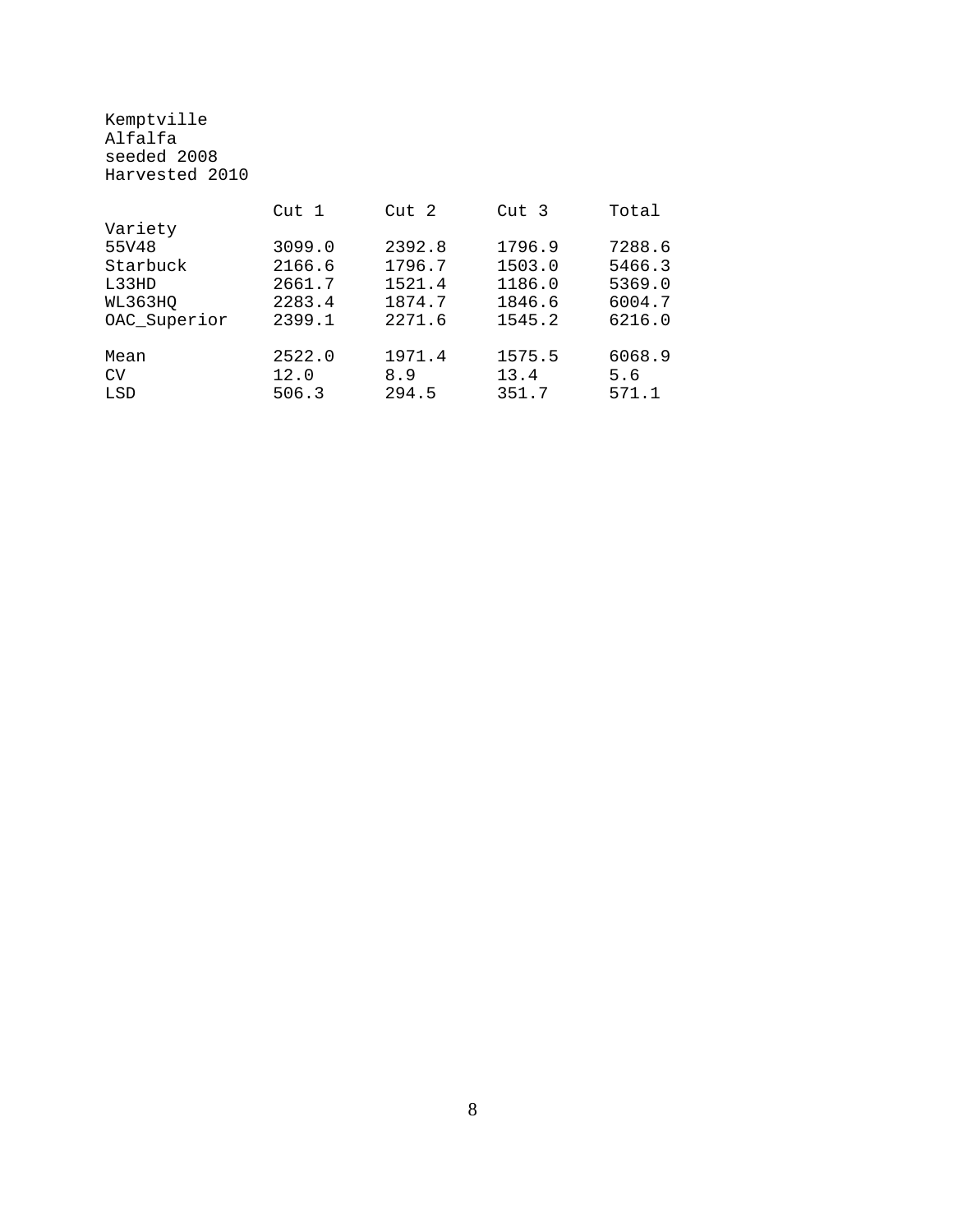ONTARIO New Liskeard Alfalfa Expt. 8001 Seeded 2008

|        |                   | 2010   | (kg/ha)          |        |                    |               |
|--------|-------------------|--------|------------------|--------|--------------------|---------------|
| Code   | Cultivar          | Cut 1  | Cut <sub>2</sub> | Tot10  |                    | Tot09 2yrTot  |
|        |                   |        |                  |        |                    |               |
|        | 1432 OAC_SUPERIOR | 6032   | 3109             | 9170   | 10431              | 19555         |
| 1577   | <b>STARBUCK</b>   | 5690   | 2856             | 8352   | 9933               | 18275         |
| 1652   | 55V48             | 5932   | 2972             | 9011   | 10426              | 19687         |
|        | 1665 WL363HO      | 5307   | 2767             | 8094   | 10007              | 18073         |
|        | 1666 L333HD       | 5863   | 2895             | 8798   | 9943               | 18575         |
|        |                   |        |                  |        |                    |               |
| 900    | Mean              | 5765   | 2920             | 8685   | 10148              | 18833         |
| 901 CV |                   | 7.5    | 11.0             | 6.0    | 6.6                | 4.5           |
|        | 905 MCV           | 9.6    | 14.1             | 7.7    | 8.5                | 5.8           |
|        | 902 LSD           | 551.7  | 411.8            |        | 665.7 857.7 1096.2 |               |
|        | 906 LSR           | 76.1   | 120.2            | 61.8   | 172.0              | 67.9          |
|        | $907$ Pr>F(Trts)  | 0.2353 | 0.6449           | 0.0801 |                    | 0.6815 0.0934 |
|        | 908 R_square      | 64.8   | 69.3             | 76.5   | 49.0               | 71.1          |
|        |                   |        |                  |        |                    |               |
|        |                   |        |                  |        |                    |               |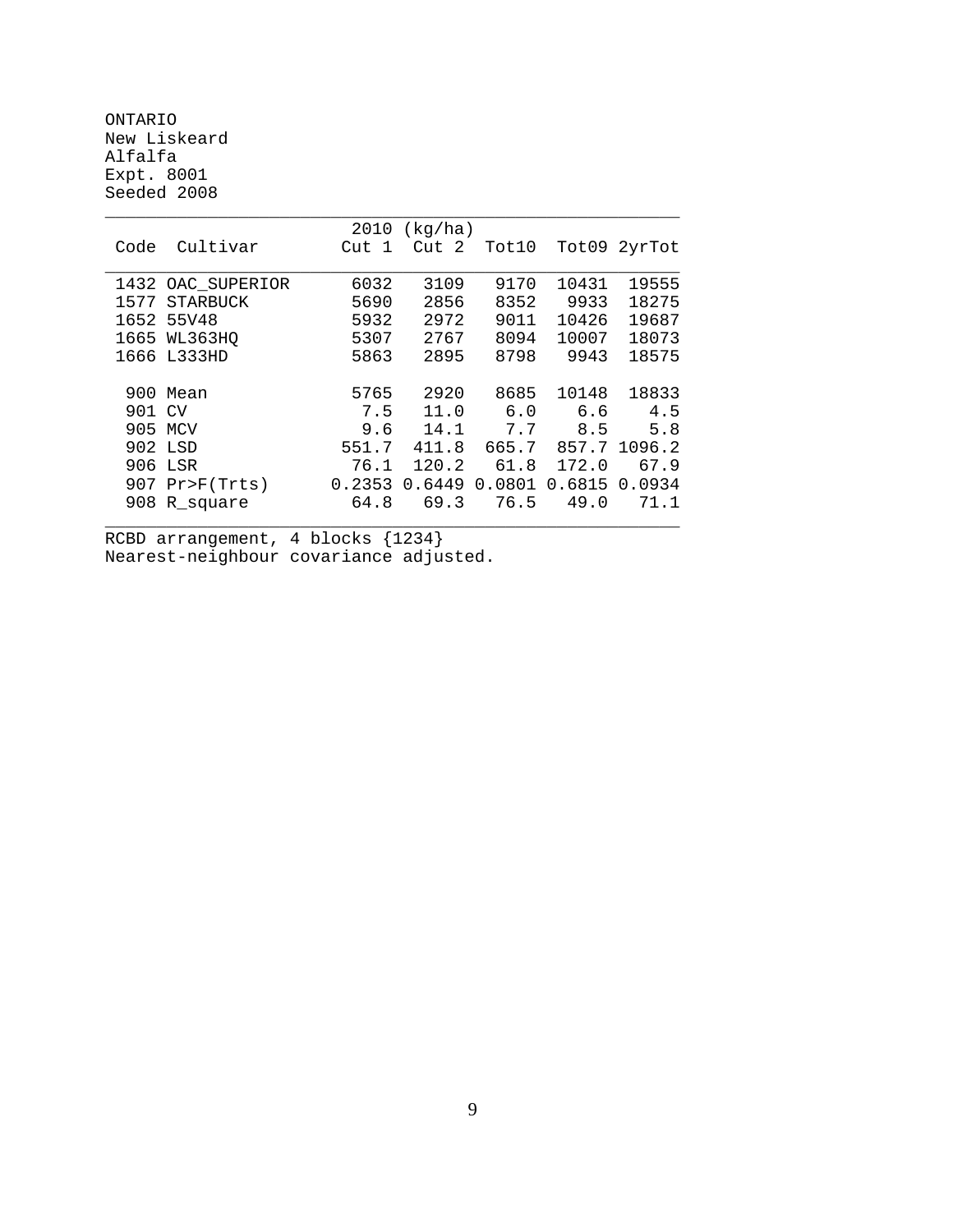ONTARIO New Liskeard Alfalfa Registration Expt. 9002 Seeded 2009

|      |                    | 2010   | (kg/ha)           |        |
|------|--------------------|--------|-------------------|--------|
| Code | Cultivar           | Cut 1  | Cut 2             | Tot10  |
|      |                    |        |                   |        |
|      | 1432 OAC_SUPERIOR  | 6501   | 2720              | 9226   |
|      | 1577 STARBUCK      | 6583   | 2878              | 9502   |
|      | 1648 CFL0913       | 6700   | 2884              | 9665   |
|      | 1667 54032         | 6302   | 2714              | 8948   |
|      | 1668 4S417         | 6922   | 2913              | 9805   |
|      | 1669 WL353LH       | 6244   | 2694              | 8887   |
|      | 1670 MAGNUM_VI_WET | 6678   | 3072              | 9812   |
| 1671 | CW_045025          | 5789   | 2665              | 8369   |
| 1672 | DS 721             | 6797   | 2893              | 9730   |
|      | 1673 CW_24207      | 6324   | 2705              | 9096   |
|      | 1674 LEGENADAIRY_5 |        | 6565 2914         | 9391   |
|      | 1675 CW_02013      | 6458   | 2899              | 9384   |
|      |                    |        |                   |        |
| 900  | Mean               | 6489   | 2829              | 9318   |
| 901  | <b>CV</b>          | 5.2    | 6.0               | 5.0    |
|      | 905 MCV            | 6.2    | 7.2               | 6.0    |
|      | 902 LSD            |        | 404.6 205.0 555.2 |        |
|      | 906 LSR            | 35.7   | 50.3              | 38.5   |
|      | 907 Pr>F(Trts)     | 0.0091 | 0.0536            | 0.0050 |
| 908  | R_square           | 72.9   | 66.7              | 71.7   |
|      |                    |        |                   |        |

\_\_\_\_\_\_\_\_\_\_\_\_\_\_\_\_\_\_\_\_\_\_\_\_\_\_\_\_\_\_\_\_\_\_\_\_\_\_\_\_\_\_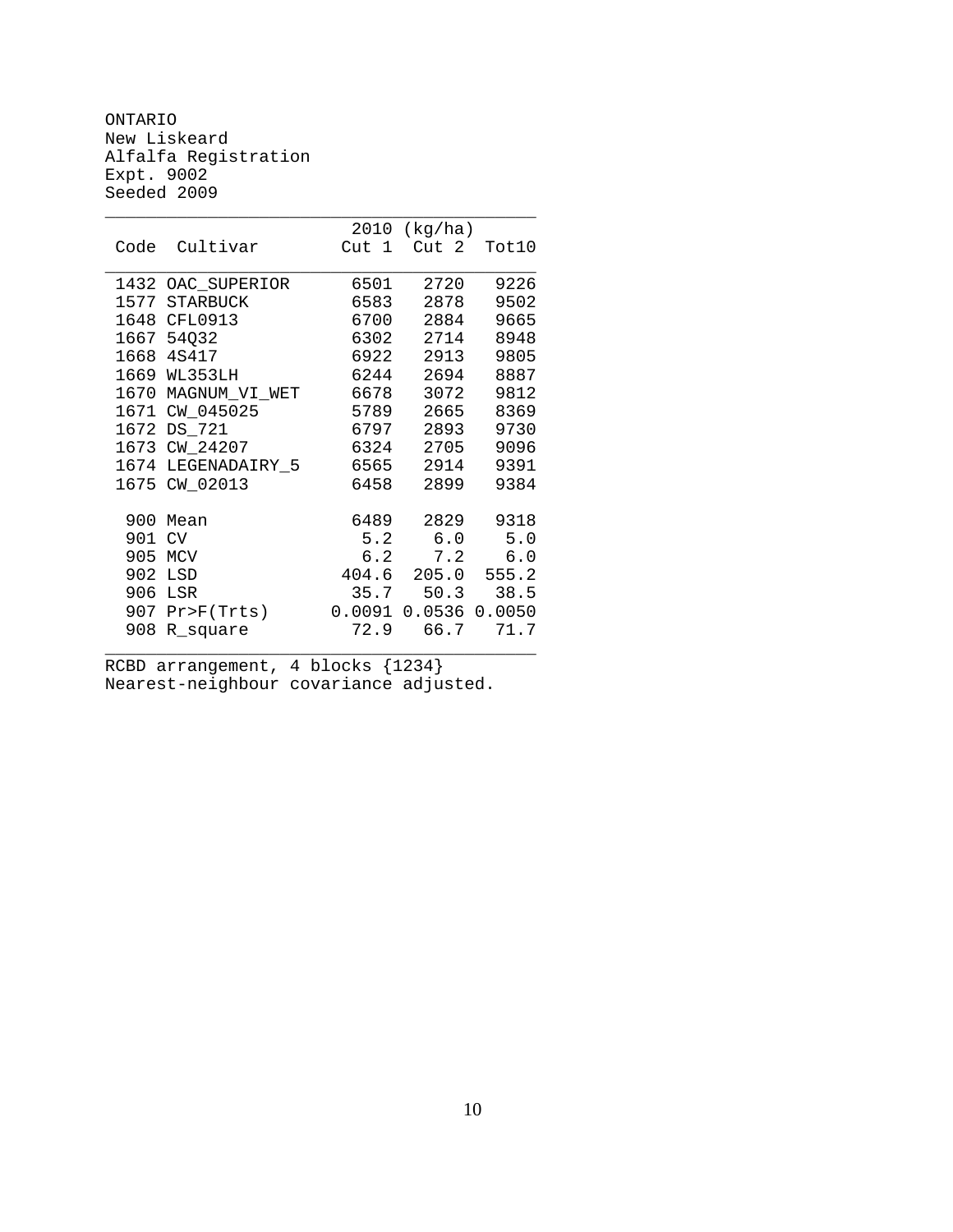ONTARIO Elora Alfalfa Registration Trial Expt. 2872 Seeded 2009

|                        |                         | 2010 (kg/ha)        |                      |               |
|------------------------|-------------------------|---------------------|----------------------|---------------|
| Cultivar<br>Code       | Cut 1                   |                     | Cut 2 Cut 3          | Tot10         |
|                        |                         |                     |                      |               |
| 1432 OAC_SUPERIOR      | 4123                    | 2445                | 1713                 | 8160          |
| 1498 134               | 3825                    | 2396                | 1656                 | 7917          |
| 1577 STARBUCK          | 4259                    | 2285                | 1455                 | 7861          |
| 1648 ACTIS             | 4049                    | 2596                | 1800                 | 8437          |
| 1667 54032             | 4016                    | 2461                | 1657                 | 8129          |
| 1668 4S417             | 4630                    | 2602                | 1810                 | 9117          |
| 1669 WL353LH           | 3549                    | 2928                | 1508                 | 8036          |
| 1670 MAGNUM_VI_WET     | 4243                    | 2648                | 1838                 | 8731          |
| 1671 CW_045025         | 4265                    | 2641                | 2007                 | 8908          |
| 1672 DS_721            | 3992                    | 2316                | 1429                 | 7806          |
| 1673 ADRENALIN         | 4147                    | 2483                | 1657                 | 8362          |
| 1674 LEGENDAIRY_5 3811 |                         | 2311                | 1614                 | 7766          |
| 1675 CW_02013          | 4201                    | 2332                | 1486                 | 7956          |
|                        |                         |                     |                      |               |
| 900 Mean               |                         | 4086 2496 1664 8245 |                      |               |
| 901 CV                 |                         | 5.9 18.3 9.1 7.5    |                      |               |
| 905 MCV                | $7.1$ 22.0              |                     |                      | $10.9$ $9.0$  |
| 902 LSD                | 290.8 549.3 181.2 744.5 |                     |                      |               |
| 906 LSR                |                         | 26.9 85.4           |                      | $31.3$ $55.1$ |
| 907 Pr>F(Trts) 0.0002  |                         |                     | 0.8223 0.0001 0.0605 |               |
| 908 R_square           |                         | 86.5 48.1 92.7 84.4 |                      |               |

\_\_\_\_\_\_\_\_\_\_\_\_\_\_\_\_\_\_\_\_\_\_\_\_\_\_\_\_\_\_\_\_\_\_\_\_\_\_\_\_\_\_\_\_\_\_\_\_\_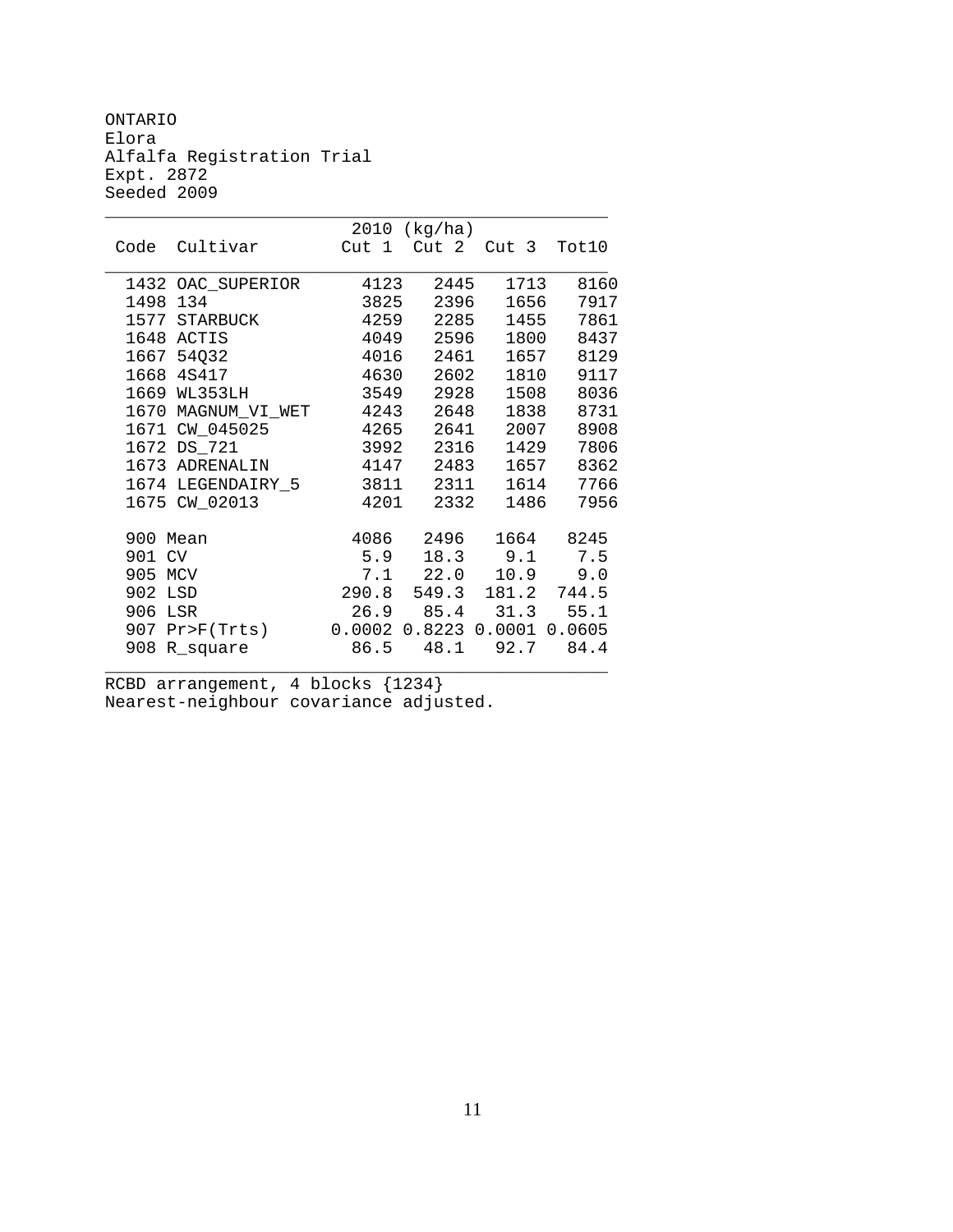Kemptville Alfalfa seeded 2009 Harvested 2010

|                | Cut 1  | Cut 2  | Cut <sub>3</sub> | Total   |
|----------------|--------|--------|------------------|---------|
| Variety        |        |        |                  |         |
| <b>CFL0913</b> | 6312.0 | 3283.0 | 3382.4           | 12977.4 |
| CW02013        | 6671.8 | 3612.6 | 3631.3           | 13915.8 |
| CW045025       | 7582.9 | 4028.2 | 3598.2           | 15209.3 |
| CW24207        | 6815.5 | 3529.6 | 3395.7           | 13740.8 |
| DS 721         | 7600.5 | 4078.7 | 3289.4           | 14968.6 |
| Legendairy_5   | 6276.5 | 2682.9 | 3177.9           | 12137.2 |
| Magnum_VI_Wet  | 7330.0 | 3915.9 | 4155.1           | 15401.0 |
| OAC_Superior   | 6681.1 | 3925.2 | 3420.3           | 14026.6 |
| Starbuck       | 7518.7 | 3810.1 | 3693.3           | 15022.1 |
| WL353LH        | 6846.1 | 3483.0 | 3569.8           | 13899.0 |
| 134            | 7349.9 | 4176.9 | 3402.1           | 14928.8 |
| 4S417          | 8210.9 | 4573.4 | 3737.9           | 16522.1 |
| 54032          | 7193.0 | 3930.6 | 3504.3           | 14627.8 |
| Mean           | 7106.8 | 3771.5 | 3535.2           | 14413.6 |
|                |        |        |                  |         |
| <b>CV</b>      | 13.2   | 10.7   | 10.7             | 8.5     |
| LSD            | 1343.2 | 577.9  | 542.5            | 1751.8  |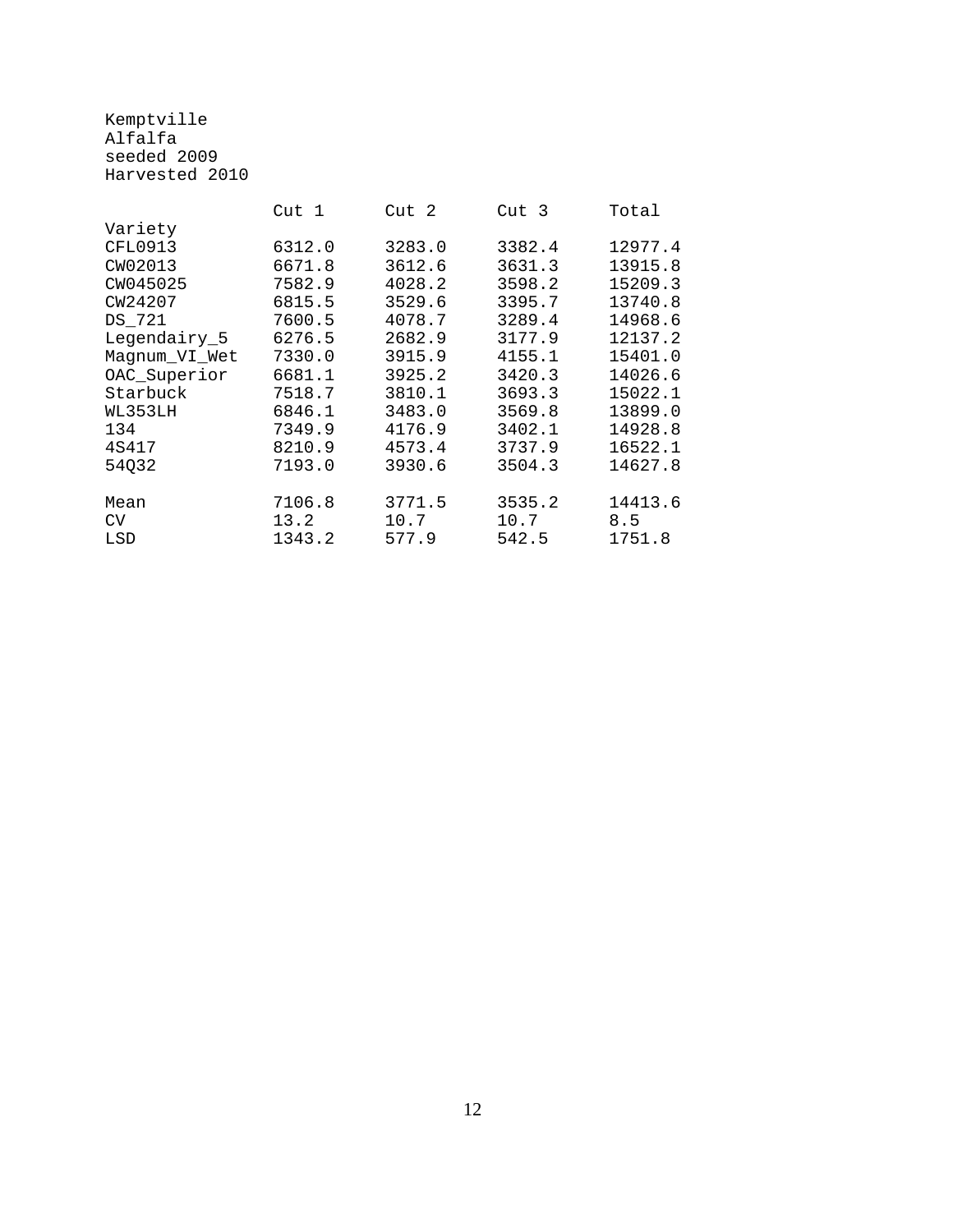Ontario Thunder Bay Alfalfa Seeded 2009

| Variety      | Cut 1  | Cut 2  | Total  |
|--------------|--------|--------|--------|
| CW_24207     | 3396   | 2408   | 5805   |
| DS_721       | 3176   | 2198   | 5374   |
| OAC_Superior | 3429   | 2191   | 5620   |
| Starbuck     | 3421   | 2134   | 5554   |
| 4S417        | 3529   | 2357   | 5886   |
| 54032        | 3370   | 2189   | 5558   |
| MEAN         | 3387   | 2246   | 5633   |
| $C.V.$ $(8)$ | 8      | 10     | 6      |
| PR > F       | 0.5992 | 0.4289 | 0.2644 |
| LSD(0.05)    | ΝS     | ΝS     | 465    |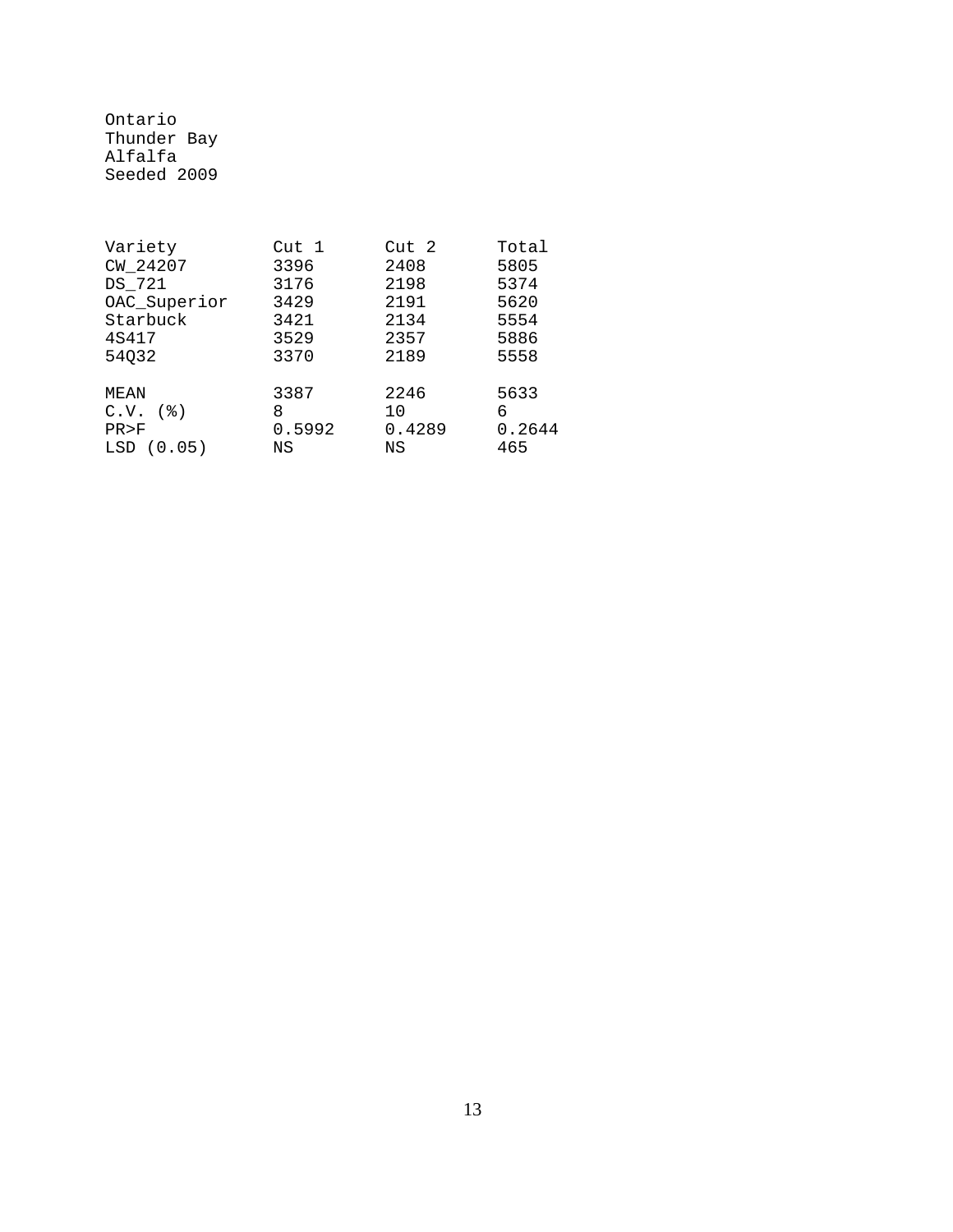Elora Performance Trial 2009 -Three cut management Expt. 2877 Seeded 2009

\_\_\_\_\_\_\_\_\_\_\_\_\_\_\_\_\_\_\_\_\_\_\_\_\_\_\_\_\_\_\_\_\_\_\_\_\_\_\_\_\_\_\_\_\_\_\_\_\_\_\_\_\_\_\_\_

|      |                                                                                                         |                              | 2010 (kg/ha)                        |                        |       |
|------|---------------------------------------------------------------------------------------------------------|------------------------------|-------------------------------------|------------------------|-------|
| Code | Cultivar                                                                                                | Cut 1                        | Cut 2                               | Cut <sub>3</sub>       | Total |
|      |                                                                                                         |                              |                                     |                        |       |
| 1325 | MAGNUM_IV                                                                                               | 3899                         | 3403                                | 1550                   | 8935  |
| 1409 | AFFINITY+Z                                                                                              | 3643                         | 3053                                | 1291                   | 8005  |
| 1432 | OAC_SUPERIOR 4056<br>APPROVED 3362<br>WINTERGOLD 3604                                                   |                              | 3420                                | 1872                   | 9341  |
| 1481 |                                                                                                         |                              | 3121<br>3098                        | 1395                   | 7847  |
| 1482 | AFFROVED<br>WINTERGOLD<br>134                                                                           |                              |                                     | دود<br>1506            | 8206  |
| 1498 | 134                                                                                                     | 3848                         |                                     | 3388 1544              | 8711  |
| 1521 | MAGNUM_3801 3861                                                                                        |                              |                                     | 3493 1755              | 9129  |
| 1525 |                                                                                                         |                              |                                     | 1514                   | 8283  |
| 1537 |                                                                                                         |                              |                                     |                        | 7904  |
| 1598 |                                                                                                         |                              |                                     |                        | 8363  |
| 1599 | FORECAST_100 3560 3198 1514<br>VALIANT 3381 3125 1449<br>54H11 3744 3116 1494<br>ML319HQ 3561 3567 1664 |                              |                                     | 1664                   | 8787  |
| 1600 |                                                                                                         |                              |                                     | 1562 8547<br>1760 9449 |       |
| 1603 |                                                                                                         |                              |                                     |                        |       |
| 1614 | WL319HQ<br>SATELLITE 3725 3253<br>WL357HQ 4140 3522<br>94023 3681 3301                                  |                              | 3301                                | 1535                   | 8470  |
| 1617 | WL348AP                                                                                                 | 3721                         | 3419                                | 1589                   | 8707  |
| 1618 | WL345LH                                                                                                 | 3538                         | 3107                                | 1426 8090              |       |
| 1619 | EVERMORE                                                                                                | 3469 3261                    |                                     | 1590                   | 8367  |
| 1624 | LEXUS                                                                                                   | 3902 3625                    |                                     | 1793                   | 9261  |
| 1630 | FSG400LH                                                                                                | 3486<br>3837<br>3576<br>3846 | 3486 3390<br>3837 3318<br>3576 3156 | 1496 8342              |       |
| 1636 | RADAR                                                                                                   |                              |                                     |                        |       |
| 1637 | 53H92                                                                                                   |                              | 3318<br>3156                        | 1510 8655<br>1399 8139 |       |
| 1646 | WL343HQ                                                                                                 |                              |                                     | 3654 1713 9235         |       |
| 1649 |                                                                                                         |                              |                                     | 1940 9638              |       |
| 1652 | 8123434<br>STELLAR_FG 3897 3774<br>55V48 3883 3250<br>4A421 3911 3710                                   |                              |                                     | 1634 8759              |       |
|      | 1659 4A421                                                                                              |                              |                                     | 1773                   | 9402  |
| 1664 | SUPER_NOVA 3680 3232                                                                                    |                              |                                     | 1347                   | 8224  |
| 1667 | 54Q32                                                                                                   | 3565                         | 3443                                | 1472                   | 8495  |
| 1675 |                                                                                                         |                              |                                     | $1573$<br>$1865$       | 8358  |
| 1676 | CW_02013<br>QS44031<br>QS4010                                                                           | 3302<br>3930                 | 3487<br>3837                        | 1865                   | 9632  |
| 1677 | QS4010                                                                                                  | 3409                         | 3032                                | 1366                   | 7866  |
| 1678 | SURVIVOR                                                                                                | 3527                         | 3374                                | 1655                   | 8498  |
| 1680 | RESPONSE_WT 3660                                                                                        |                              | 3354                                | 1594                   | 8644  |
|      |                                                                                                         |                              |                                     |                        |       |
| 900  | Mean                                                                                                    |                              | 3609 3356                           | 1580 8632              |       |
| 901  | CV                                                                                                      |                              | 10.7 9.4 13.2 8.9                   |                        |       |
| 902  | $_{\rm LSD}$                                                                                            | 551.2                        | 438.9                               | 290.2                  | 1080  |
|      |                                                                                                         |                              |                                     |                        |       |

\_\_\_\_\_\_\_\_\_\_\_\_\_\_\_\_\_\_\_\_\_\_\_\_\_\_\_\_\_\_\_\_\_\_\_\_\_\_\_\_\_\_\_\_\_\_\_\_\_\_\_\_\_\_\_\_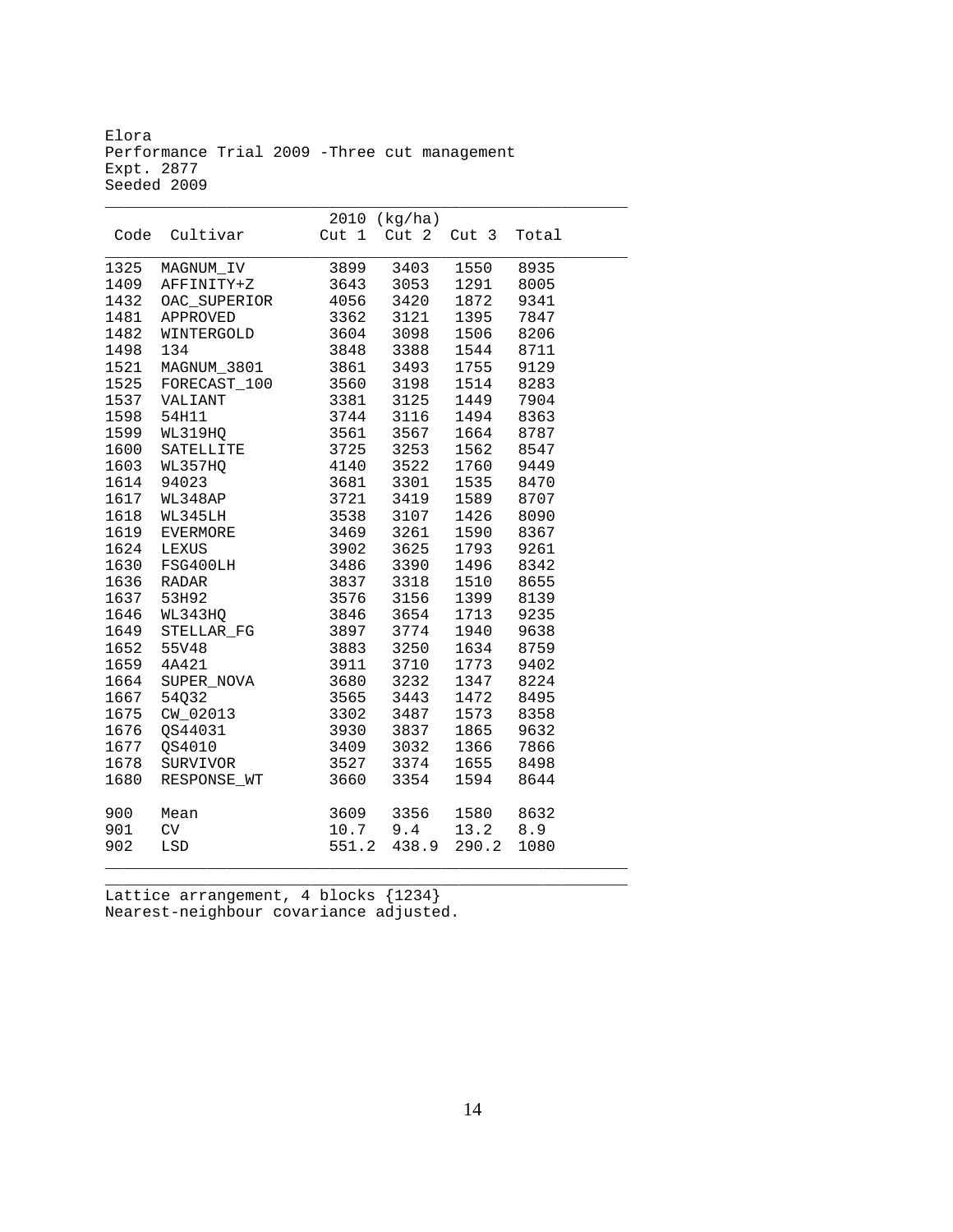New Liskeard Performance Trial 2009 -Two cut management Expt. 2879 Seeded 2009

\_\_\_\_\_\_\_\_\_\_\_\_\_\_\_\_\_\_\_\_\_\_\_\_\_\_\_\_\_\_\_\_\_\_\_\_\_\_\_\_\_\_\_\_

|      |                                   |                              | 2010 (kg/ha)                                       |       |  |
|------|-----------------------------------|------------------------------|----------------------------------------------------|-------|--|
| Code | Cultivar                          |                              | Cut 1 Cut 2 Total                                  |       |  |
|      |                                   |                              |                                                    |       |  |
| 1325 | MAGNUM_IV                         | 6468                         | 2915                                               | 9299  |  |
| 1409 | AFFINITY+Z                        | 6859                         | 2704 9582                                          |       |  |
| 1432 | OAC_SUPERIOR                      | 6550<br>6550<br>6041<br>6565 | 3153                                               | 9642  |  |
| 1481 | APPROVED                          |                              | 2762                                               | 8725  |  |
| 1482 | WINTERGOLD                        |                              | 3074 9656                                          |       |  |
| 1498 | 134                               |                              | 6589 2926 9545                                     |       |  |
| 1521 | MAGNUM_3801                       |                              | 6313 2697 9025                                     |       |  |
|      | 1525 FORECAST_1000 6504 2802 9268 |                              |                                                    |       |  |
|      | 1537 VALIANT                      |                              | 6686 2881 9547                                     |       |  |
| 1598 | 54H11                             |                              | 6295 2553 8879                                     |       |  |
|      | 1599 WL319HQ                      |                              |                                                    |       |  |
|      | 1600 SATELLITE                    |                              |                                                    |       |  |
| 1603 | WL357HO                           |                              | 6269 2908 9176<br>6501 2717 9224<br>6580 2916 9464 |       |  |
| 1614 | 94023                             |                              | 5787 2646 8534                                     |       |  |
| 1617 | WL348AP                           |                              | 6960 2679 9627                                     |       |  |
| 1618 | WL345LH                           | 6312                         | 2839 9087                                          |       |  |
| 1619 | EVERMORE                          | 6739                         | 2887 9576                                          |       |  |
| 1624 | LEXUS                             | 5801                         | 2600 8414                                          |       |  |
| 1630 | FSG400LH                          | 6528<br>6298<br>6407         | 2836 9315                                          |       |  |
| 1636 | RADAR                             |                              | 2680                                               | 9021  |  |
|      | 1637 53H92                        |                              | 2919 9227                                          |       |  |
|      | 1646 WL343HQ                      |                              | 6210 2833 8992                                     |       |  |
|      | 1649 STELLAR_FG                   |                              | 6325 2778 9181                                     |       |  |
| 1652 | 55V48                             |                              | 6126 2682 8926                                     |       |  |
| 1659 | 4A421                             |                              | 5658 2915 8609                                     |       |  |
| 1664 | SUPER_NOVA                        |                              | 6559 2590 9228                                     |       |  |
| 1667 | 54Q32                             | 6135                         | 2806 8877                                          |       |  |
| 1675 | CW_02013                          | 6660                         | 2791                                               | 9511  |  |
| 1676 | QS44031                           | 5962                         | 2938                                               | 8851  |  |
| 1677 | QS4010                            | 6052                         | 3001 9105                                          |       |  |
| 1678 | SURVIVOR                          |                              | 6995 2938 9989                                     |       |  |
| 1680 | RESPONSE_WT                       | 6585                         | 2933                                               | 9536  |  |
| 900  | Mean                              | 6392                         | 2822 9214                                          |       |  |
| 901  | CV                                | 7.1                          | $8.0$ 5.7                                          |       |  |
| 902  | LSD                               | 733.6                        | 382.3                                              | 841.1 |  |
|      |                                   |                              |                                                    |       |  |

Lattice arrangement, 4 blocks {1234} Nearest-neighbour covariance adjusted.

\_\_\_\_\_\_\_\_\_\_\_\_\_\_\_\_\_\_\_\_\_\_\_\_\_\_\_\_\_\_\_\_\_\_\_\_\_\_\_\_\_\_\_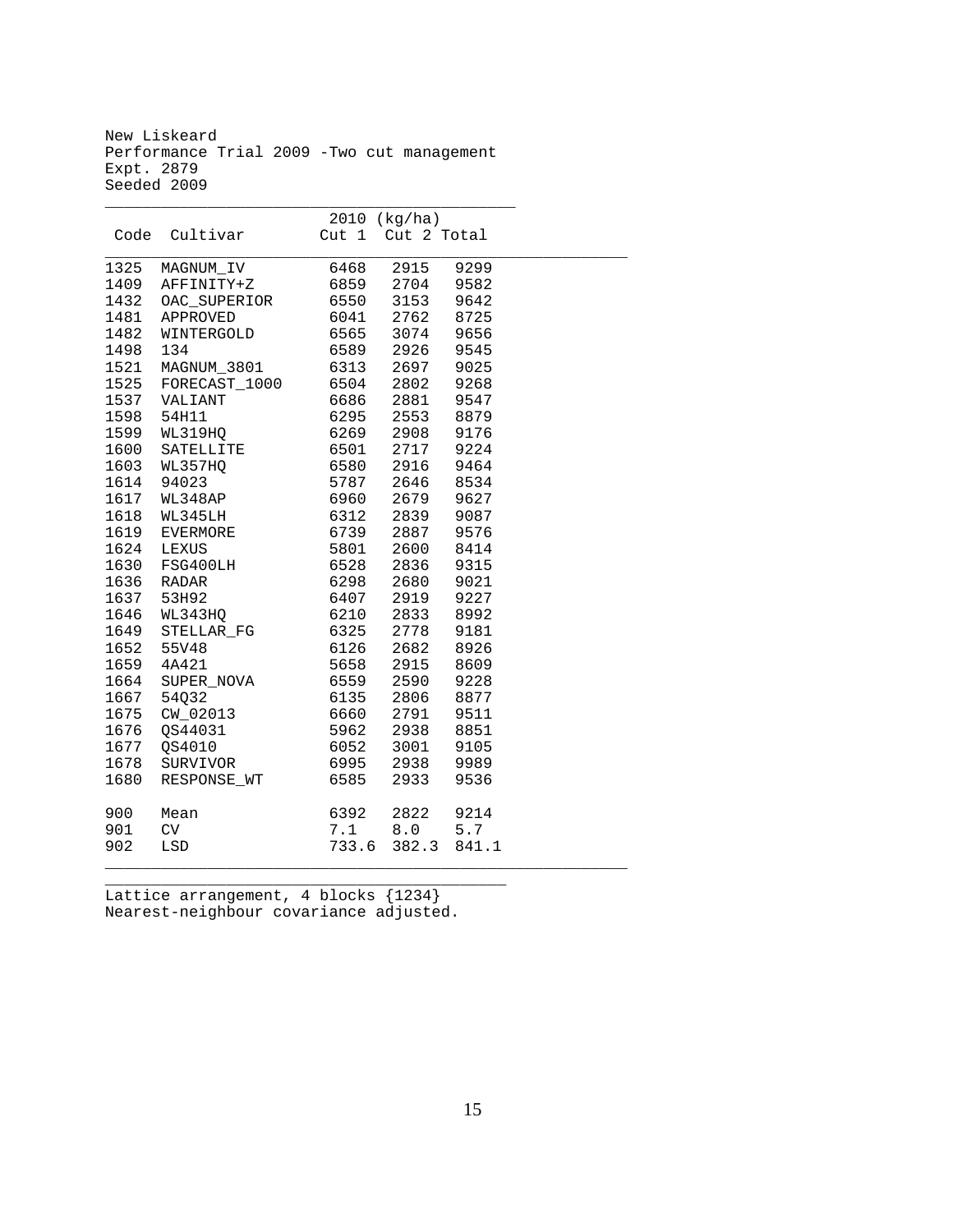Elora Performance Trial 2009 B-four cut management Expt. 2881 Seeded 2009

\_\_\_\_\_\_\_\_\_\_\_\_\_\_\_\_\_\_\_\_\_\_\_\_\_\_\_\_\_\_\_\_\_\_\_\_\_\_\_\_\_\_\_\_\_\_\_\_\_\_\_\_\_\_\_\_

|      |                 | 2010             | (kg/ha) |                  |       |       |
|------|-----------------|------------------|---------|------------------|-------|-------|
| Code | Cultivar        | Cut <sub>1</sub> | Cut 2   | Cut <sub>3</sub> | Cut 4 | Total |
| 1325 | MAGNUM_IV       | 2987             | 2005    | 1871             | 597   | 7434  |
| 1409 | AFFINITY+Z      | 3167             | 2059    | 1949             | 503   | 7724  |
| 1432 | OAC_SUPERIOR    | 3055             | 2061    | 1941             | 662   | 7715  |
| 1481 | APPROVED        | 3009             | 2046    | 1942             | 577   | 7538  |
| 1482 | WINTERGOLD      | 2994             | 2003    | 1726             | 616   | 7372  |
| 1498 | 134             | 2883             | 2010    | 1784             | 592   | 7282  |
| 1521 | MAGNUM_3801     | 2902             | 1942    | 1691             | 668   | 7178  |
| 1525 | FORECAST_100    | 2909             | 1927    | 1865             | 561   | 7282  |
| 1537 | VALIANT         | 3112             | 2148    | 1831             | 673   | 7800  |
| 1598 | 54H11           | 3047             | 2122    | 1762             | 652   | 7533  |
| 1599 | WL319HQ         | 2990             | 2182    | 2104             | 748   | 8027  |
| 1600 | SATELLITE       | 2948             | 1991    | 2106             | 642   | 7685  |
| 1603 | WL357HQ         | 3135             | 2057    | 1999             | 627   | 7784  |
| 1614 | 94023           | 3046             | 2116    | 1936             | 865   | 7966  |
| 1617 | WL348AP         | 3259             | 2125    | 2001             | 668   | 8062  |
| 1618 | WL345LH         | 2865             | 1954    | 1684             | 550   | 7095  |
| 1619 | <b>EVERMORE</b> | 3100             | 2164    | 1805             | 608   | 7695  |
| 1624 | LEXUS           | 2969             | 2108    | 1920             | 664   | 7657  |
| 1630 | FSG400LH        | 3056             | 2199    | 2083             | 552   | 7917  |
| 1636 | <b>RADAR</b>    | 3345             | 2397    | 2158             | 842   | 8695  |
| 1637 | 53H92           | 2828             | 1825    | 1543             | 562   | 6729  |
| 1646 | WL343HQ         | 2782             | 2156    | 2091             | 754   | 7770  |
| 1649 | STELLAR_FG      | 3378             | 2441    | 2179             | 815   | 8781  |
| 1652 | 55V48           | 3508             | 2248    | 1916             | 768   | 8433  |
| 1659 | 4A421           | 3134             | 2233    | 1973             | 790   | 8158  |
| 1664 | SUPER_NOVA      | 2957             | 1943    | 1795             | 491   | 7188  |
| 1667 | 54Q32           | 3101             | 2245    | 2011             | 791   | 8154  |
| 1675 | CW_02013        | 3136             | 2182    | 2105             | 750   | 8130  |
| 1676 | QS44031         | 3340             | 2406    | 2263             | 867   | 8909  |
| 1677 | QS4010          | 2657             | 1890    | 1891             | 635   | 7066  |
| 1678 | SURVIVOR        | 2978             | 2025    | 1732             | 632   | 7424  |
| 1680 | RESPONSE WT     | 2937             | 1986    | 1784             | 577   | 7295  |
| 900  | Mean            | 3047             | 2099    | 1918             | 666   | 7729  |
| 901  | ${\rm CV}$      | 8.3              | 9.1     | 12.2             | 22.3  | 8.9   |
| 902  | LSD             | 351.7            | 266.9   | 326.8            | 206.7 | 963.9 |
|      |                 |                  |         |                  |       |       |

\_\_\_\_\_\_\_\_\_\_\_\_\_\_\_\_\_\_\_\_\_\_\_\_\_\_\_\_\_\_\_\_\_\_\_\_\_\_\_\_\_\_\_\_\_\_\_\_\_\_\_\_\_\_\_\_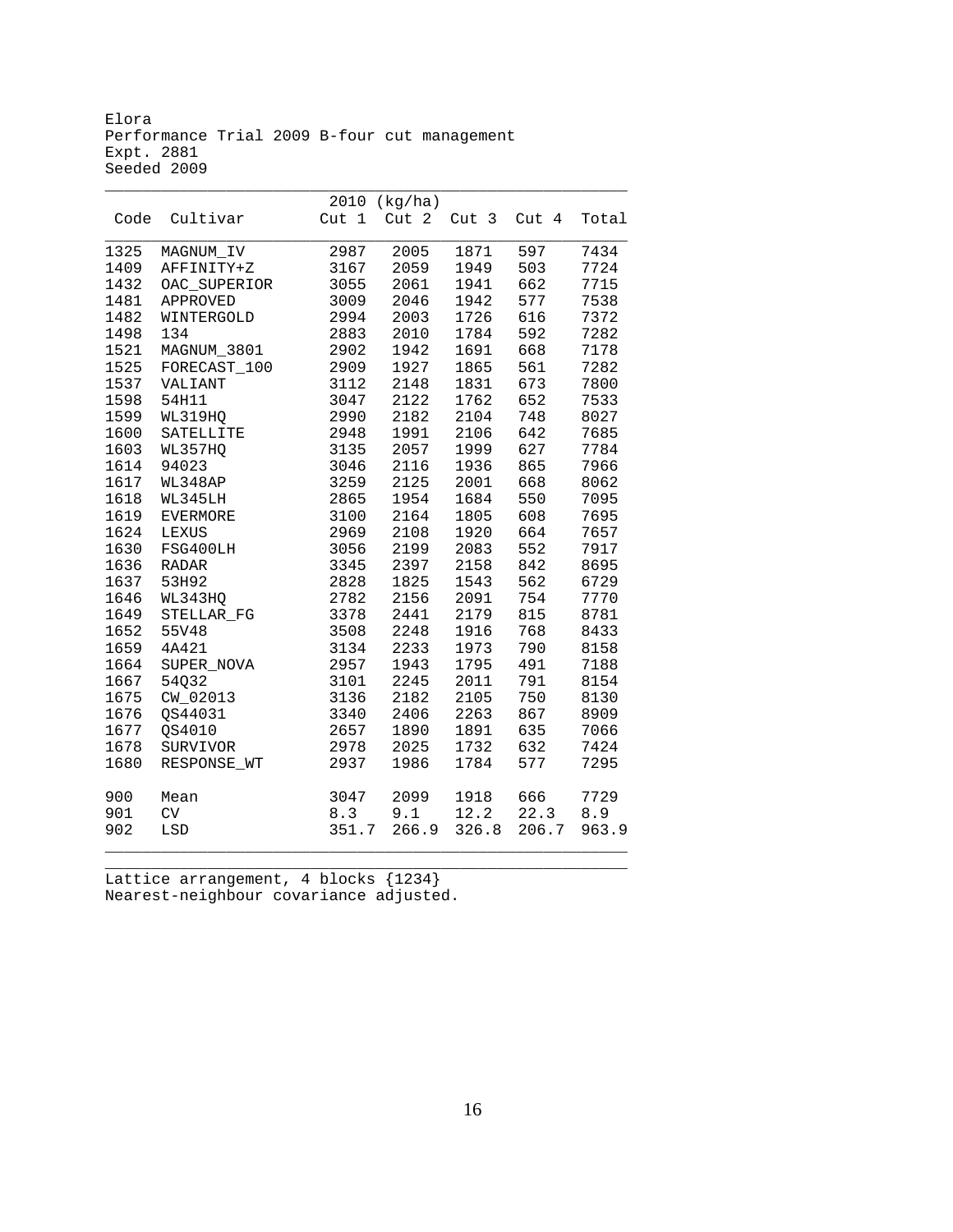New Liskeard Performance Trial 2009 -Three cut management Expt. 2883 Seeded 2009

\_\_\_\_\_\_\_\_\_\_\_\_\_\_\_\_\_\_\_\_\_\_\_\_\_\_\_\_\_\_\_\_\_\_\_\_\_\_\_\_\_\_\_\_\_\_\_\_\_\_\_\_\_\_\_\_

|      |               |              | 2010 (kg/ha) |                  |       |
|------|---------------|--------------|--------------|------------------|-------|
| Code | Cultivar      |              | Cut 1 Cut 2  | Cut <sub>3</sub> | Total |
|      |               |              |              |                  |       |
| 1325 | MAGNUM_IV     | 6096         | 2784         | 3207             | 12072 |
| 1409 | AFFINITY+Z    | 6311         | 2858         | 2961             | 12144 |
| 1432 | OAC_SUPERIOR  | 6059         | 3130         | 3385             | 12564 |
| 1481 | APPROVED      | 6053         | 2994<br>3001 | 3157             | 12204 |
| 1482 | WINTERGOLD    | 5994         |              | 3394             | 12387 |
| 1498 | 134           | 6233         | 3015         | 3021             | 12282 |
| 1521 | MAGNUM_3801   | 6259         | 2964         | 3213             | 12401 |
| 1525 | FORECAST_1000 | 6302         | 2930         | 3316             | 12550 |
| 1537 | VALIANT       | 6090         | 2930         | 2943             | 11983 |
| 1598 | 54H11         | 5570         | 2640         | 3074             | 11282 |
| 1599 | WL319HQ       | 5693         | 2643         | 3057             | 11397 |
| 1600 | SATELLITE     | 5859<br>5761 | 2690         | 2939             | 11487 |
| 1603 | WL357HQ       | 5761         | 2818         | 3089             | 11659 |
| 1614 | 94023         | 5649         | 2966         | 3257             | 11876 |
| 1617 | WL348AP       | 6061         | 2864         | 3292             | 12216 |
| 1618 | WL345LH       | 6208         | 2820         | 3098             | 12125 |
| 1619 | EVERMORE      | 6236         | 2882         | 2999             | 12116 |
| 1624 | LEXUS         | 5070         | 2393         | 3118             | 10582 |
| 1630 | FSG400LH      | 6135         | 2942         | 3273             | 12340 |
| 1636 | <b>RADAR</b>  | 5629         | 2782         | 3250             | 11682 |
| 1637 | 53H92         | 5849         | 2470         | 2867             | 11189 |
| 1646 | WL343HQ       | 5721         | 2779         | 2914             | 11394 |
| 1649 | STELLAR_FG    | 5782         | 3024         | 3020             | 11837 |
| 1652 | 55V48         | 5549         | 2842         | 3063             | 11453 |
| 1659 | 4A421         | 5808         | 2768         | 3093             | 11675 |
| 1664 | SUPER_NOVA    | 6156         | 2910         | 3109             | 12174 |
| 1667 | 54Q32         | 5688         | 2745         | 2882             | 11311 |
| 1675 | CW_02013      | 5719         | 2704         | 3192             | 11620 |
| 1676 | QS44031       | 5600         | 2870         | 3023             | 11488 |
| 1677 | QS4010        | 6098         | 2807         | 3032             | 11938 |
| 1678 | SURVIVOR      | 6290         | 2868         | 3197             | 12368 |
| 1680 | RESPONSE WT   | 5632         | 2706         | 3012             | 11344 |
|      |               |              |              |                  |       |
| 900  | Mean          | 5908         |              | 2828 3106        | 11841 |
| 901  | CV            |              | 5.7 7.3      | 5.8              | 4.6   |
| 902  | LSD           | 541.7        | 332.1        | 290.4            | 879.5 |
|      |               |              |              |                  |       |

\_\_\_\_\_\_\_\_\_\_\_\_\_\_\_\_\_\_\_\_\_\_\_\_\_\_\_\_\_\_\_\_\_\_\_\_\_\_\_\_\_\_\_\_\_\_\_\_\_\_\_\_\_\_\_\_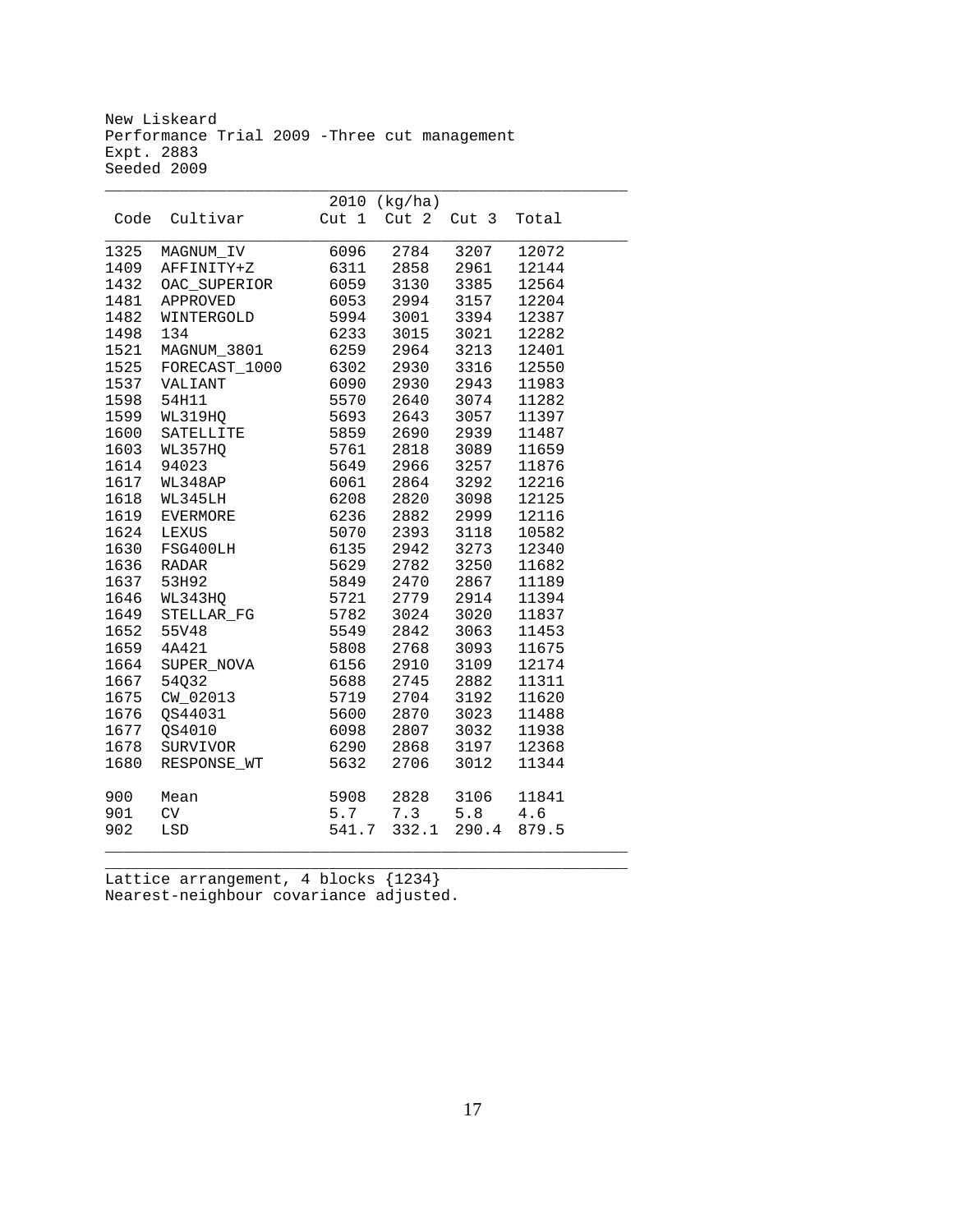Alfalfa Performance three-cut system Seeded 2009 (Kemptville site) EXP 2878 Harvested 2010

|                                     | Cut 1  | Cut 2  | Cut 3  | Total  |
|-------------------------------------|--------|--------|--------|--------|
| Variety                             |        |        |        |        |
| Magnum_IV                           | 3165.6 | 579.1  | 2010.7 | 6755.5 |
| Affinity+Z                          | 3754.5 | 1447.7 | 1685.4 | 6887.6 |
| OAC_Superior                        | 4012.9 | 1724.0 | 1608.4 | 7345.3 |
| Approved                            | 3463.9 | 1501.7 | 1707.3 | 6672.9 |
| Wintergold                          | 4199.1 | 1491.7 | 1626.5 | 7317.4 |
| 134                                 | 3702.2 | 1102.8 | 2229.2 | 7034.2 |
| Magnum_3801                         | 3448.4 | 1295.5 | 1477.7 | 6221.5 |
| Forecast_1000                       | 3511.0 | 1476.9 | 2452.6 | 7440.4 |
| Valiant                             | 3422.6 | 1068.4 | 2075.3 | 6566.2 |
| 54H11                               | 4135.9 | 1714.7 | 1984.9 | 7835.5 |
| WL319HQ                             | 3932.2 | 1391.4 | 1913.6 | 7237.2 |
| Satellite                           | 3329.3 | 1103.3 | 1641.3 | 6073.8 |
| WL357HQ                             | 3272.7 | 1429.5 | 1857.8 | 6560.0 |
| 94023                               | 3543.5 | 1398.8 | 1280.5 | 6222.7 |
| WL348AP                             | 3681.3 | 1911.7 | 1677.4 | 7270.2 |
| WL345LH                             | 3849.9 | 1573.8 | 1773.9 | 7197.6 |
| Evermore                            | 4116.6 | 1499.1 | 1580.6 | 7196.3 |
| Lexus                               | 4169.3 | 1323.8 | 1625.3 | 7118.3 |
| FSG400LH                            | 3874.0 | 1323.1 | 1529.1 | 6726.2 |
| Radar                               | 3657.9 | 1602.2 | 2186.9 | 7446.9 |
| 53H92                               | 3817.0 | 1621.6 | 1908.2 | 7346.8 |
| WL343HQ                             | 3792.2 | 1948.8 | 1679.6 | 7420.6 |
| Stellar FG                          | 3378.5 | 1498.1 | 1881.5 | 6758.1 |
| 55V48                               | 3595.8 | 1403.6 | 1723.5 | 6722.8 |
| 4A421                               | 3260.7 | 1302.7 | 1719.0 | 6282.4 |
| Super_Nova                          | 3609.7 | 1611.5 | 1774.7 | 6995.8 |
| 54032                               | 3029.1 | 994.3  | 2283.5 | 6306.8 |
| CW_02013                            | 3589.0 | 1447.0 | 1818.3 | 6854.2 |
| QS44031                             | 3032.6 | 921.6  | 1888.6 | 5842.8 |
| <b>0S4010</b>                       | 3538.1 | 965.2  | 1755.9 | 6259.2 |
| Survivor                            | 2830.2 | 1373.1 | 1715.4 | 5918.7 |
| Response_WT                         | 3211.8 | 1249.6 | 2399.8 | 6861.2 |
| Mean                                | 3591.5 | 1415.5 | 1827.3 | 6834.2 |
| ${\rm CV}$                          | 7.9    | 14.1   | 9.7    | 4.9    |
| LSD                                 | 403.1  | 281.2  | 251.0  | 472.6  |
| RCBD arrangement, 4 blocks ${1234}$ |        |        |        |        |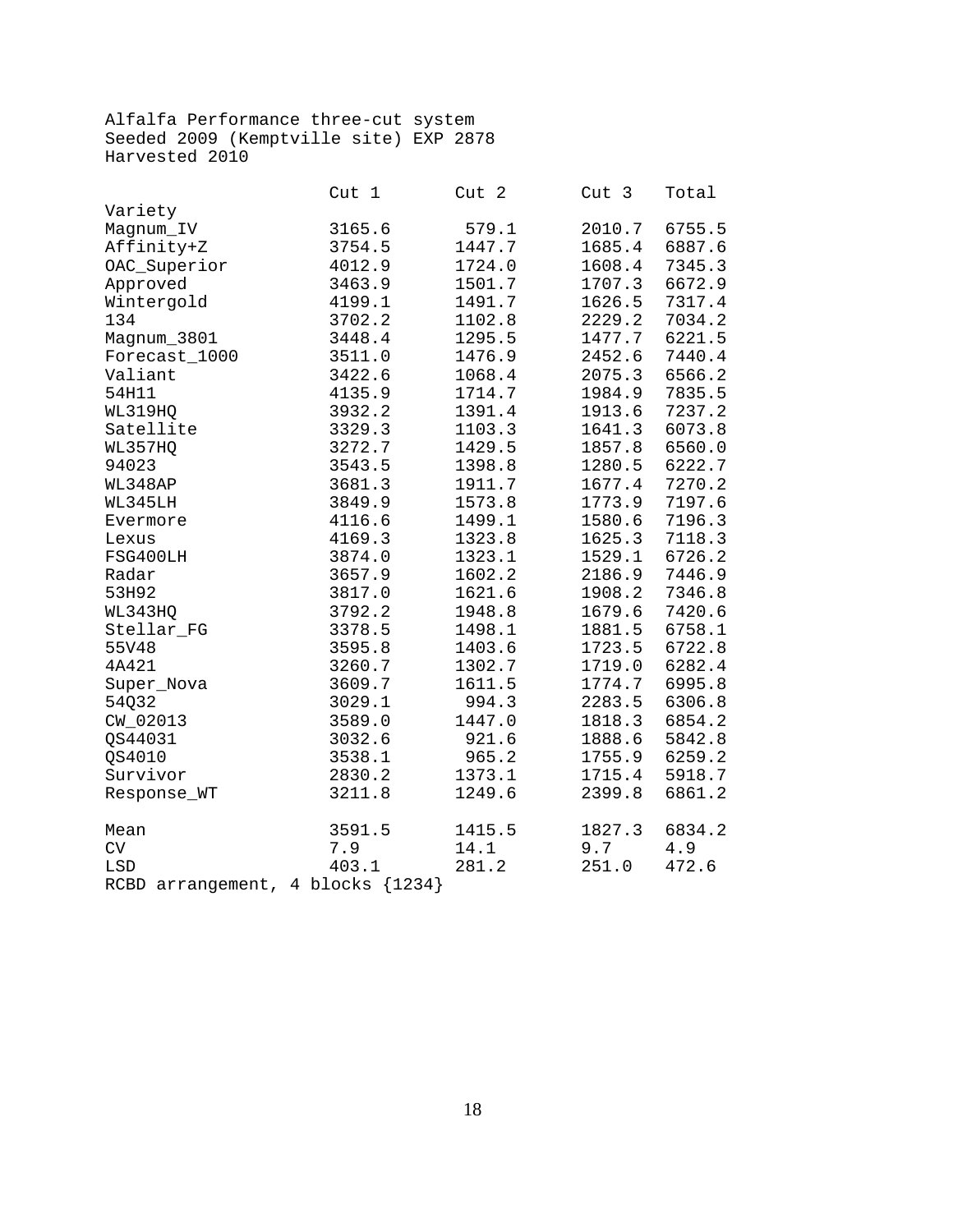#### Alfalfa Performance four-cut system Seeded 2009 (Winchester site) EXP 2882 Harvested 2010 (only 3 cuts do to equipment & weather)

|                                       | Cut 1  | Cut 2  | Cut <sub>3</sub> | Total   |
|---------------------------------------|--------|--------|------------------|---------|
| Variety                               |        |        |                  |         |
| Magnum_IV                             | 4792.9 | 5209.8 | 5326.8           | 15329.5 |
| Affinity+Z                            | 4631.7 | 5544.0 | 5824.0           | 15999.7 |
| OAC_Superior                          | 4488.1 | 5112.0 | 5602.7           | 15202.8 |
| Approved                              | 5123.7 | 5112.0 | 5368.0           | 15603.7 |
| Wintergold                            | 4695.7 | 5574.5 | 5344.5           | 15614.8 |
| 134                                   | 4516.4 | 4970.2 | 5693.3           | 15179.9 |
| Magnum_3801                           | 4458.7 | 4180.4 | 5410.7           | 14049.7 |
| Forecast_1000                         | 5006.3 | 4219.6 | 5291.7           | 14517.6 |
| Valiant                               | 4630.3 | 4566.5 | 5786.7           | 14983.5 |
| 54H11                                 | 4440.1 | 4789.1 | 6268.8           | 15498.0 |
| WL319HQ                               | 4498.1 | 5424.0 | 5494.8           | 15416.9 |
| Satellite                             | 4812.8 | 4335.3 | 5755.2           | 14903.3 |
| WL357HQ                               | 4251.6 | 5703.3 | 5557.7           | 15512.6 |
| 94023                                 | 4885.5 | 4608.0 | 5727.6           | 15221.1 |
| WL348AP                               | 4622.2 | 5391.8 | 5207.4           | 15221.4 |
| WL345LH                               | 4629.9 | 5232.0 | 6202.7           | 16064.5 |
| Evermore                              | 4819.4 | 4671.3 | 5945.6           | 15436.3 |
| QS05009                               | 5192.0 | 4483.2 | 5997.3           | 15672.6 |
| FSG400LH                              | 5276.8 | 3078.5 | 5300.3           | 13655.6 |
| Radar                                 | 4689.6 | 5721.6 | 5568.8           | 15980.0 |
| 53H92                                 | 4804.4 | 5832.0 | 5778.7           | 16415.0 |
| WL343HQ                               | 4886.8 | 5845.1 | 5825.4           | 16557.3 |
| Stellar_FG                            | 4540.4 | 5016.0 | 6453.3           | 16009.8 |
| 55V48                                 | 4493.4 | 4876.8 | 6566.4           | 15936.6 |
| 4A421                                 | 4839.3 | 3960.0 | 6068.4           | 14867.7 |
| Super_Nova                            | 4324.2 | 4478.6 | 5332.8           | 14135.7 |
| 54032                                 | 4744.2 | 5402.2 | 5506.7           | 15653.0 |
| CW02013                               | 5053.8 | 5016.0 | 5837.3           | 15907.1 |
| QS44031                               | 4831.7 | 4836.2 | 6909.3           | 16577.2 |
| QS4010                                | 4890.8 | 4455.3 | 5580.1           | 14926.2 |
| Survivor                              | 4218.2 | 5217.6 | 4957.3           | 14393.2 |
| Response_WT                           | 4838.3 | 3744.0 | 4478.2           | 13060.5 |
| Mean                                  | 4716.5 | 4894.0 | 5686.5           | 15297.0 |
| ${\rm CV}$                            | 10.8   | 16.9   | 11.8             | 7.4     |
| LSD                                   | 834.6  | 1346.9 | 1093.1           | 1836.5  |
| RCBD arrangement, 4 Blocks $\{1234\}$ |        |        |                  |         |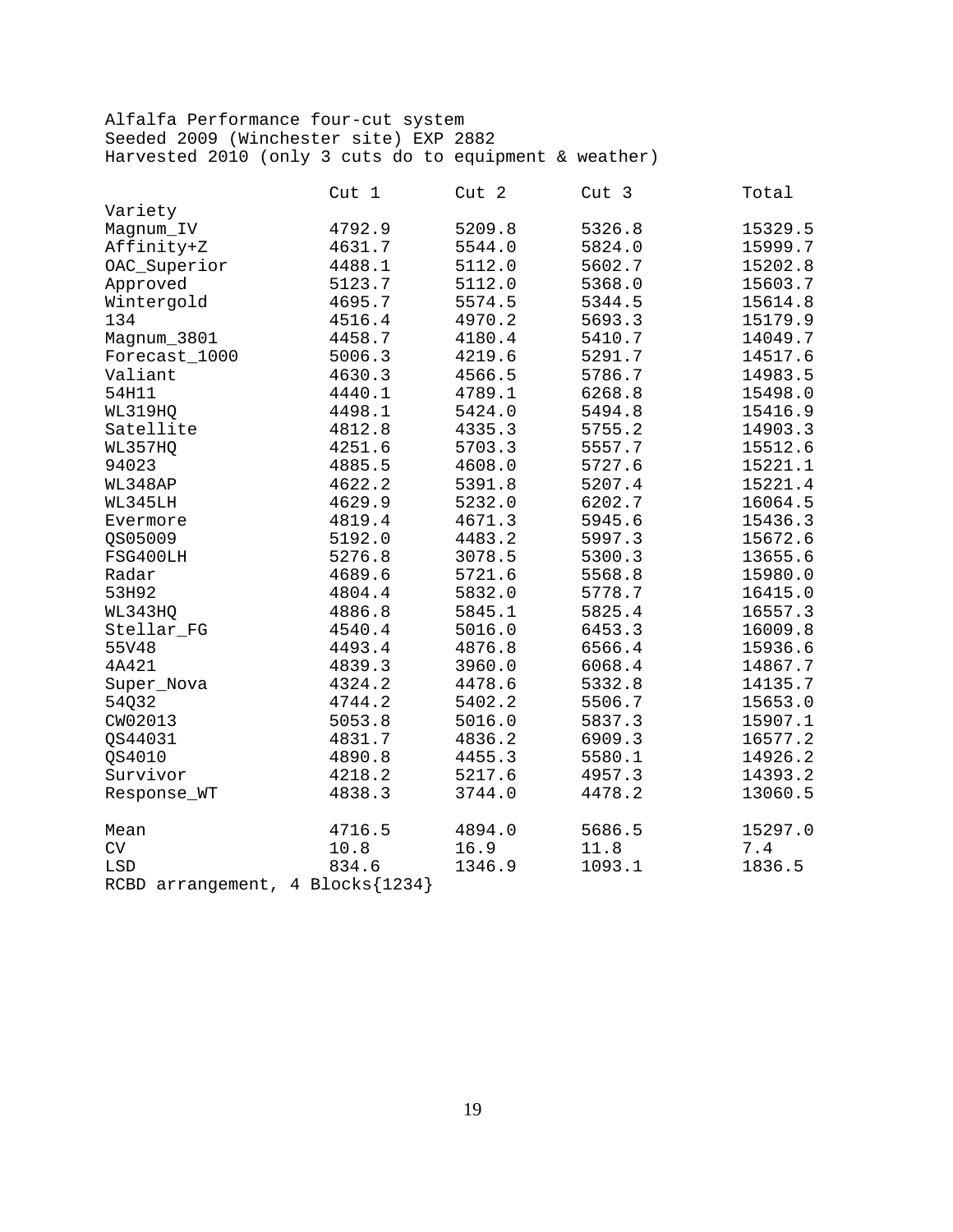ONTARIO New Liskeard Red Clover Expt. 9005 Seeded 2009

|        |            | 2010             | (kq/ha)          |        |
|--------|------------|------------------|------------------|--------|
| Code   | Cultivar   | Cut <sub>1</sub> | Cut <sub>2</sub> | Tot10  |
|        |            |                  |                  |        |
| 4080   | TEMPUS     | 8082             | 4856             | 12938  |
| 4087   | WILDCAT    | 8659             | 5201             | 13860  |
|        |            |                  |                  |        |
| 900    | Mean       | 8371             | 5028             | 13399  |
| 901 CV |            | 7.8              | 6.5              | 6.5    |
|        | 905 MCV    | 13.0             | 10.8             | 10.8   |
|        | 902 LSD    | 1090.1           | 541.8            | 1452.0 |
|        | 906 LSR    | 188.7            | 157.2            | 157.4  |
| 907    | Pr>F(Trts) |                  | 0.3016 0.2315    | 0.2319 |
| 908    | R square   | 60.7             | 65.8             | 64.5   |
|        |            |                  |                  |        |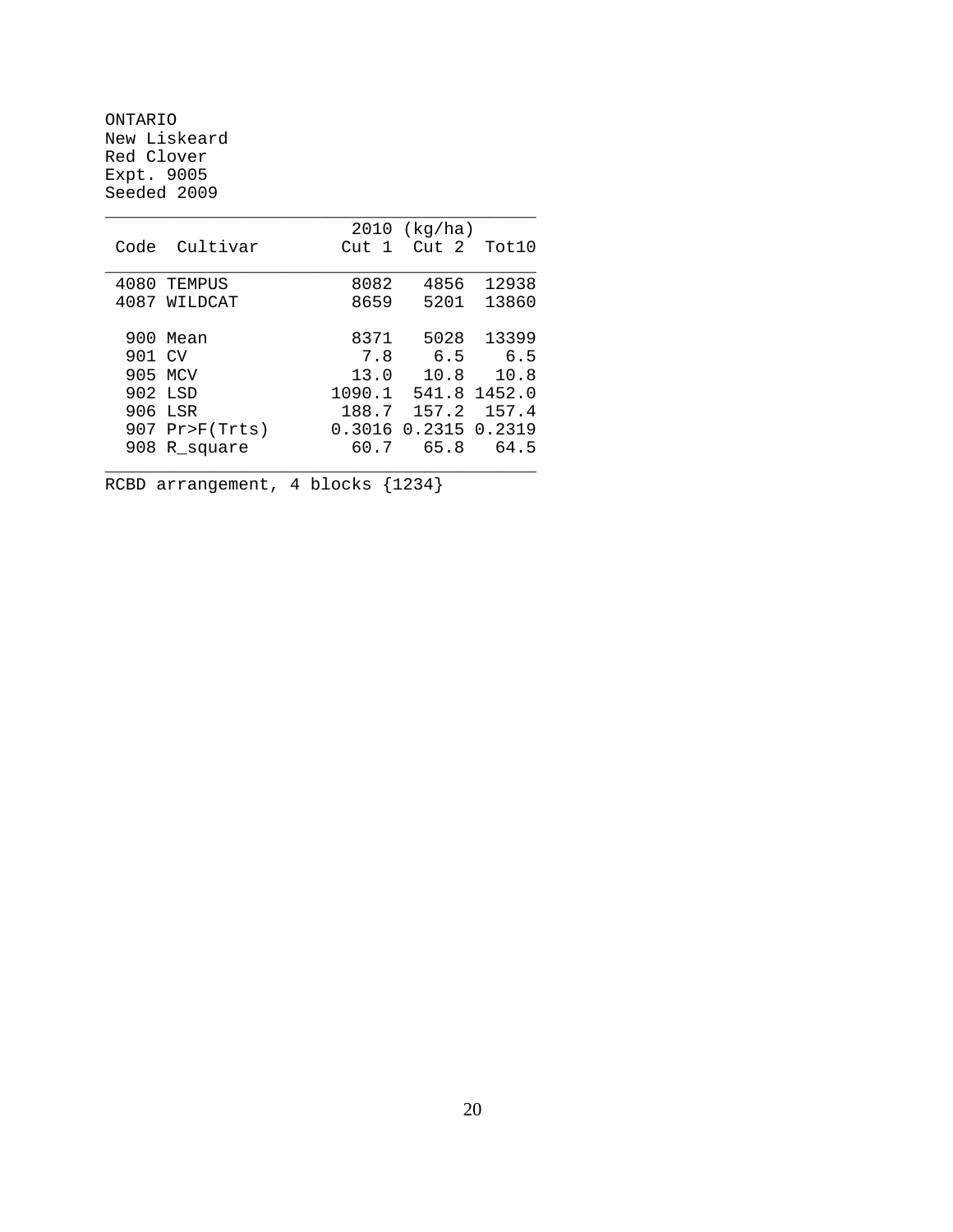| Kemptville<br>Red Clover<br>Seeded 2009<br>Harvested 2010 |                  |         |                  |                  |
|-----------------------------------------------------------|------------------|---------|------------------|------------------|
|                                                           | Cut <sub>1</sub> | Cut 2   | Cut <sub>3</sub> | Total            |
| Variety                                                   |                  |         |                  |                  |
| Tempus                                                    | 5707.1           | 2203.0  |                  | 3020.5 10930.5   |
| Wildcat                                                   | 7645.4           | 3216.2  |                  | 4740.1 15563.9   |
| Mean                                                      | 6676.26          | 2709.59 |                  | 3880.28 13247.22 |
| CV                                                        | 7.37             | 13.11   | 8.02             | 8.44             |
| LSD                                                       | 1106.81          | 799.11  |                  | 699.86 2516.13   |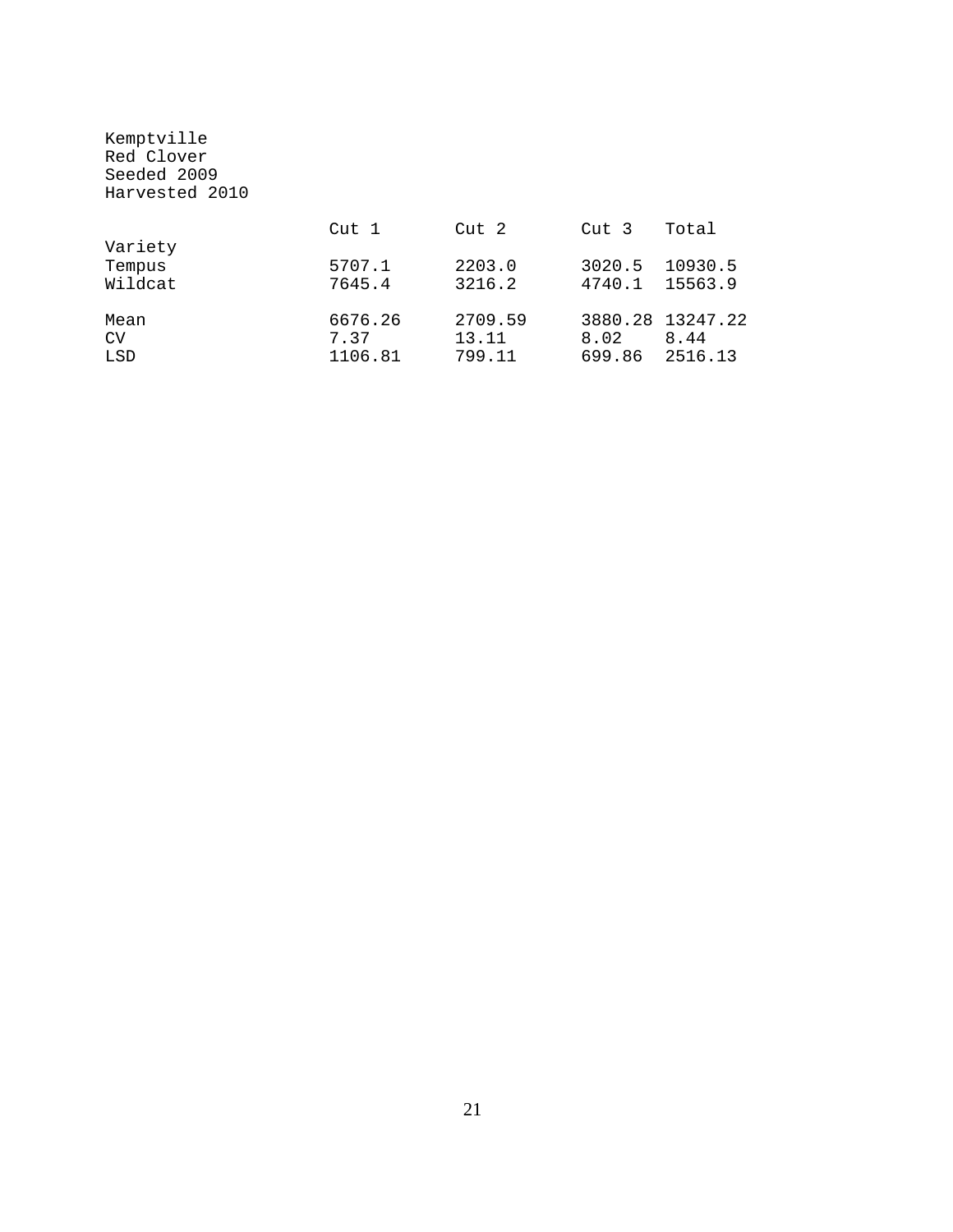Ontario Thunder Bay Red Clover Seeded 2009 Harvested 2010

| Variety                                                     | Cut 1                       | Cut 2                       | Total                      |
|-------------------------------------------------------------|-----------------------------|-----------------------------|----------------------------|
| Tempus<br>Wildcat                                           | 2037<br>2953                | 1225<br>1439                | 3262<br>4392               |
| MEAN<br>$C.V.$ ( $\frac{8}{9}$ )<br>PR > F<br>(0.05)<br>LSD | 2495<br>10<br>0.0150<br>578 | 1332<br>2.1<br>0.3619<br>ΝS | 3827<br>12<br>0.0403<br>ΝS |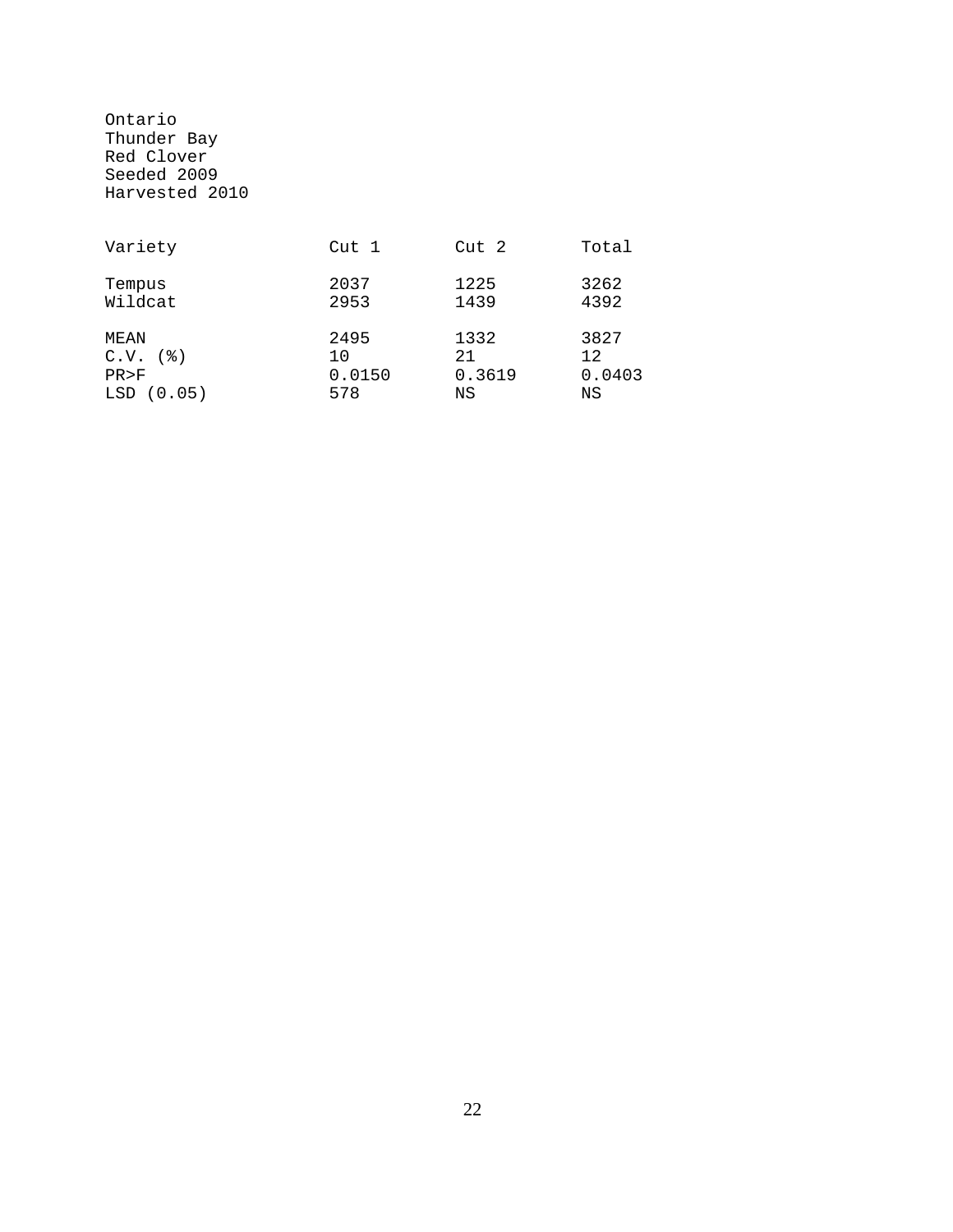ONTARIO New Liskeard White Clover & Orchard Grass Expt. 9004 Seeded 2009

|        |                | 2010                  | (kq/ha)          |        |
|--------|----------------|-----------------------|------------------|--------|
| Code   | Cultivar       | $\overline{1}$<br>Cut | Cut <sub>2</sub> | Tot10  |
|        |                |                       |                  |        |
|        | 8012 OSCEOLA   | 7616                  | 1863             | 9282   |
| 8014   | ALICE          | 6072                  | 2185             | 8473   |
|        | 8031 COMPANION | 7447                  | 1932             | 9359   |
|        |                |                       |                  |        |
| 900    | Mean           | 7045                  | 1993             | 9038   |
| 901 CV |                | 14.1                  | 4.0              | 11.6   |
| 905    | MCV            | 21.2                  | 6.1              | 17.5   |
|        | 902 LSD        | 1493.9                | 120.7            | 1583.3 |
|        | 906 LSR        | 96.8                  | 37.5             | 178.9  |
| 907    | Pr>F(Trts)     | 0.2785                | 0.0612           | 0.5797 |
| 908    | R square       | 72.2                  | 97.3             | 67.5   |
|        |                |                       |                  |        |

\_\_\_\_\_\_\_\_\_\_\_\_\_\_\_\_\_\_\_\_\_\_\_\_\_\_\_\_\_\_\_\_\_\_\_\_\_\_\_\_\_\_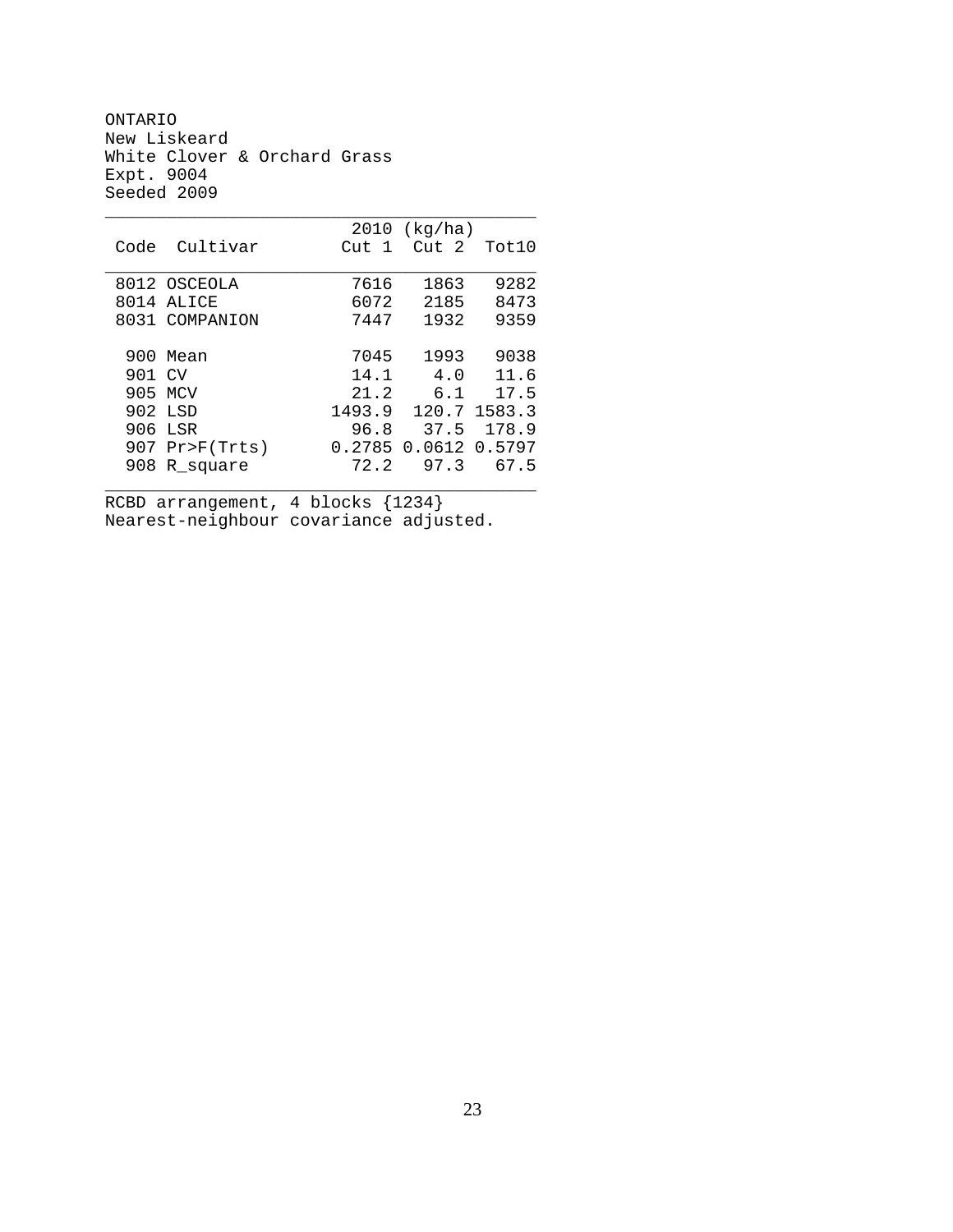Kemptville White Clover seeded 2009 Harvested 2010

|           | Cut 1   | Cut 2   | Cut 3   | Total   |
|-----------|---------|---------|---------|---------|
| Variety   |         |         |         |         |
| Alice     | 4860.4  | 1001.8  | 1953.4  | 7815.6  |
| Osceola   | 5257.0  | 1288.4  | 1967.6  | 8512.9  |
| Companion | 4836.8  | 1103.6  | 1626.7  | 7567.1  |
| Mean      | 4984.73 | 1131.25 | 1849.19 | 7965.20 |
| CV        | 8.44    | 12.18   | 11.47   | 5.77    |
| LSD       | 727.92  | 238.31  | 367.06  | 795.81  |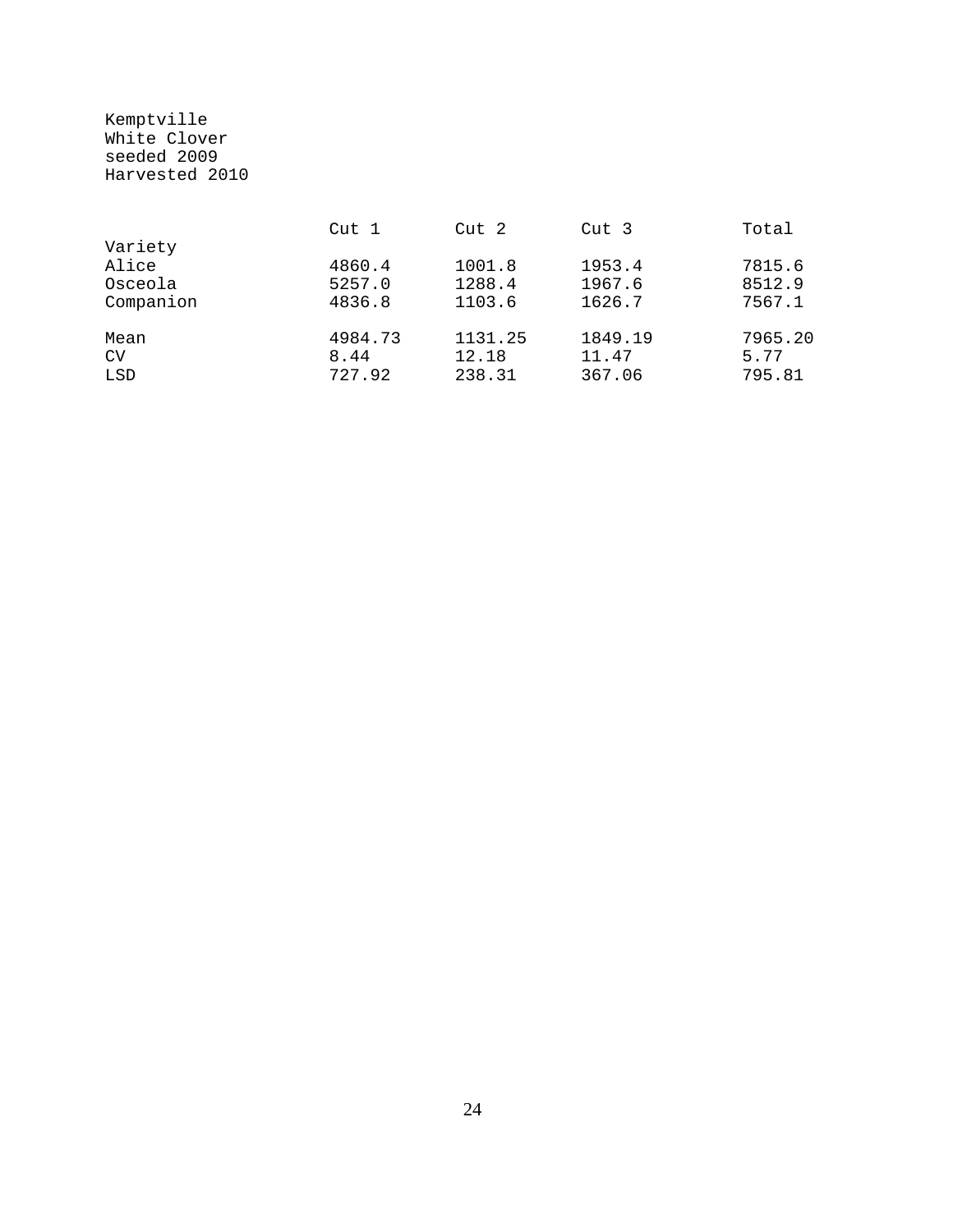ONTARIO Elora Bromegrass trial Expt. 2876 Seeded 2009

|                       | 2010   | (kg/ha) |                  |        |
|-----------------------|--------|---------|------------------|--------|
| Cultivar<br>Code      | Cut 1  | Cut 2   | Cut <sub>3</sub> | Tot10  |
| 2039<br><b>BRAVO</b>  | 4126   | 3759    | 857              | 8742   |
| 2054<br>PADDOCK       | 4233   | 3015    | 1295             | 8543   |
| 2057<br>FLEET         | 5231   | 3141    | 1340             | 9712   |
| 2060<br>PEAK          | 4276   | 3245    | 1020             | 8541   |
| 2067 BR06             | 4371   | 4014    | 812              | 9198   |
|                       |        |         |                  |        |
| Mean<br>900.          | 4447   | 3435    | 1065             | 8947   |
| 901 CV                | 8.2    | 5.0     | 13.5             | 4.5    |
| 905 MCV               | 10.3   | 6.3     | 17.0             | 5.6    |
| 902 LSD               | 457.5  | 217.8   | 181.5            | 501.9  |
| 906<br>LSR            | 41.4   | 21.8    | 34.4             | 42.8   |
| 907<br>$Pr$ $F(Trts)$ | 0.0068 | 0.0000  | 0.0005           | 0.0055 |
| 908<br>R square       | 70.9   | 90.6    | 86.3             | 79.0   |
|                       |        |         |                  |        |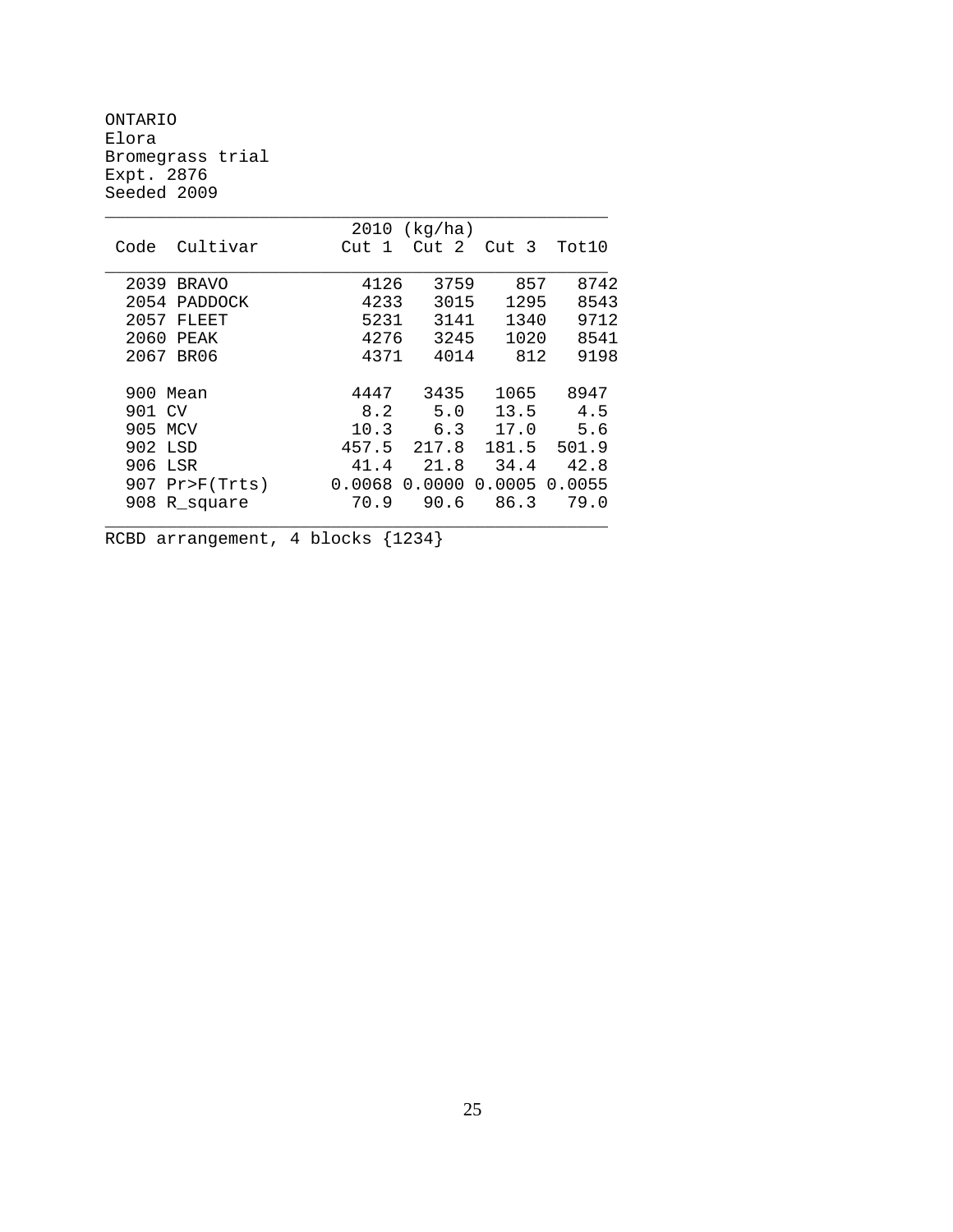ONTARIO New Liskeard Orchard Grass Registration Expt. 6002 Seeded 2006

|      |                | 2010   | (kg/ha) |        |        |        |        |
|------|----------------|--------|---------|--------|--------|--------|--------|
| Code | Cultivar       | Cut 1  | Tot10   | Tot09  | Tot08  | Tot07  | 4yrTot |
|      |                |        |         |        |        |        |        |
| 3078 | AC_SPLENDOR    | 2720   | 2720    | 5586   | 9658   | 7688   | 25652  |
| 3079 | OKAY           | 2745   | 2745    | 6082   | 9789   | 8133   | 26749  |
| 3086 | HAYMATE        | 2764   | 2764    | 5474   | 9215   | 8888   | 26342  |
| 3096 | OG9401         | 2696   | 2696    | 6049   | 10309  | 8180   | 27234  |
| 3111 | OG0001         | 2727   | 2727    | 5869   | 8863   | 9088   | 26547  |
| 3110 | OG01           | 2802   | 2802    | 5981   | 9143   | 8814   | 26740  |
|      |                |        |         |        |        |        |        |
| 900  | Mean           | 2742   | 2742    | 5840   | 9496   | 8465   | 26544  |
| 901  | <b>CV</b>      | 7.2    | 7.2     | 6.5    | 7.3    | 7.8    | 4.0    |
| 905  | MCV            | 9.0    | 9.0     | 8.1    | 9.0    | 9.7    | 4.9    |
| 902  | LSD            | 246.0  | 246.0   | 473.9  | 855.8  | 819.5  | 1311.2 |
| 906  | LSR            | 231.8  | 231.8   | 77.9   | 59.2   | 58.5   | 82.9   |
| 907  | $Pr$ $F(Trts)$ | 0.9780 | 0.9780  | 0.1815 | 0.0954 | 0.0607 | 0.4536 |
| 908  | R square       | 51.1   | 51.1    | 56.3   | 58.8   | 58.4   | 55.5   |
|      |                |        |         |        |        |        |        |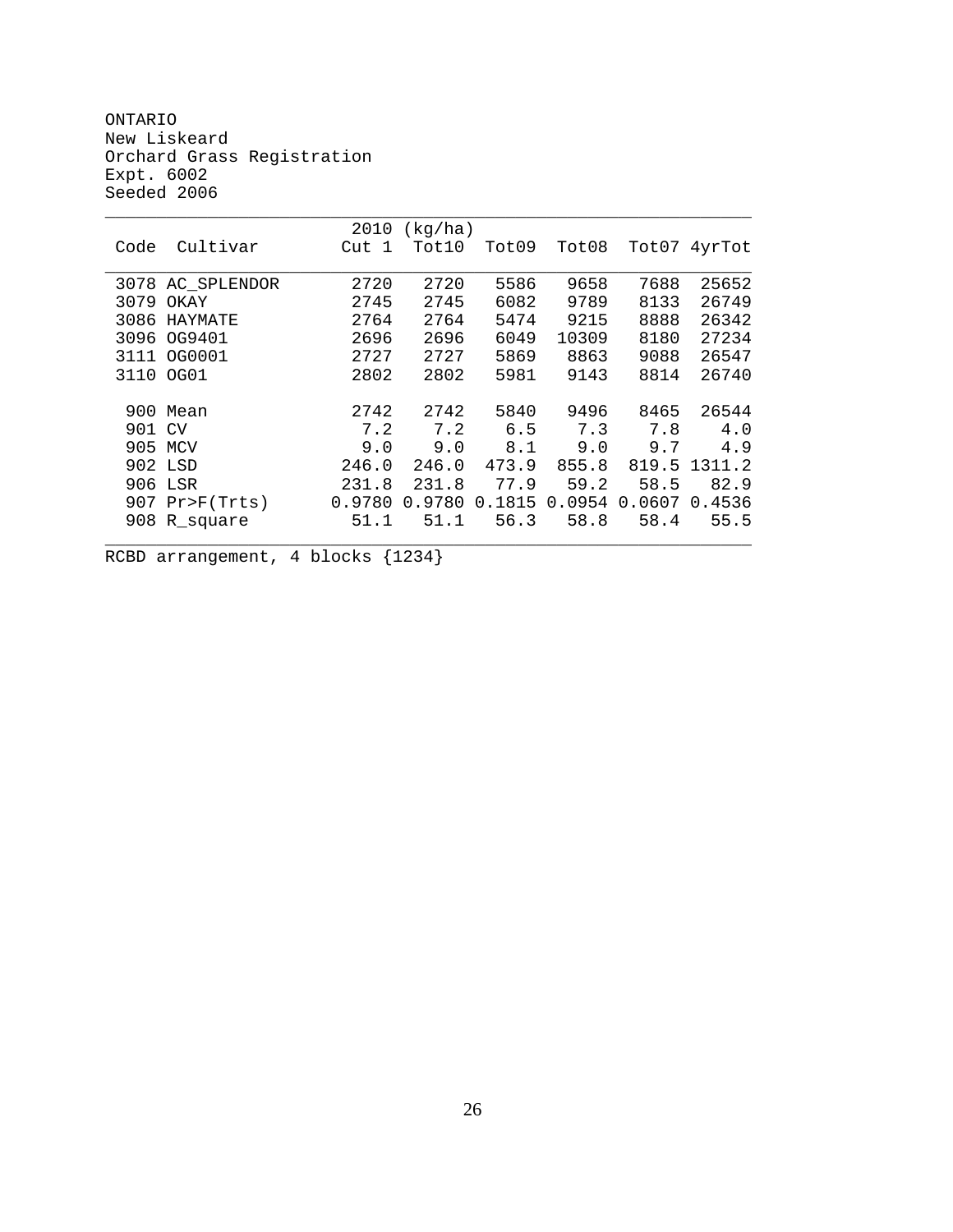ONTARIO Elora Orchardgrass Test -ofcc & Expt. 2863 Seeded 2007

|          |                | 2010   | (kg/ha) |        |        |        |              |
|----------|----------------|--------|---------|--------|--------|--------|--------------|
| Code     | Cultivar       | Cut 1  | Cut 2   | Cut 3  | Tot10  |        | Tot09 2yrTot |
| 211      |                | 4068   | 1394    | 964    | 6426   | 7457   | 13883        |
| 221      |                | 4001   | 1895    | 1325   | 7221   | 8273   | 15494        |
| 231      |                | 3688   | 1578    | 1048   | 6313   | 6745   | 13059        |
| 241      |                | 2685   | 1657    | 916    | 5259   | 6025   | 11284        |
| 251      |                | 2214   | 1533    | 771    | 4518   | 5305   | 9823         |
| 261      |                | 2342   | 1403    | 863    | 4608   | 6031   | 10639        |
| 3079     | OKAY           | 3349   | 1266    | 860    | 5476   | 7477   | 12953        |
| 3096     | DIVIDEND_VL    | 2263   | 1531    | 901    | 4695   | 6376   | 11070        |
| 3110     | OG01           | 2670   | 1438    | 907    | 5015   | 7119   | 12134        |
|          | 3112 QS23      | 3174   | 1644    | 1033   | 5851   | 6573   | 12425        |
|          | 3113 PROFIT    | 3092   | 1429    | 921    | 5442   | 7642   | 13083        |
| 900 Mean |                | 3050   | 1524    | 955    | 5529   | 6820   | 12350        |
| 901 CV   |                | 7.8    | 15.0    | 13.1   | 7.6    | 8.1    | 6.6          |
| 905 MCV  |                | 9.4    | 18.0    | 15.7   | 9.2    | 9.7    | 7.9          |
| 902 LSD  |                | 286.8  | 274.4   | 150.2  | 506.0  | 660.7  | 975.5        |
| 906 LSR  |                | 15.5   | 43.6    | 27.1   | 18.7   | 22.3   | 17.2         |
|          | 907 Pr>F(Trts) | 0.0000 | 0.0466  | 0.0002 | 0.0000 | 0.0000 | 0.0000       |
|          | 908 R_square   | 92.7   | 76.2    | 74.0   | 90.0   | 81.3   | 88.8         |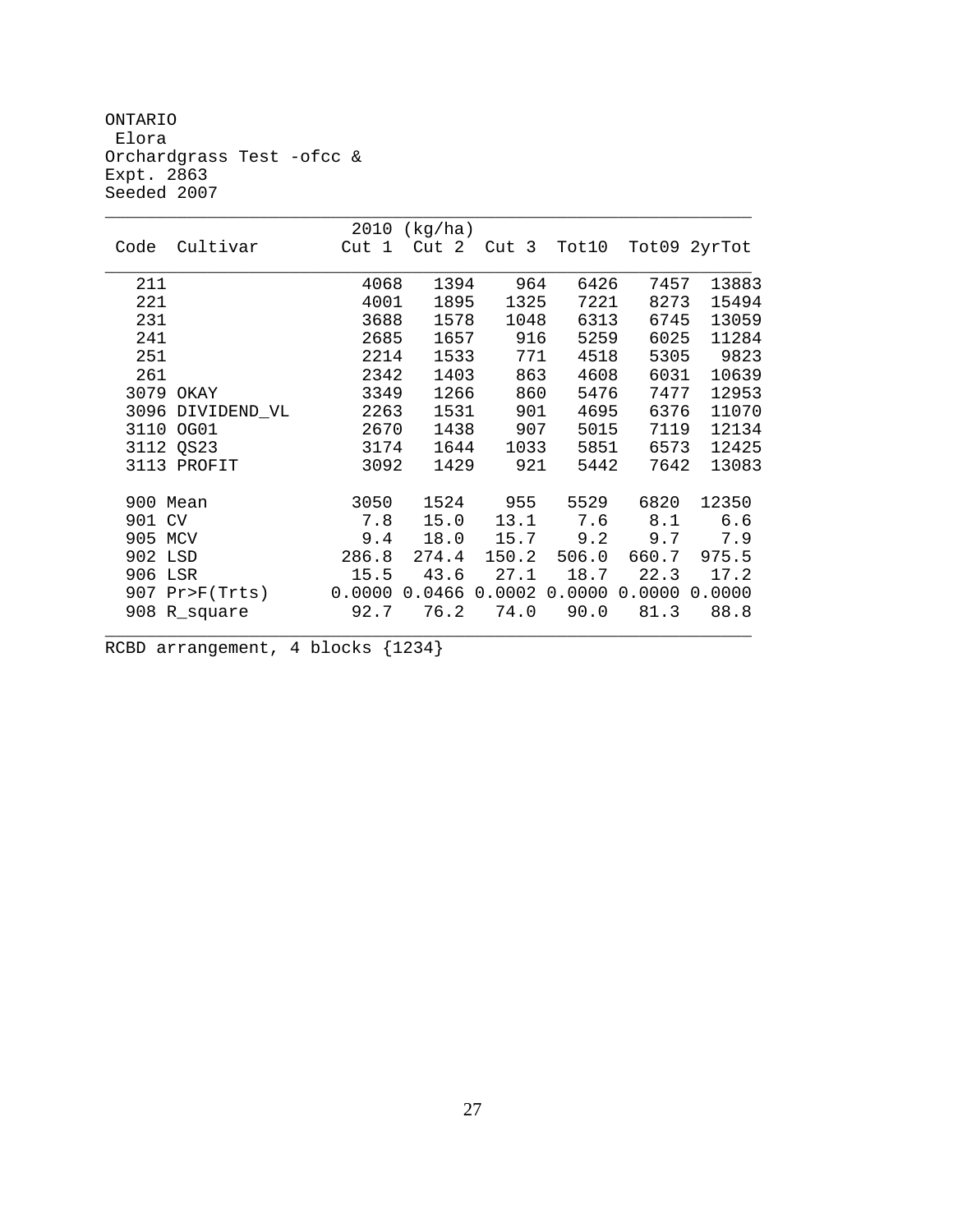ONTARIO New Liskeard Orchard Grass Expt. 7004 Seeded 2007

|          |                  | 2010   | (kg/ha) |        |        |              |              |
|----------|------------------|--------|---------|--------|--------|--------------|--------------|
| Code     | Cultivar         | Cut 1  | Cut 2   | Tot10  | Tot09  |              | Tot08 3yrTot |
|          |                  |        |         |        |        |              |              |
| 3003 KAY |                  | 4801   | 1371    | 6171   | 7656   | 11852        | 25679        |
|          | 3079 OKAY        | 4196   | 1324    | 5520   | 7831   | 12892        | 26242        |
| 3086     | HAYMATE          | 4226   | 1660    | 5886   | 7400   | 12799        | 26085        |
|          | 3112 QS23        | 3796   | 1781    | 5577   | 7247   | 12742        | 25566        |
|          |                  |        |         |        |        |              |              |
|          | 900 Mean         | 4255   | 1534    | 5789   | 7533   | 12571        | 25893        |
| 901 CV   |                  | 5.2    | 14.3    | 6.1    | 8.0    | 7.7          | 3.9          |
|          | 905 MCV          | 6.7    | 18.5    | 7.9    | 10.4   | 10.0         | 5.1          |
|          | 902 LSD          | 284.5  | 283.8   | 459.8  |        | 784.7 1259.6 | 1312.4       |
|          | 906 LSR          | 28.3   | 62.1    | 70.6   | 134.4  | 121.2        | 194.0        |
|          | $907$ Pr>F(Trts) | 0.0011 | 0.0431  | 0.0944 | 0.5571 | 0.4420       | 0.7551       |
|          | 908 R_square     | 84.1   | 69.4    | 67.2   | 24.0   | 66.0         | 65.1         |
|          |                  |        |         |        |        |              |              |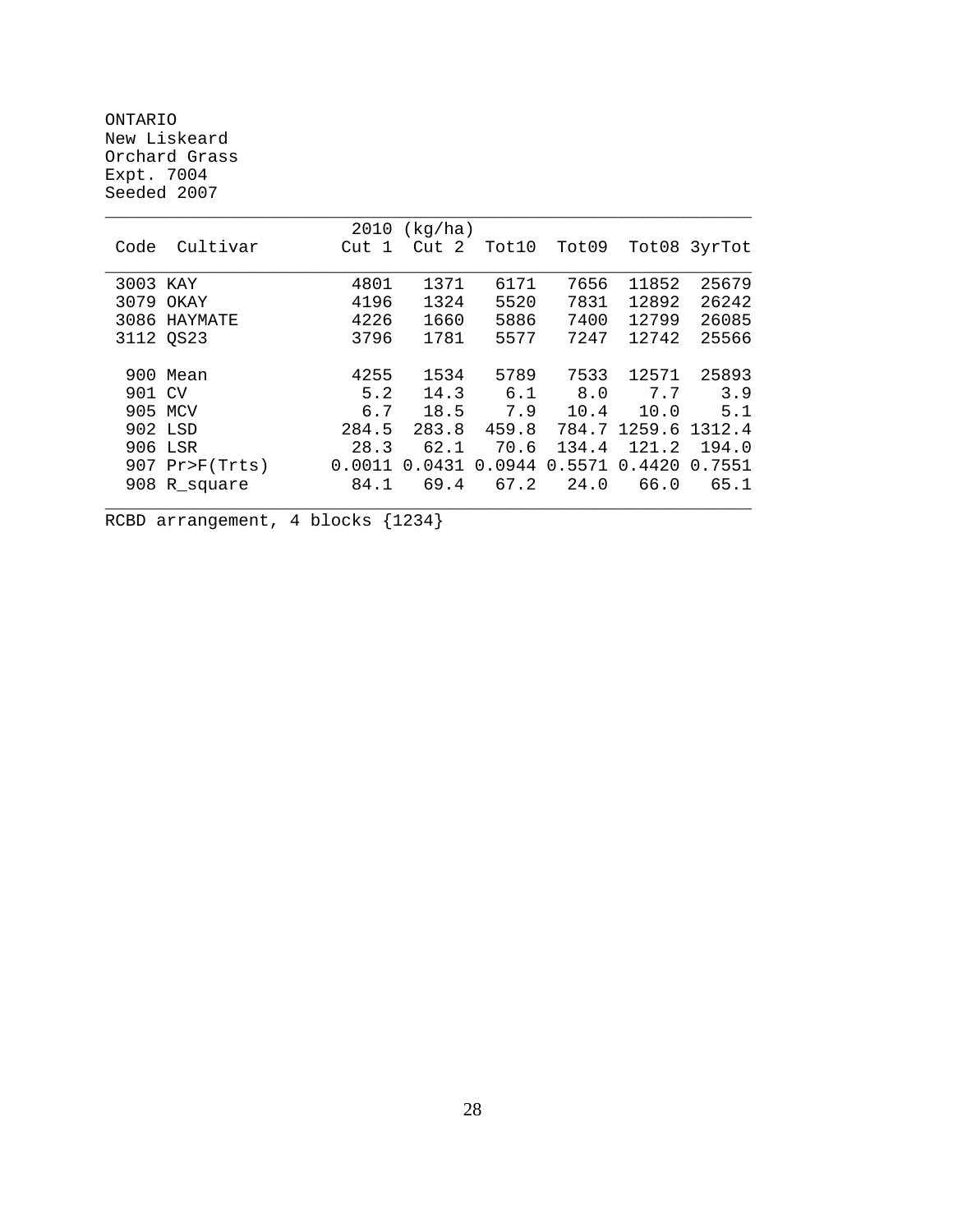| Ontario      |  |
|--------------|--|
| Thunder Bay  |  |
| Orchardgrass |  |
| Seeded 2007  |  |

| Variety        | Cut 1  | Cut 2  | Total  |
|----------------|--------|--------|--------|
| KAY            | 2842   | 765    | 3607   |
| OKAY           | 3040   | 1578   | 4618   |
| HAYMATE        | 2282   | 1197   | 3478   |
| OS 23          | 2651   | 1144   | 3794   |
| Mean           | 2704   | 1171   | 3874   |
| $C.V.$ $($ $)$ | 15     | 57     | 13     |
| PR > F         | 0.1090 | 0.4334 | 0.0434 |
| LSD(0.05)      | 630    | ΝS     | 810    |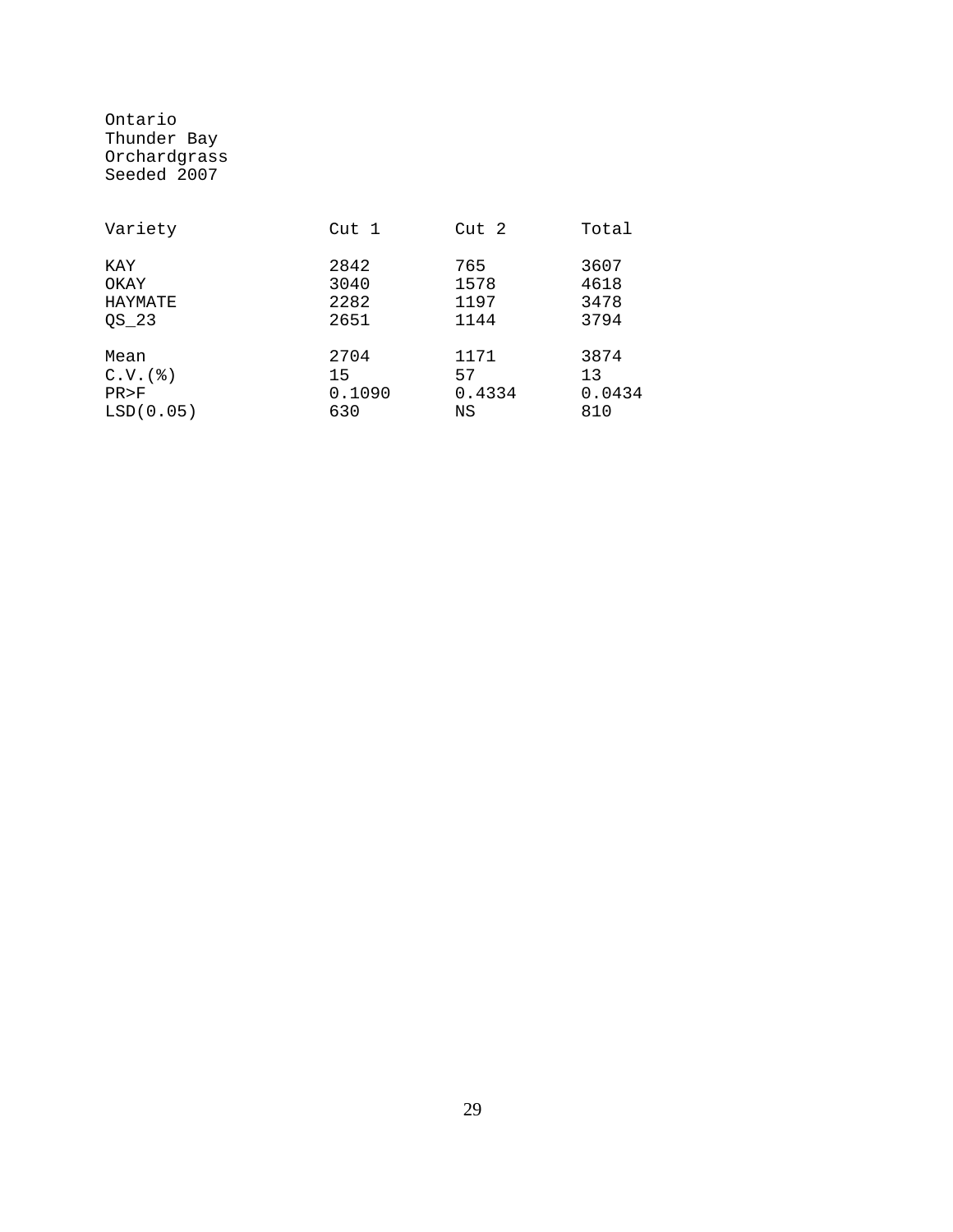ONTARIO Elora Late Orchardgrass Expt. 2866 Seeded 2008

|                   | 2010   | (kg/ha) |        |        |        |        |
|-------------------|--------|---------|--------|--------|--------|--------|
| Cultivar<br>Code  | Cut 1  | Cut 2   | Cut 3  | Tot10  | Tot09  | 2yrTot |
|                   |        |         |        |        |        |        |
| 3079 OKAY         | 3590   | 1876    | 1413   | 6879   | 8898   | 15777  |
| 3113<br>PROFIT    | 3143   | 2099    | 1431   | 6673   | 10400  | 17073  |
| 3114 OG06         | 3188   | 2130    | 1209   | 6527   | 10498  | 17025  |
| 3115 ORG-08-02    | 2254   | 1943    | 1042   | 5239   | 8994   | 14233  |
| 3117<br>HAYMASTER | 3531   | 1860    | 1339   | 6730   | 9688   | 16418  |
|                   |        |         |        |        |        |        |
| 900 Mean          | 3141   | 1982    | 1287   | 6409   | 9696   | 16105  |
| 901 CV            | 7.5    | 6.6     | 12.9   | 6.1    | 11.3   | 8.2    |
| 905 MCV           | 9.5    | 8.4     | 16.2   | 7.7    | 14.3   | 10.3   |
| 902 LSD           | 297.5  | 165.6   | 209.1  | 492.2  | 1385.4 | 1654.3 |
| 906 LSR           | 22.3   | 61.2    | 53.7   | 30.0   | 86.6   | 58.3   |
| $907$ Pr>F(Trts)  | 0.0000 | 0.0357  | 0.0312 | 0.0005 | 0.1791 | 0.0530 |
| 908 R_square      | 88.7   | 65.4    | 71.4   | 83.3   | 69.7   | 66.9   |
|                   |        |         |        |        |        |        |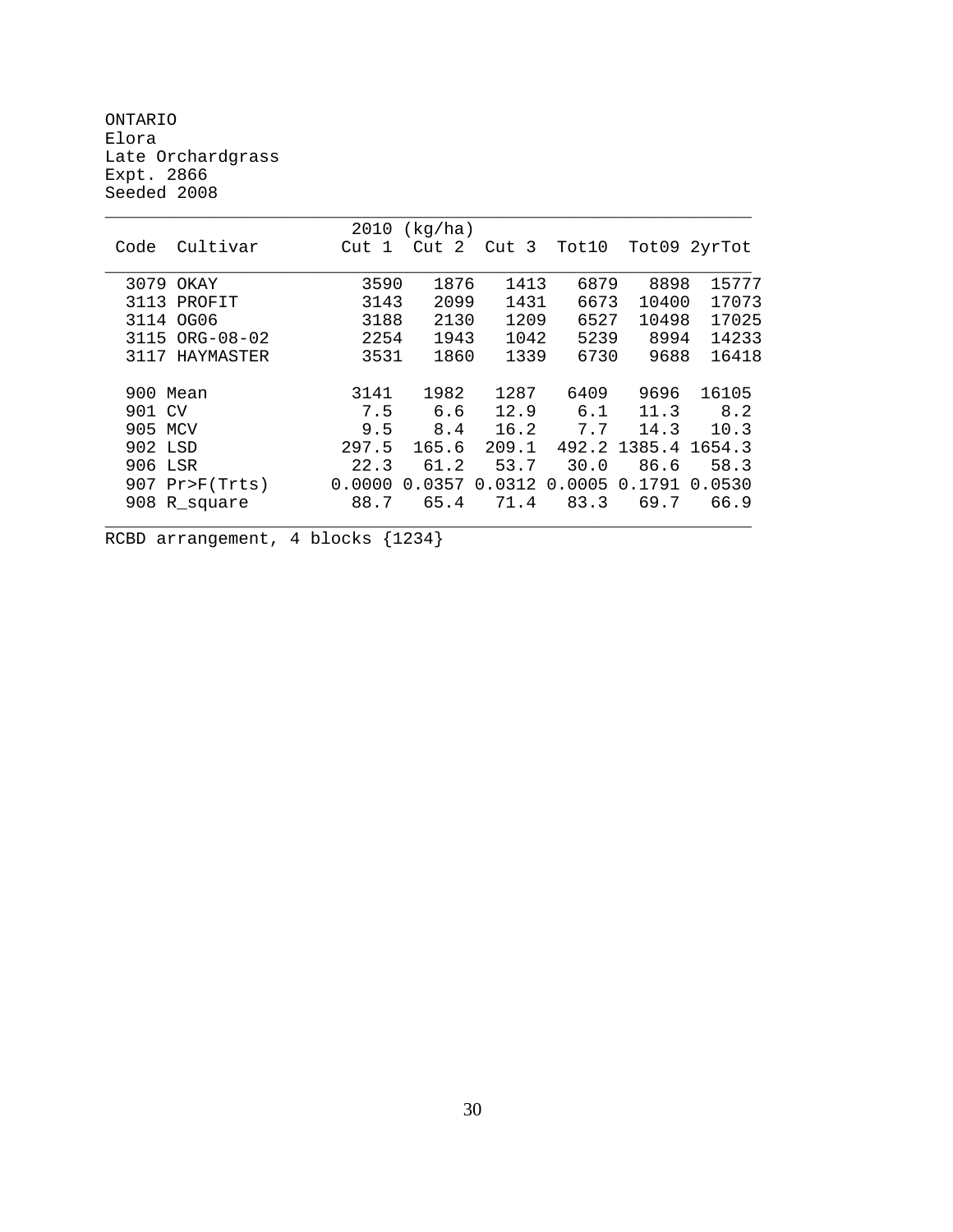ONTARIO New Liskeard Orchard Grass Expt. 8003 Seeded 2008

|         |                  | 2010   | (kg/ha) |        |        |              |
|---------|------------------|--------|---------|--------|--------|--------------|
| Code    | Cultivar         | Cut 1  | Cut 2   | Tot10  |        | Tot09 2yrTot |
|         |                  |        |         |        |        |              |
| 3079    | OKAY             | 4956   | 1852    | 6808   | 10136  | 16945        |
| 3086    | HAYMATE          | 4646   | 1845    | 6490   | 8522   | 15013        |
| 3114    | OG06             | 4612   | 2002    | 6614   | 9637   | 16251        |
|         | 3115 ORG-08-02   | 4505   | 1040    | 5545   | 9808   | 15353        |
|         | 3117 HAYMASTER   | 4509   | 2041    | 6550   | 8682   | 15233        |
|         |                  |        |         |        |        |              |
| 900     | Mean             | 4646   | 1756    | 6402   | 9357   | 15759        |
| 901 CV  |                  | 8.1    | 8.7     | 6.5    | 6.1    | 5.1          |
| 905 MCV |                  | 10.2   | 11.0    | 8.2    | 7.7    | 6.4          |
| 902 LSD |                  | 472.6  | 192.9   | 525.0  | 722.0  | 1008.2       |
|         | 906 LSR          | 104.8  | 19.3    | 41.6   | 44.7   | 52.2         |
|         | $907$ Pr>F(Trts) | 0.4619 | 0.0000  | 0.0090 | 0.0062 | 0.0248       |
| 908     | R_square         | 41.1   | 93.4    | 72.9   | 73.2   | 69.6         |
|         |                  |        |         |        |        |              |
|         |                  |        |         |        |        |              |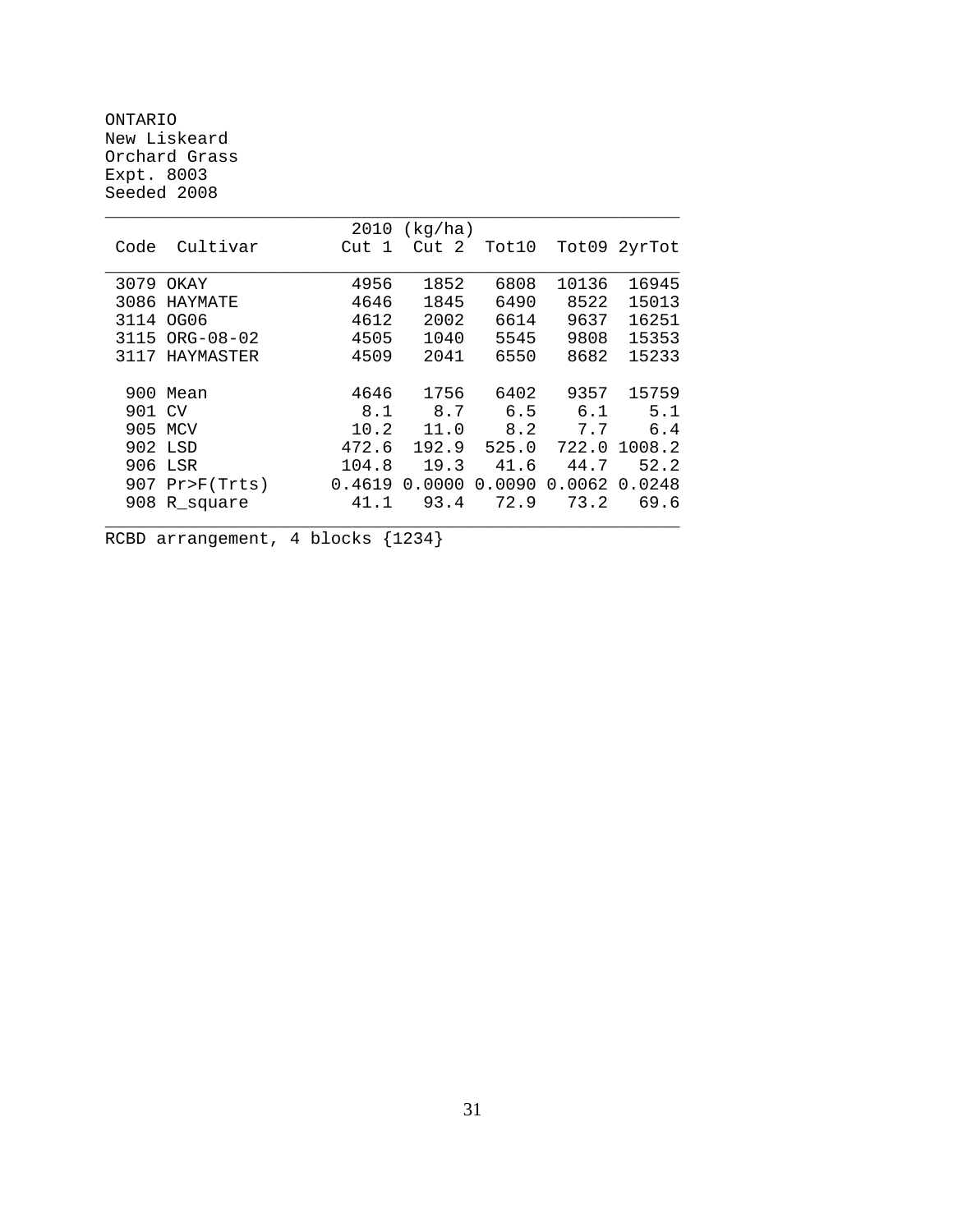| Orchardgrass<br>Seeded 2008 |        |        |        |
|-----------------------------|--------|--------|--------|
| Harvested 2010              |        |        |        |
|                             | Cut 1  | Cut 2  | Total  |
| Variety                     |        |        |        |
| $ORG-08-02$                 | 1095.6 | 1710.5 | 2806.1 |
| Profit                      | 2236.0 | 1838.5 | 4074.5 |
| Okay                        | 1331.9 | 1681.5 | 3013.3 |
| OG06                        | 1393.8 | 1552.3 | 2946.1 |
| Mean                        | 1514.3 | 1695.7 | 3210.0 |
| CV                          | 11.4   | 11.4   | 8.6    |
| LSD                         | 345.5  | 387.0  | 552.0  |

Kemptville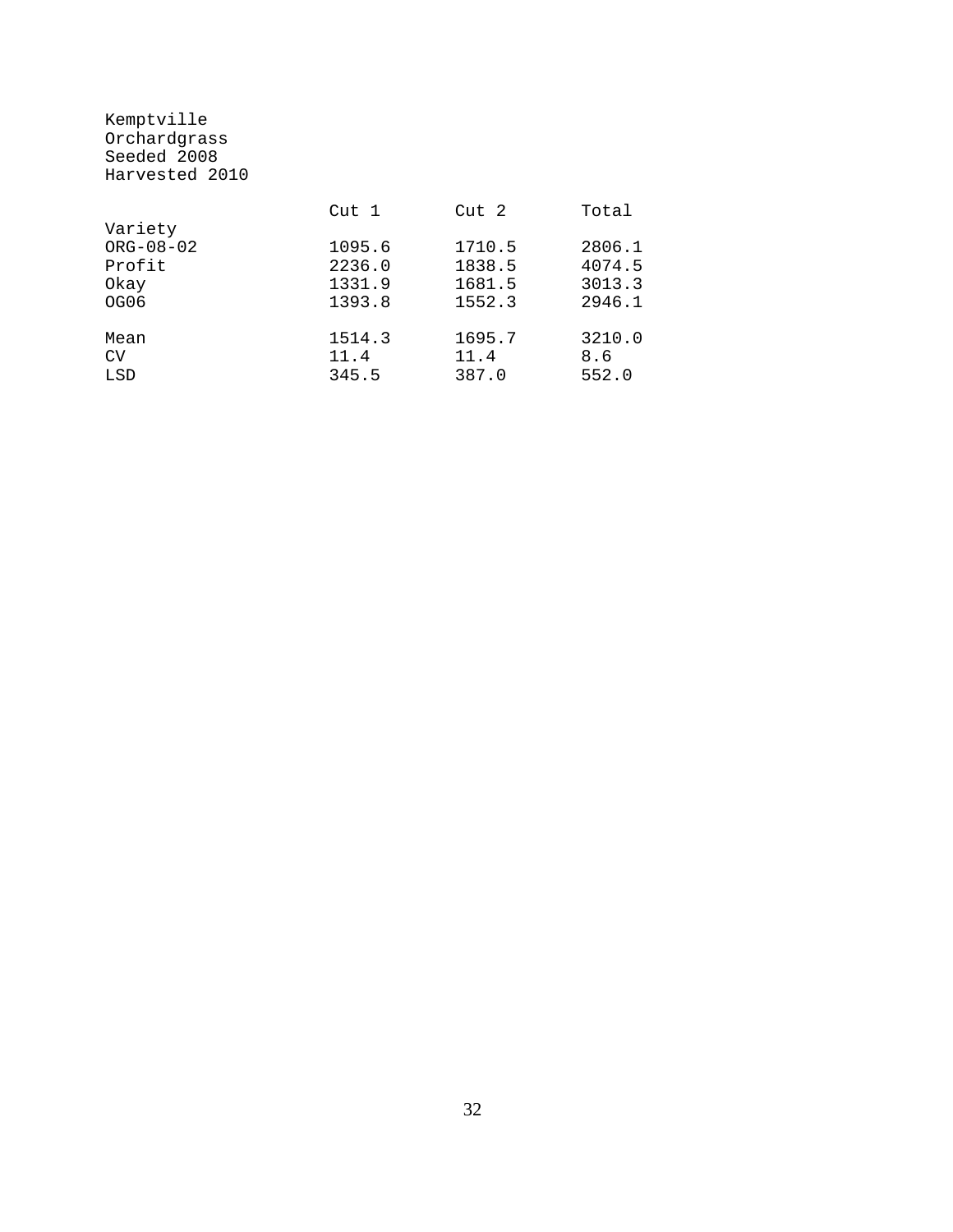ONTARIO Elora Orchardgrass - Late Expt. 2875 Seeded 2009

|                  | 2010   | (kg/ha)          |               |       |
|------------------|--------|------------------|---------------|-------|
| Cultivar<br>Code | Cut 1  | Cut <sub>2</sub> | Cut 3         | Tot10 |
| 3003 KAY         | 3996   | 2757             | 1462          | 8214  |
| 3079<br>OKAY     | 4052   | 3084             | 1556          | 8692  |
| 3096 DIVIDEND VL | 3232   | 3159             | 1475          | 7867  |
| 3114 OG06        | 4076   | 3372             | 1649          | 9096  |
|                  |        |                  |               |       |
| 900 Mean         | 3839   | 3093             | 1535          | 8467  |
| 901 CV           | 3.6    | 5.9              | 10.5          | 3.1   |
| 905 MCV          | 5.7    | 9.3              | 16.7          | 4.9   |
| 902 LSD          | 217.0  | 288.8            | 256.9         | 411.2 |
| 906 LSR          | 25.7   | 47.0             | 137.5         | 33.4  |
| $907$ Pr>F(Trts) | 0.0011 | 0.0327           | 0.5164 0.0057 |       |
| 908<br>R_square  | 95.1   | 80.5             | 67.3          | 90.1  |
|                  |        |                  |               |       |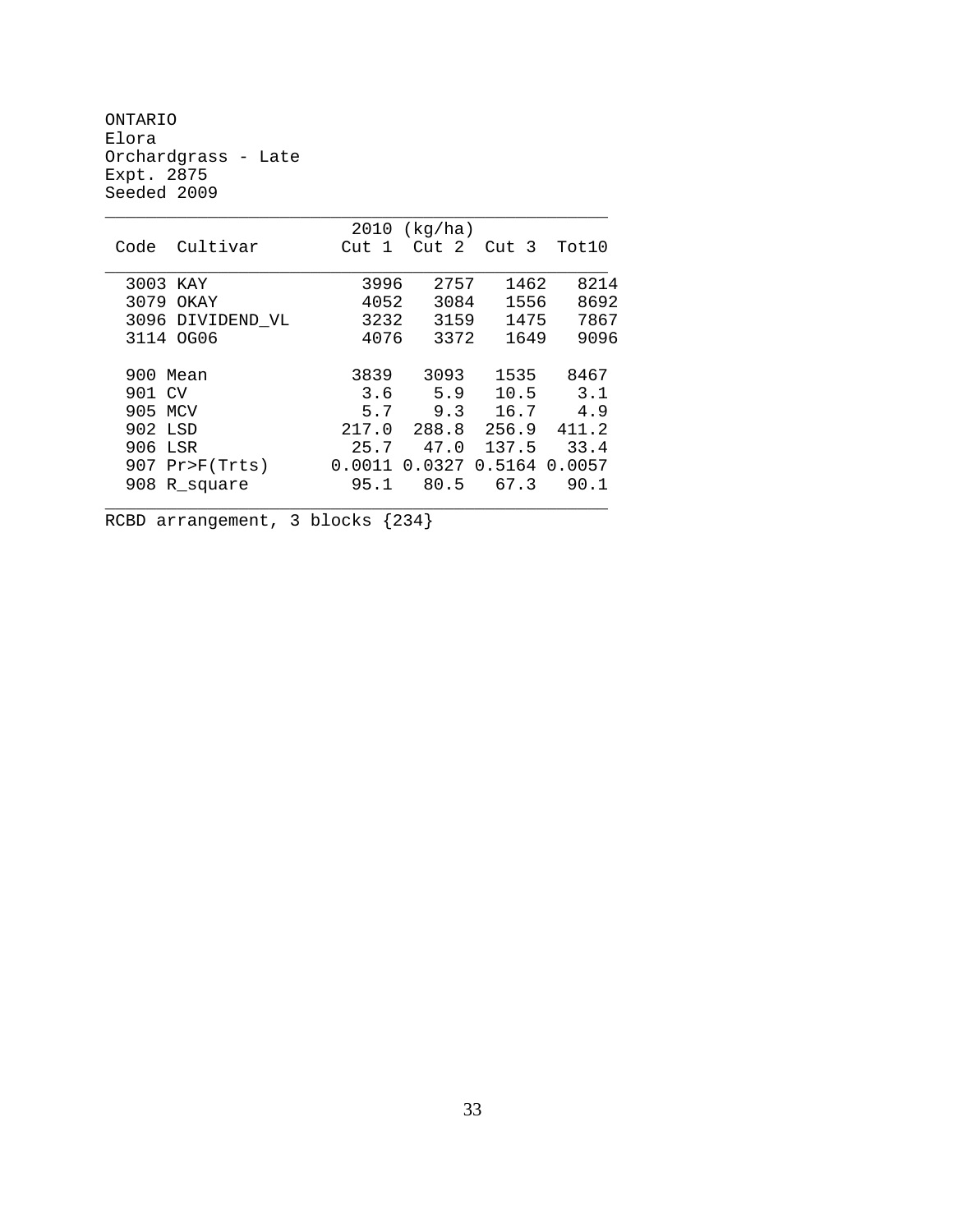ONTARIO New Liskeard Tall Fescue Expt. 7003 Seeded 2007

|        |                  | 2010   | (kg/ha) |        |        |               |              |
|--------|------------------|--------|---------|--------|--------|---------------|--------------|
| Code   | Cultivar         | Cut    | Cut 2   | Tot10  | Tot09  |               | Tot08 3yrTot |
|        |                  |        |         |        |        |               |              |
| 5028   | CARNIVAL         | 4075   | 3713    | 7788   | 9333   | 14797         | 31918        |
| 5037   | <b>BARELITE</b>  | 3348   | 2593    | 5941   | 7630   | 13386         | 26957        |
| 5523   | COURTENAY        | 4454   | 3063    | 7517   | 9151   | 15151         | 31820        |
|        | 5526 KOKANEE     | 4280   | 3193    | 7473   | 8921   | 14236         | 30631        |
|        |                  |        |         |        |        |               |              |
|        | 900 Mean         | 4039   | 3140    | 7180   | 8759   | 14393         | 30331        |
| 901 CV |                  | 5.2    | 7.4     | 2.7    | 6.1    | 7.3           | 2.9          |
|        | 905 MCV          | 6.7    | 9.6     | 3.5    | 7.9    | 9.4           | 3.8          |
|        | 902 LSD          | 271.9  | 300.4   | 249.7  | 691.8  | 1356.7 1139.6 |              |
|        | 906 LSR          | 24.6   | 26.8    | 13.5   | 40.6   | 76.8          | 23.0         |
|        | $907$ Pr>F(Trts) | 0.0003 | 0.0007  | 0.0000 | 0.0060 | 0.1617        | 0.0001       |
| 908    | R_square         | 89.0   | 85.3    | 96.4   | 75.5   | 59.2          | 91.0         |
|        |                  |        |         |        |        |               |              |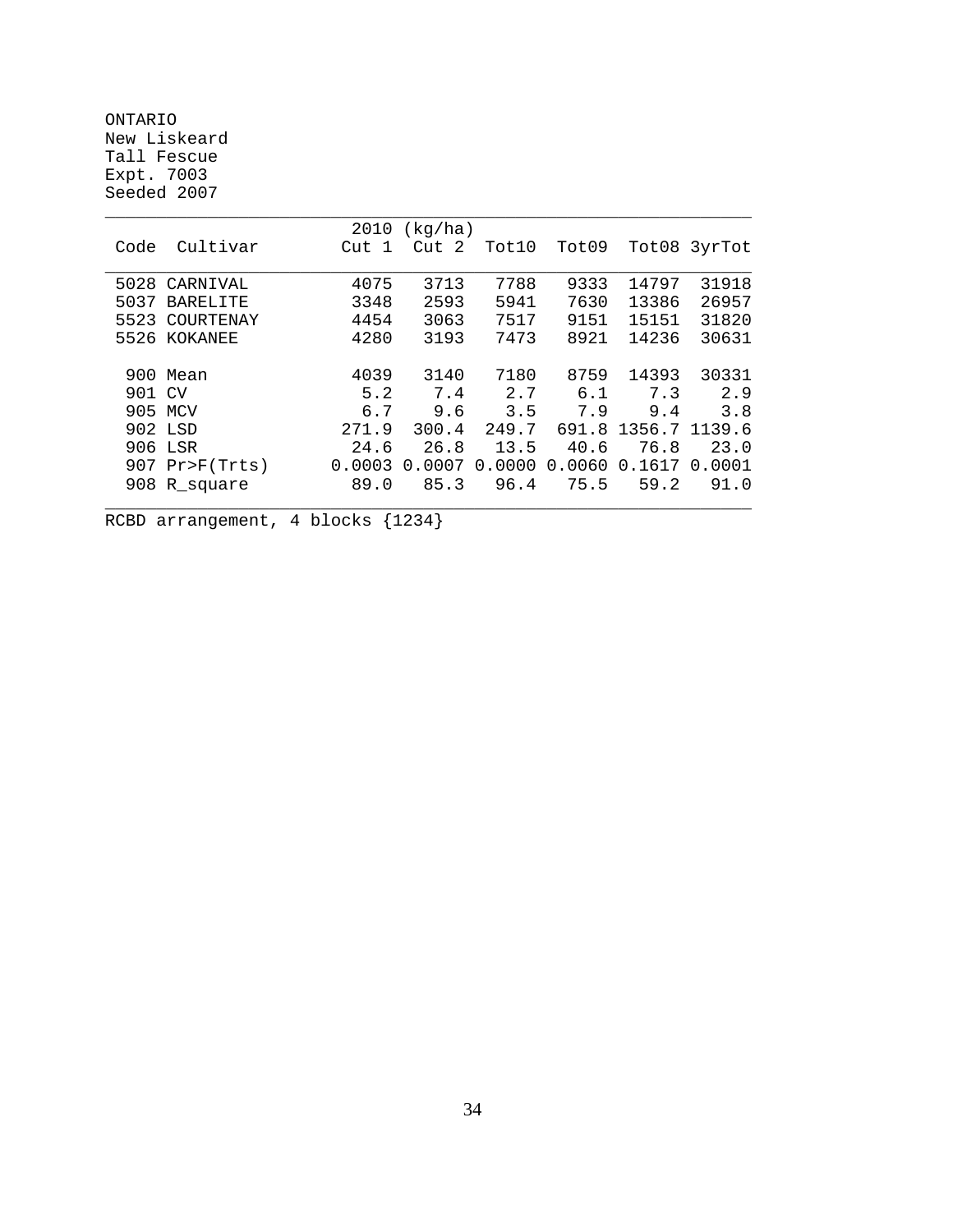ONTARIO Elora Tall Fescue Expt. 2867 Seeded 2008

|                         | 2010       | (kg/ha) |                    |        |        |        |
|-------------------------|------------|---------|--------------------|--------|--------|--------|
| Cultivar<br>Code        | Cut<br>- 1 | Cut 2   | Cut 3              | Tot10  | Tot09  | 2yrTot |
|                         |            |         |                    |        |        |        |
| 5040<br><b>BARIANNE</b> | 4728       | 2525    | 1528               | 8780   | 9571   | 18351  |
| 5041<br>KORA            | 5258       | 2946    | 2310               | 10514  | 11472  | 21987  |
| $FTF-08-01$<br>5042     | 4436       | 2927    | 2011               | 9375   | 11105  | 20479  |
| 5043<br>TF0202          | 4903       | 3129    | 1858               | 9891   | 10580  | 20471  |
| 5523<br>COURTENAY       | 4326       | 2698    | 2024               | 9048   | 11474  | 20522  |
| 5526<br>KOKANEE         | 4474       | 3231    | 2296               | 10001  | 12064  | 22065  |
| 900<br>Mean             | 4688       | 2909    | 2005               | 9601   | 11044  | 20646  |
| 901<br>CV               | 6.9        | 7.9     | 11.6               | 7.1    | 5.2    | 5.6    |
| 905<br><b>MCV</b>       | 8.6        | 9.8     | 14.4               | 8.9    | 6.4    | 7.0    |
| 902<br>LSD              | 401.7      | 285.1   | 288.7              | 850.9  | 707.7  | 1444.1 |
| 906<br>LSR              | 43.1       | 40.4    | 36.9               | 49.1   | 28.4   | 38.9   |
| 907<br>$Pr$ $F(Trts)$   | 0.0091     | 0.0057  | 0025<br>$\Omega$ . | 0.0249 | 0.0004 | 0.0050 |
| 908<br>R_square         | 71.8       | 66.5    | 72.1               | 59.3   | 83.1   | 70.5   |
|                         |            |         |                    |        |        |        |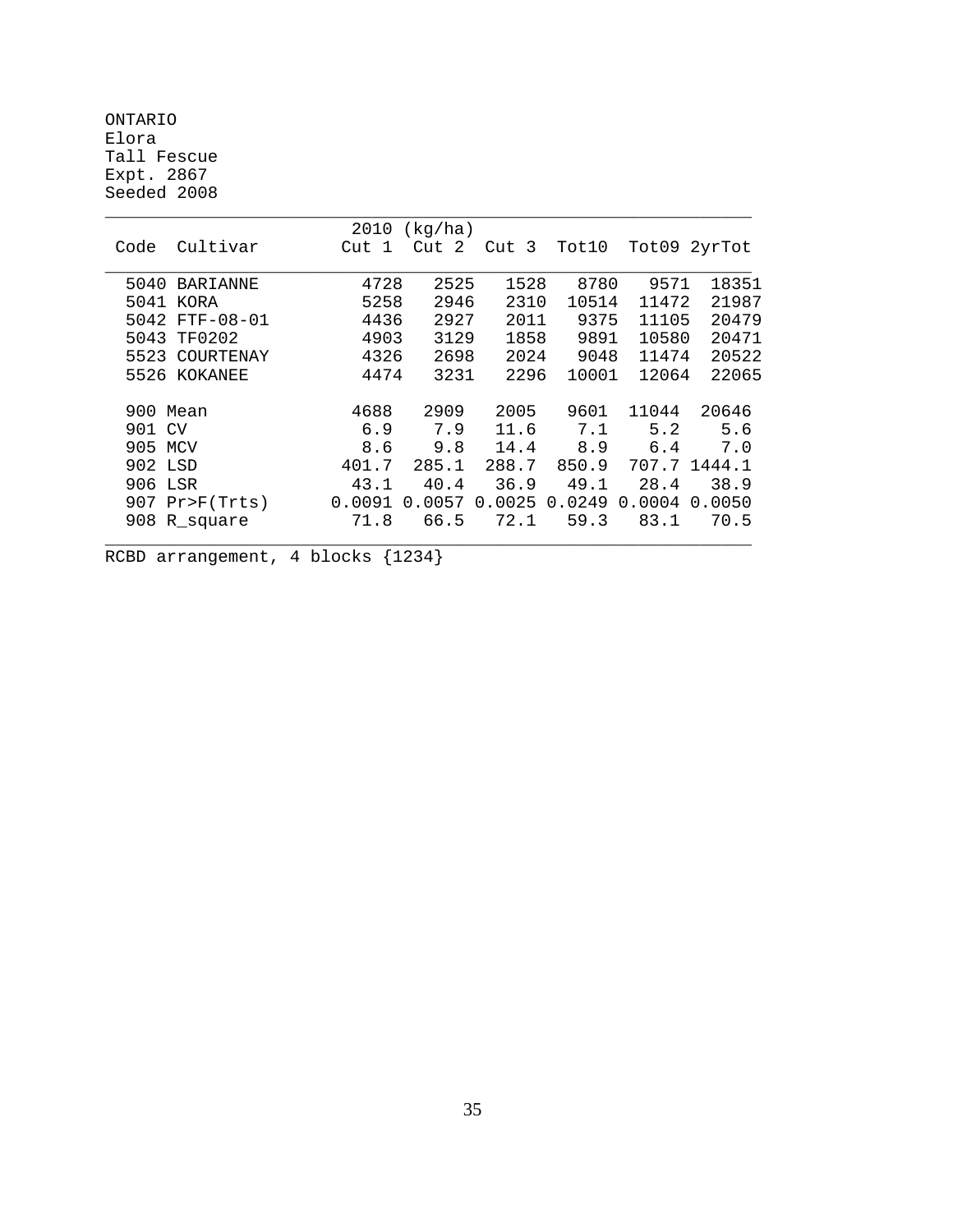ONTARIO New Liskeard Tall Fescue Expt. 8002 Seeded 2008

|      |                | 2010   | (kg/ha)    |        |        |              |
|------|----------------|--------|------------|--------|--------|--------------|
| Code | Cultivar       | Cut 1  | Cut<br>- 2 | Tot10  |        | Tot09 2yrTot |
|      |                |        |            |        |        |              |
| 5040 | BARIANNE       | 3875   | 2706       | 6580   | 10856  | 17436        |
| 5041 | <b>KORA</b>    | 4052   | 3072       | 7124   | 11814  | 18938        |
| 5042 | $FTF-08-01$    | 5133   | 3361       | 8494   | 12816  | 21310        |
| 5043 | TF0202         | 4856   | 3377       | 8233   | 10748  | 18981        |
| 5523 | COURTENAY      | 5392   | 3316       | 8708   | 11148  | 19856        |
| 5526 | KOKANEE        | 4965   | 3324       | 8289   | 10631  | 18919        |
|      |                |        |            |        |        |              |
| 900  | Mean           | 4712   | 3193       | 7905   | 11335  | 19240        |
| 901  | CV             | 3.8    | 10.6       | 4.5    | 10.9   | 7.6          |
| 905  | MCV            | 4.7    | 13.1       | 5.6    | 13.5   | 9.4          |
| 902  | LSD            | 219.4  | 419.0      | 443.8  | 1527.2 | 1807.6       |
| 906  | LSR            | 14.5   | 62.4       | 20.9   | 69.9   | 46.7         |
| 907  | $Pr$ $F(Trts)$ | 0.0000 | 0.0837     | 0.0000 | 0.1611 | 0.0414       |
| 908  | R_square       | 94.9   | 50.6       | 88.7   | 47.8   | 56.8         |
|      |                |        |            |        |        |              |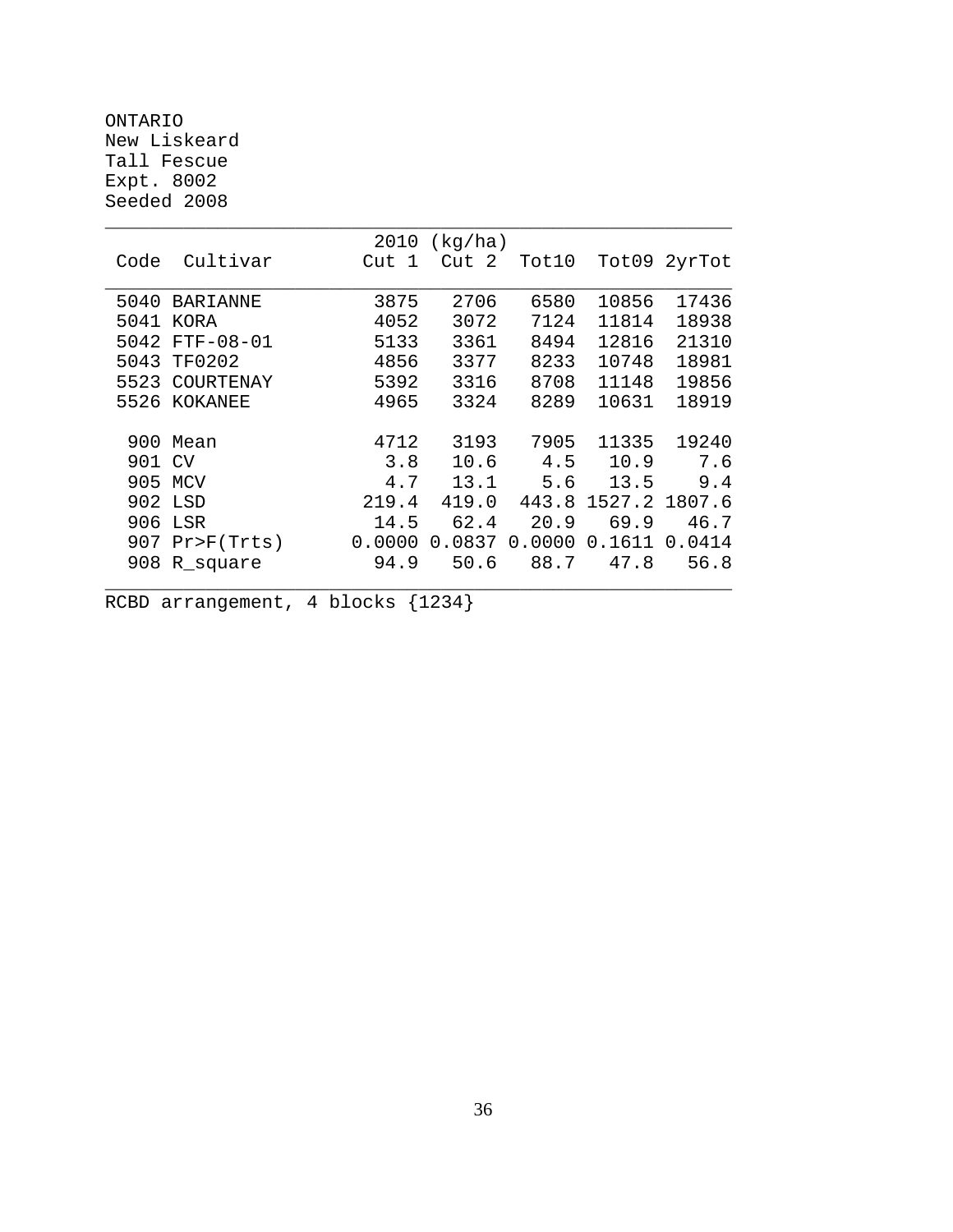Ontario Thunder Bay Tall Fescue Seeded 2008

| VARIETY                                          | CUT 1                | CUT <sub>2</sub>             | TOTAL                      |
|--------------------------------------------------|----------------------|------------------------------|----------------------------|
| KOKANEE<br>COURTENAY<br>PST-5CAN                 | 4684<br>4886<br>4392 | 3259<br>2571<br>2121         | 7943<br>7457<br>6513       |
| MEAN<br>( 웅 )<br>C.V.<br>PR > F<br>LSD<br>(0.05) | 4654<br>0.1796<br>ΝS | 2650<br>12.<br>0.0079<br>571 | 7304<br>5<br>0.0050<br>658 |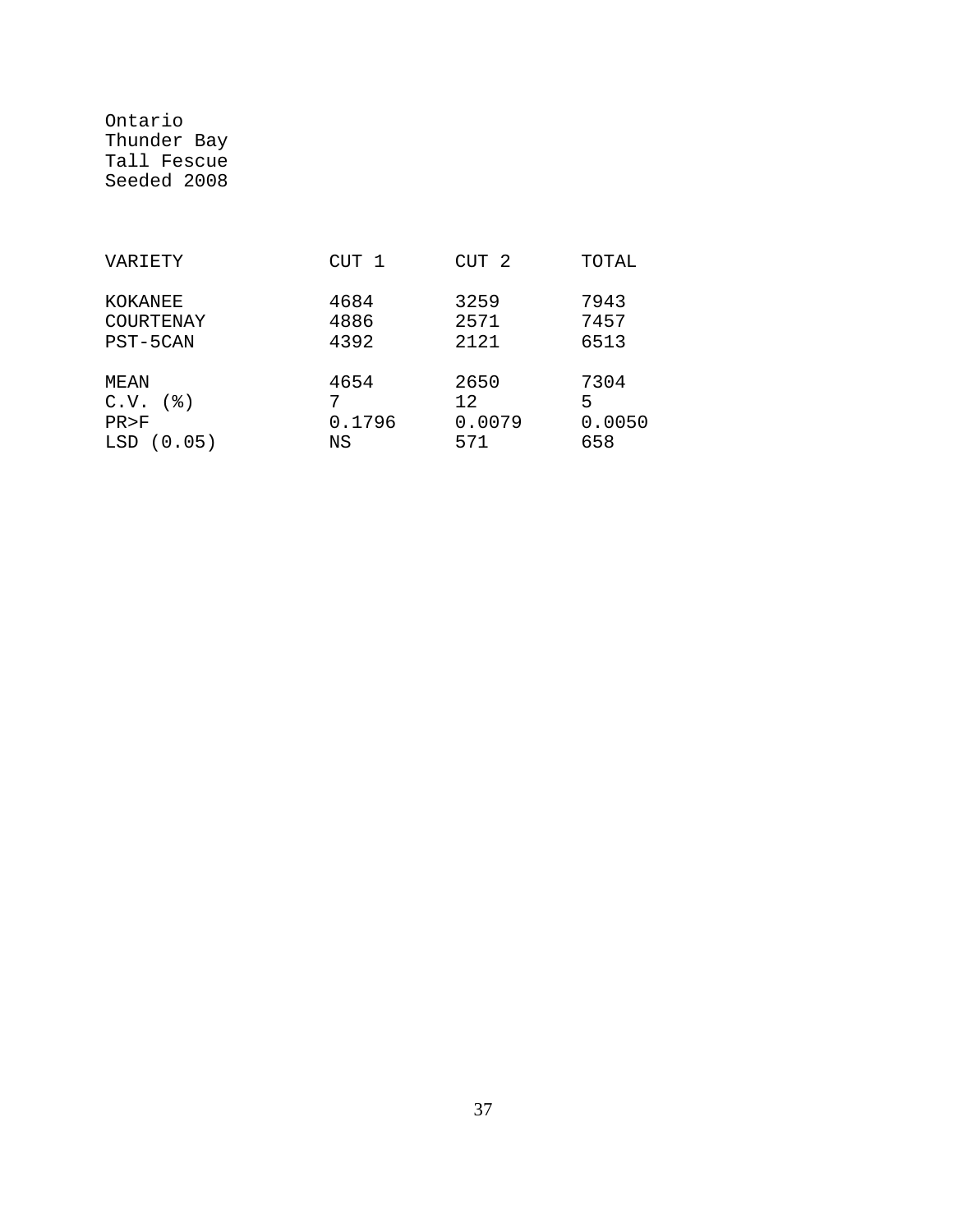|        |        | Total  |
|--------|--------|--------|
|        |        |        |
| 1068.6 | 2308.0 | 3376.5 |
| 961.4  | 1628.0 | 2589.4 |
| 731.9  | 1206.4 | 1938.3 |
| 976.3  | 2262.9 | 3239.3 |
| 1239.7 | 1918.3 | 3158.0 |
| 1380.6 | 1665.9 | 3046.5 |
| 1059.7 | 1831.6 | 2891.3 |
| 14.4   | 17.6   | 12.5   |
| 278.3  | 585.2  | 658.4  |
|        | Cut 1  | Cut 2  |

Kemptville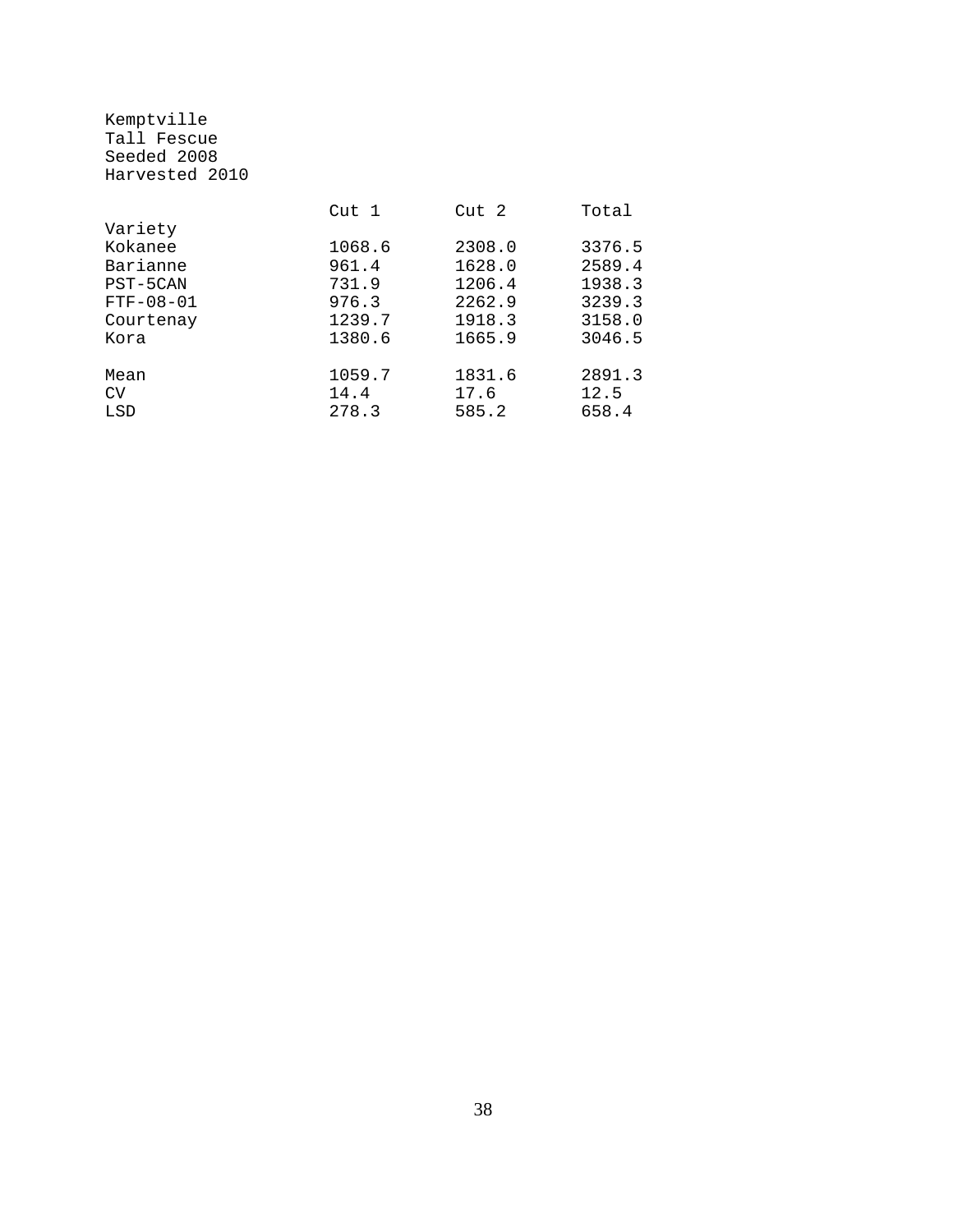ONTARIO Elora Perennial Ryegrass Expt. 2870 Seeded 2008

|        |                  | 2010   | (kg/ha) |        |        |  |
|--------|------------------|--------|---------|--------|--------|--|
| Code   | Cultivar         | Cut 1  | Cut 2   | Cut 3  | Tot10  |  |
|        |                  |        |         |        |        |  |
|        | 8514 TIVOLI      | 3238   | 1974    | 568    | 5779   |  |
| 8515   | GARIBALDI        | 3894   | 1715    | 409    | 6019   |  |
|        | 8518 BARNHEM     | 2031   | 1826    | 765    | 4623   |  |
| 8519   | REMINGTON        | 4327   | 2087    | 607    | 7020   |  |
| 8520   | SPIDOLA          | 3294   | 1817    | 558    | 5669   |  |
|        | 8521 PSGG9-04    | 4198   | 1483    | 387    | 6068   |  |
|        | 8522 CITADEL     | 4017   | 2116    | 494    | 6627   |  |
|        | 8523 CONDESA     | 2569   | 2152    | 481    | 5202   |  |
| 8525   | <b>BASTION</b>   | 3732   | 1543    | 420    | 5696   |  |
|        | 8533 KENTAUR     | 3729   | 2155    | 622    | 6506   |  |
|        | 8535 BARUTTI     | 4180   | 1162    | 417    | 5758   |  |
|        |                  |        |         |        |        |  |
|        | 900 Mean         | 3564   | 1821    | 521    | 5906   |  |
| 901 CV |                  | 14.1   | 12.1    | 25.7   | 10.6   |  |
|        | 905 MCV          | 19.8   | 17.0    | 36.1   | 14.9   |  |
|        | 902 LSD          | 707.1  | 310.0   | 188.3  | 882.0  |  |
|        | 906 LSR          | 30.8   | 31.2    | 49.8   | 36.8   |  |
|        | 907 $Pr>F(Trts)$ | 0.0003 | 0.0002  | 0.0578 | 0.0097 |  |
|        | 908 R_square     | 76.3   | 78.8    | 58.9   | 63.5   |  |
|        |                  |        |         |        |        |  |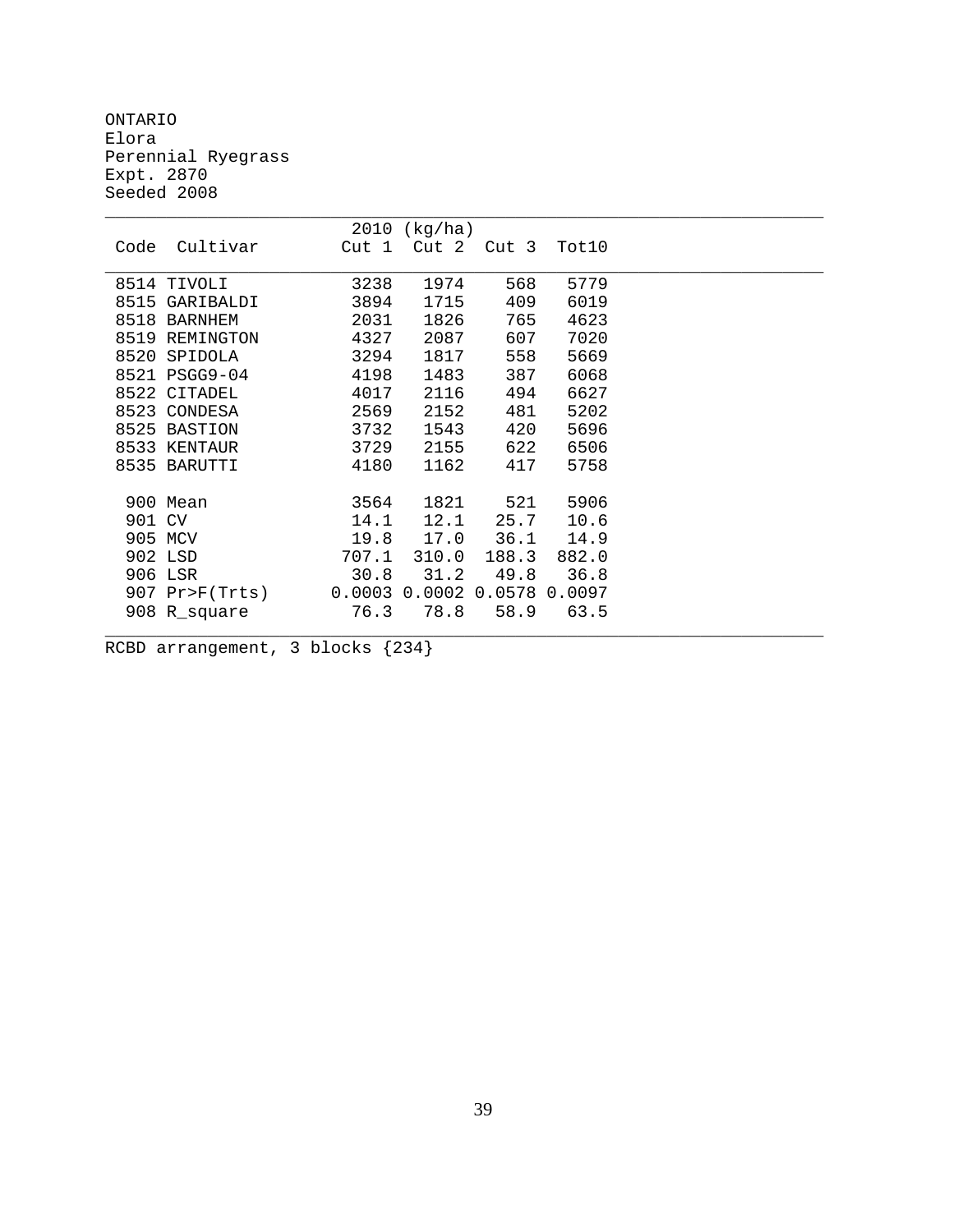ONTARIO Elora Early Timothy Expt. 2868 Seeded 2008

|        |                | 2010   | (kg/ha)          |        |        |              |
|--------|----------------|--------|------------------|--------|--------|--------------|
| Code   | Cultivar       | Cut 1  | Cut <sub>2</sub> | Tot10  |        | Tot09 2yrTot |
|        |                |        |                  |        |        |              |
| 6030   | TORO           | 5258   | 1838             | 7096   | 9311   | 16406        |
| 6050   | RICHMOND       | 5198   | 1731             | 6929   | 9121   | 16051        |
|        | 6171 TM9701    | 5336   | 1473             | 6809   | 9544   | 16353        |
|        |                |        |                  |        |        |              |
|        | 900 Mean       | 5264   | 1681             | 6945   | 9325   | 16270        |
| 901 CV |                | 4.5    | 5.2              | 4.2    | 3.9    | 3.6          |
|        | 905 MCV        | 6.2    | 7.1              | 5.8    | 5.3    | 4.9          |
|        | 902 LSD        | 324.8  | 119.1            | 400.5  | 497.8  | 795.1        |
|        | 906 LSR        | 235.8  | 32.7             | 139.8  | 117.7  | 223.5        |
|        | 907 Pr>F(Trts) | 0.7258 | 0.0031           | 0.4321 | 0.3250 | 0.6664       |
|        | 908 R square   | 72.9   | 90.0             | 77.9   | 36.8   | 58.1         |
|        |                |        |                  |        |        |              |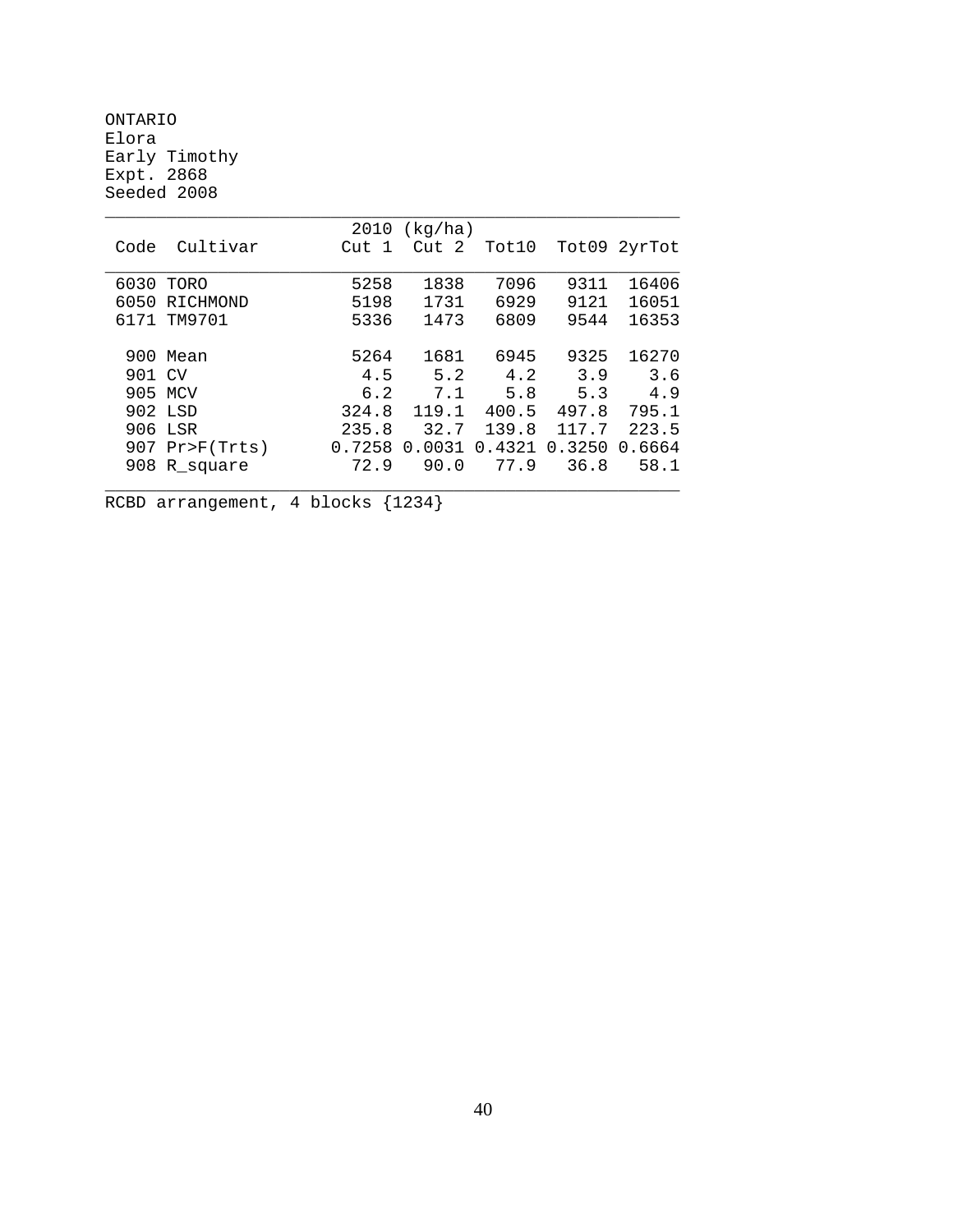ONTARIO New Liskeard Late Timothy Expt. 7001 Seeded 2007

|      |                 | 2010   | (kg/ha) |        |        |              |
|------|-----------------|--------|---------|--------|--------|--------------|
| Code | Cultivar        | Cut 1  | Tot10   | Tot09  |        | Tot08 3yrTot |
|      |                 |        |         |        |        |              |
| 6002 | CLIMAX          | 5831   | 5831    | 9093   | 11264  | 26188        |
| 6026 | ITASCA          | 5558   | 5558    | 8164   | 13498  | 27219        |
| 6166 | <b>BARFLEO</b>  | 5770   | 5770    | 9110   | 11868  | 26747        |
| 6167 | BOR 2005        | 5664   | 5664    | 8126   | 13137  | 26927        |
| 6168 | <b>BARPENTA</b> | 5988   | 5988    | 8291   | 10064  | 24342        |
| 6169 | KARA            | 5721   | 5721    | 7916   | 13067  | 26703        |
|      |                 |        |         |        |        |              |
| 900  | Mean            | 5755   | 5755    | 8450   | 12150  | 26355        |
| 901  | CV              | 9.9    | 9.9     | 5.0    | 8.2    | 4.3          |
| 905  | MCV             | 12.2   | 12.2    | 6.2    | 10.2   | 5.3          |
| 902  | LSD             | 704.8  | 704.8   | 527.7  | 1240.9 | 1390.9       |
| 906  | LSR             | 164.0  | 164.0   | 44.2   | 36.1   | 48.3         |
| 907  | $Pr$ $F(Trts)$  | 0.9225 | 0.9225  | 0.0033 | 0.0015 | 0.0284       |
| 908  | R_square        | 20.3   | 20.3    | 69.4   | 71.4   | 57.0         |
|      |                 |        |         |        |        |              |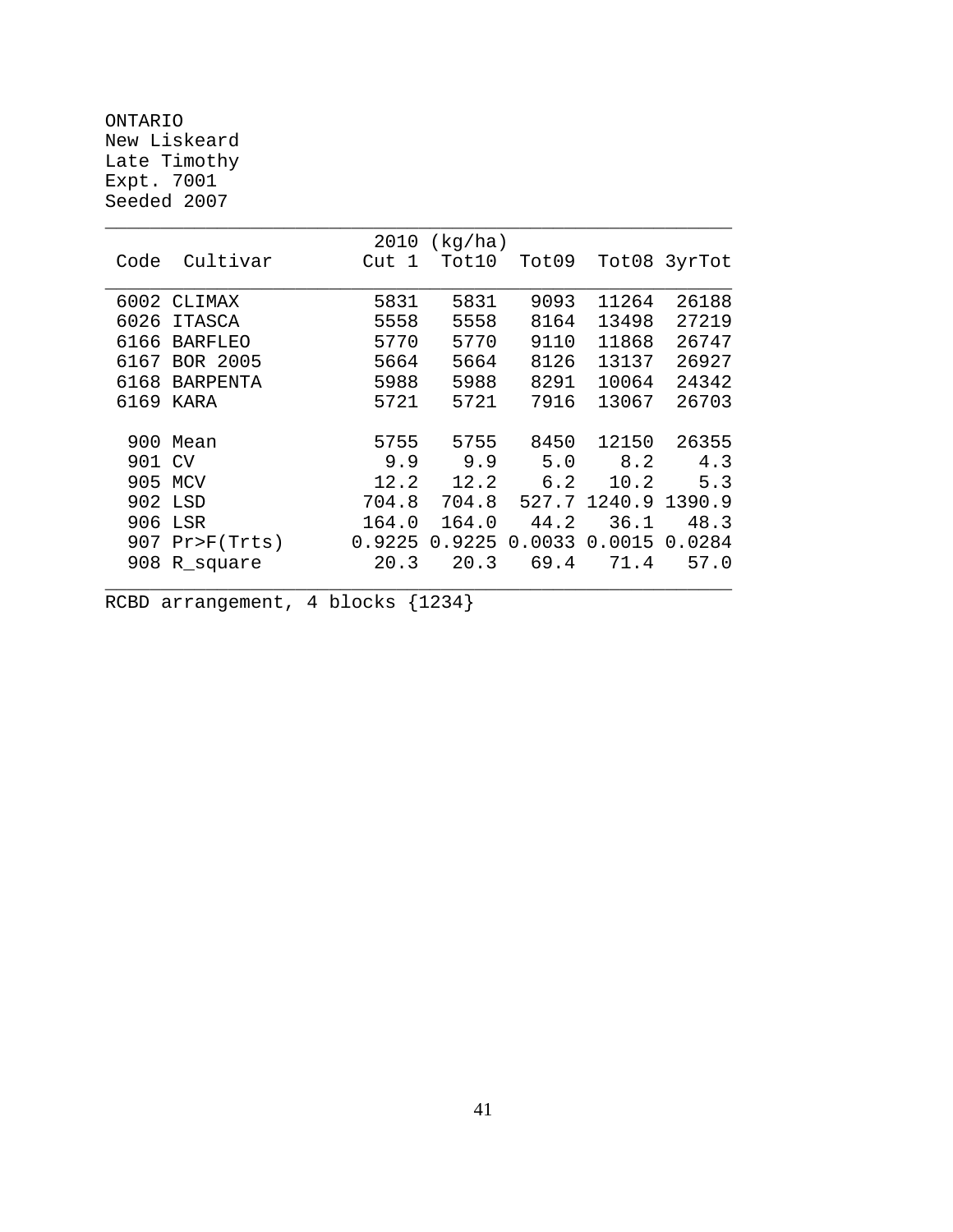ONTARIO Elora Late Timothy Expt. 2869 Seeded 2008

|        |                | 2010  | (kg/ha)              |           |                    |               |
|--------|----------------|-------|----------------------|-----------|--------------------|---------------|
| Code   | Cultivar       | Cut 1 | Cut 2                | Tot10     |                    | Tot09 2yrTot  |
|        |                |       |                      |           |                    |               |
|        | 6002 CLIMAX    | 5128  | 2284                 | 7412      | 10194              | 17606         |
| 6026   | ITASCA         | 5925  | 2674                 | 8599      | 11222              | 19821         |
| 6066   | NORMAX         | 5479  | 3079                 | 8558      | 10992              | 19550         |
| 6081   | MARIPOSA       | 6056  | 2351                 | 8407      | 11405              | 19812         |
| 6086   | ALEXANDER      | 5032  | 2803                 | 7835      | 10048              | 17883         |
| 6095   | ARGUS          | 5454  | 2548                 |           | 8002 9663          | 17665         |
|        | 6136 EXPRESS   | 5937  | 3015                 | 8952      | 11160              | 20112         |
| 6138   | AURORA         | 5702  | 2582                 | 8283      | 10281              | 18564         |
| 6161   | TREASURE       | 5699  | 2580                 | 8279      | 11687              | 19966         |
|        | 6170 CREST     | 5462  | 2994                 | 8456      | 11193              | 19649         |
|        |                |       |                      |           |                    |               |
|        | 900 Mean       | 5587  |                      | 2691 8278 | 10785              | 19063         |
| 901 CV |                | 7.1   |                      | 10.5 7.0  | 5.5                | 5.8           |
|        | 905 MCV        | 8.5   | 12.6                 | 8.4       | 6.7                | 7.0           |
|        | 902 LSD        | 477.3 | 339.6                |           | 698.9 717.9 1338.0 |               |
|        | 906 LSR        | 46.6  |                      | 42.7 45.4 | 35.5               | 53.4          |
|        | 907 Pr>F(Trts) |       | 0.0140 0.0032 0.0498 |           |                    | 0.0004 0.0070 |
|        | 908 R_square   | 55.9  | 69.5                 | 57.5      | 66.2               | 58.3          |
|        |                |       |                      |           |                    |               |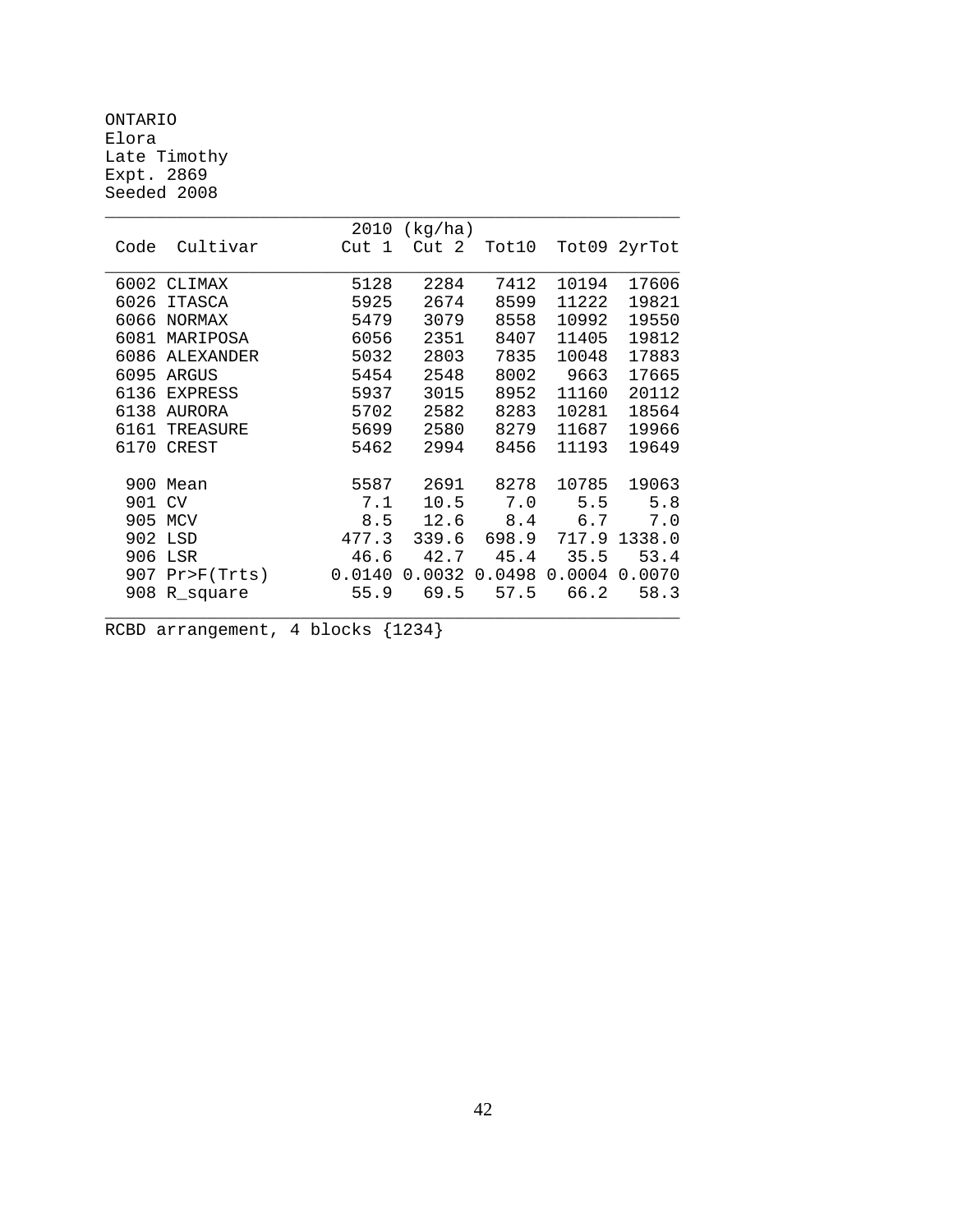ONTARIO New Liskeard Timothy Expt. 8006 Seeded 2008

|      |               | 2010             | (kg/ha)           |       |              |
|------|---------------|------------------|-------------------|-------|--------------|
| Code | Cultivar      | Cut <sub>1</sub> | Tot10             |       | Tot09 2yrTot |
|      |               |                  |                   |       |              |
|      | 6002 CLIMAX   | 5087             | 5087              | 9857  | 14943        |
| 6026 | <b>ITASCA</b> | 5313             | 5313              | 10844 | 16157        |
| 6066 | <b>NORMAX</b> | 5148             | 5148              | 11373 | 16521        |
| 6081 | MARIPOSA      | 5413             | 5413              | 10641 | 16054        |
| 6086 | ALEXANDER     | 4981             | 4981              | 10250 | 15231        |
| 6095 | ARGUS         | 5439             | 5439              | 11176 | 16615        |
|      | 6136 EXPRESS  | 4838             | 4838              | 10211 | 15050        |
| 6138 | <b>AURORA</b> | 4937             | 4937              | 10207 | 15144        |
| 6161 | TREASURE      | 5323             | 5323              | 10666 | 15989        |
| 6170 | <b>CREST</b>  | 4762             | 4762              | 10697 | 15459        |
| 900  | Mean          | 5124             | 5124              | 10592 | 15716        |
| 901  | CV            | 5.9              | 5.9               | 6.3   | 5.1          |
| 905  | MCV           | 7.1              | 7.1               | 7.6   | 6.2          |
| 902  | LSD           | 361.6            | 361.6             | 803.8 | 966.8        |
| 906  | LSR           | 53.4             | 53.4              | 53.0  | 57.8         |
| 907  | Pr>F(Trts)    | 0.0261           | $0.0261$ $0.0822$ |       | 0.0366       |
| 908  | R_square      | 70.4             | 70.4              | 64.1  | 71.8         |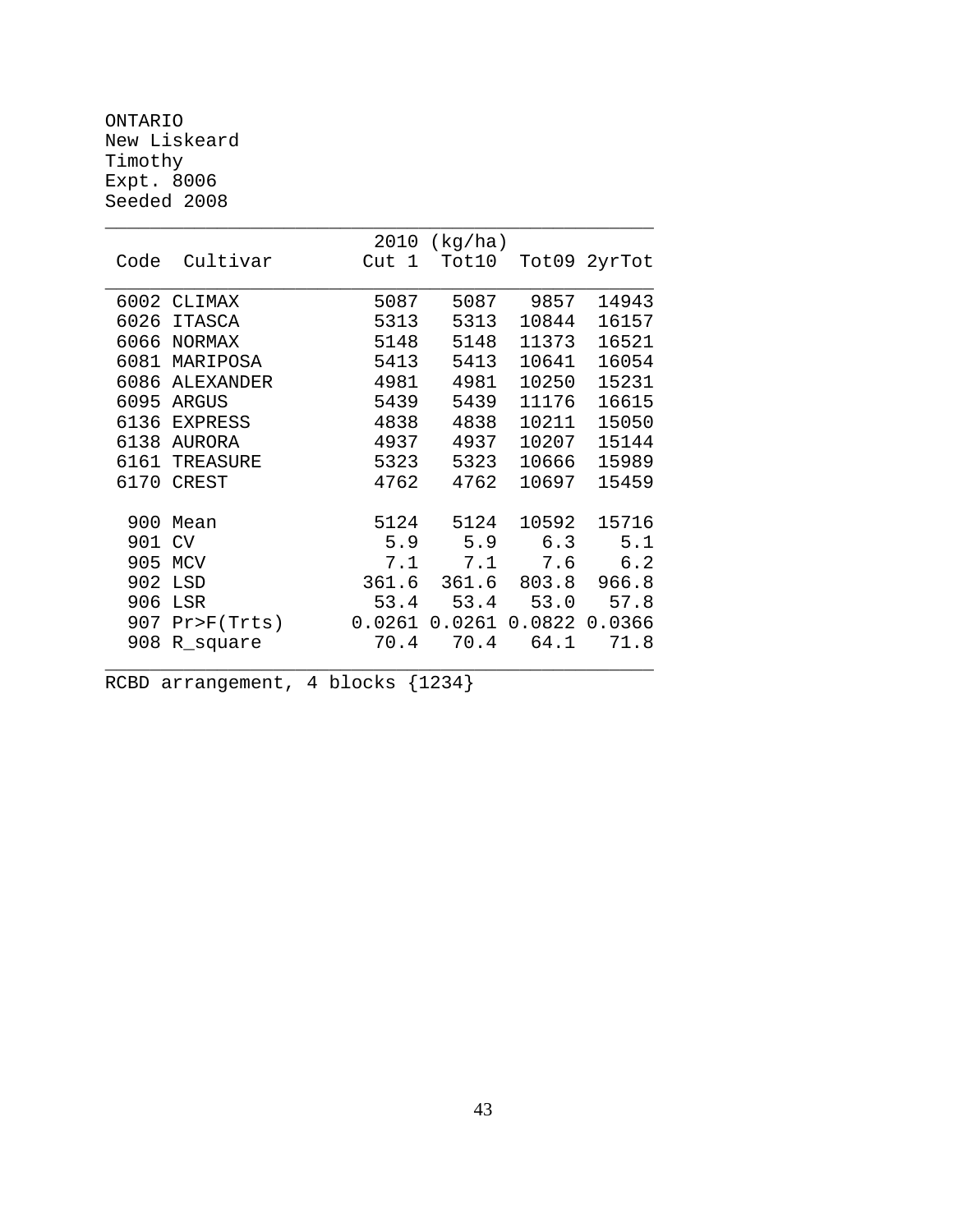ONTARIO Elora Late Timothy Trial Expt. 2873 Seeded 2009

|      |                  | 2010       | (kq/ha) |        |
|------|------------------|------------|---------|--------|
| Code | Cultivar         | Cut<br>- 1 | Cut 2   | Tot10  |
|      |                  |            |         |        |
|      | 6002 CLIMAX      | 5300       | 3037    | 8337   |
| 6026 | <b>ITASCA</b>    | 5901       | 3488    | 9389   |
| 6066 | <b>NORMAX</b>    | 5963       | 3670    | 9633   |
| 6086 | <b>ALEXANDER</b> | 5800       | 3350    | 9150   |
| 6136 | <b>EXPRESS</b>   | 5734       | 3357    | 9091   |
| 6138 | AURORA           | 6223       | 3487    | 9710   |
| 6161 | TREASURE         | 6406       | 1826    | 8233   |
| 6172 | ARIAKA           | 5393       | 1929    | 7322   |
|      |                  |            |         |        |
| 900  | Mean             | 5840       | 3018    | 8858   |
| 901  | CV               | 6.1        | 7.3     | 4.3    |
| 905  | <b>MCV</b>       | 8.8        | 10.5    | 6.2    |
| 902  | LSD              | 511.1      | 316.2   | 552.3  |
| 906  | LSR              | 46.2       | 17.2    | 23.1   |
| 907  | Pr>F(Trts)       | 0.0257     | 0.0000  | 0.0000 |
| 908  | R_square         | 77.2       | 94.3    | 89.3   |
|      |                  |            |         |        |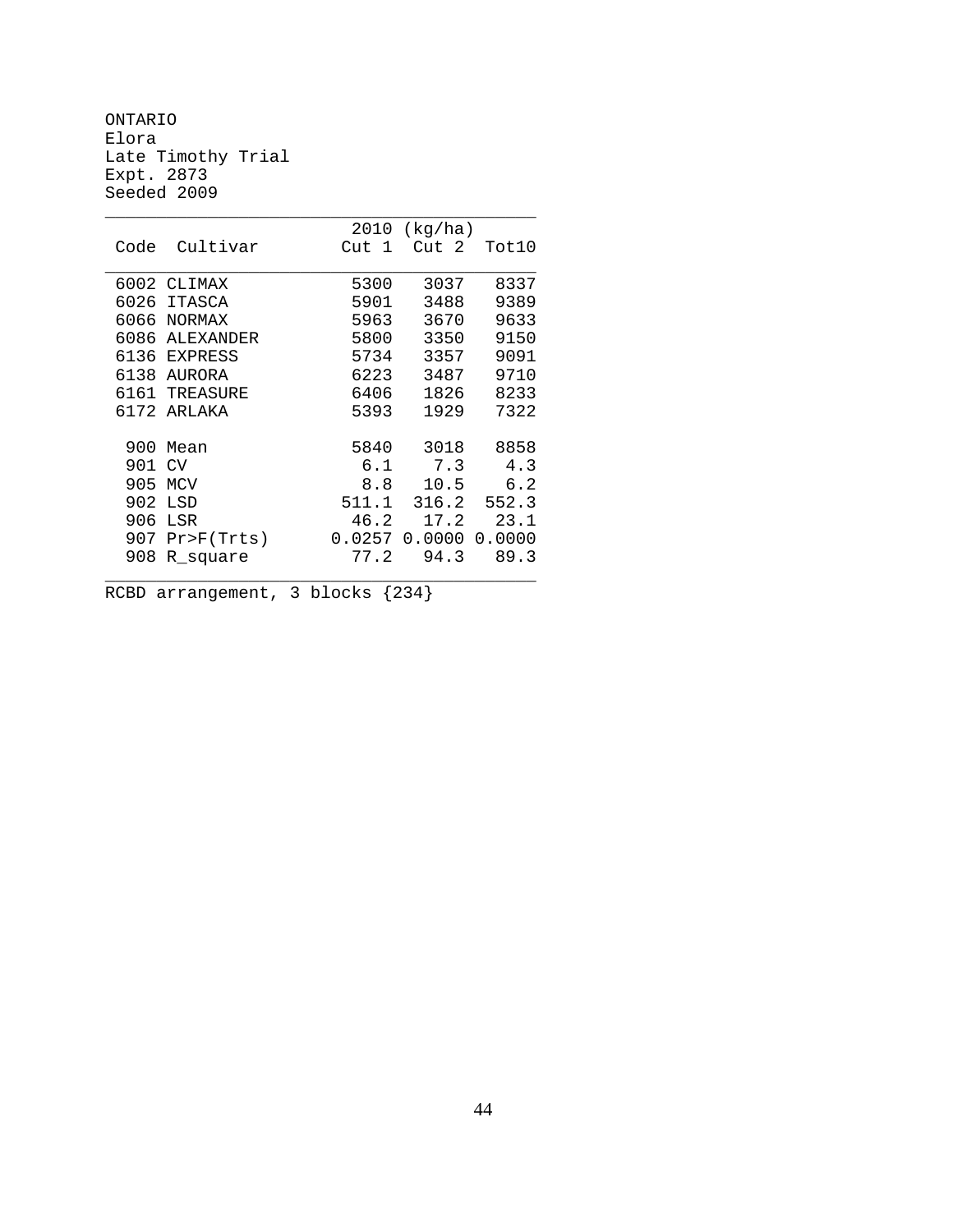ONTARIO New Liskeard Late Timothy Expt. 9003 Seeded 2009

|      |               | 2010   | (kq/ha) |        |
|------|---------------|--------|---------|--------|
| Code | Cultivar      | Cut 1  | Cut 2   | Tot10  |
|      |               |        |         |        |
|      | 6002 CLIMAX   | 7770   | 1656    | 9426   |
| 6026 | ITASCA        | 7992   | 1939    | 9931   |
| 6066 | <b>NORMAX</b> | 8187   | 2325    | 10512  |
| 6086 | ALEXANDER     | 7614   | 2331    | 9945   |
|      | 6136 EXPRESS  | 7805   | 2410    | 10215  |
| 6138 | AURORA        | 7927   | 2396    | 10323  |
| 6161 | TREASURE      | 8074   | 2453    | 10527  |
| 6172 | ARIAKA        | 7828   | 1870    | 9698   |
|      |               |        |         |        |
| 900  | Mean          | 7900   | 2173    | 10072  |
| 901  | <b>CV</b>     | 7.6    | 11.5    | 7.3    |
| 905  | MCV           | 9.2    | 14.0    | 8.9    |
| 902  | LSD           | 726.1  | 303.2   | 899.3  |
| 906  | LSR           | 126.8  | 38.1    | 81.7   |
| 907  | Pr>F(Trts)    | 0.9055 | 0.0007  | 0.3834 |
| 908  | R_square      | 17.0   | 72.6    | 37.2   |
|      |               |        |         |        |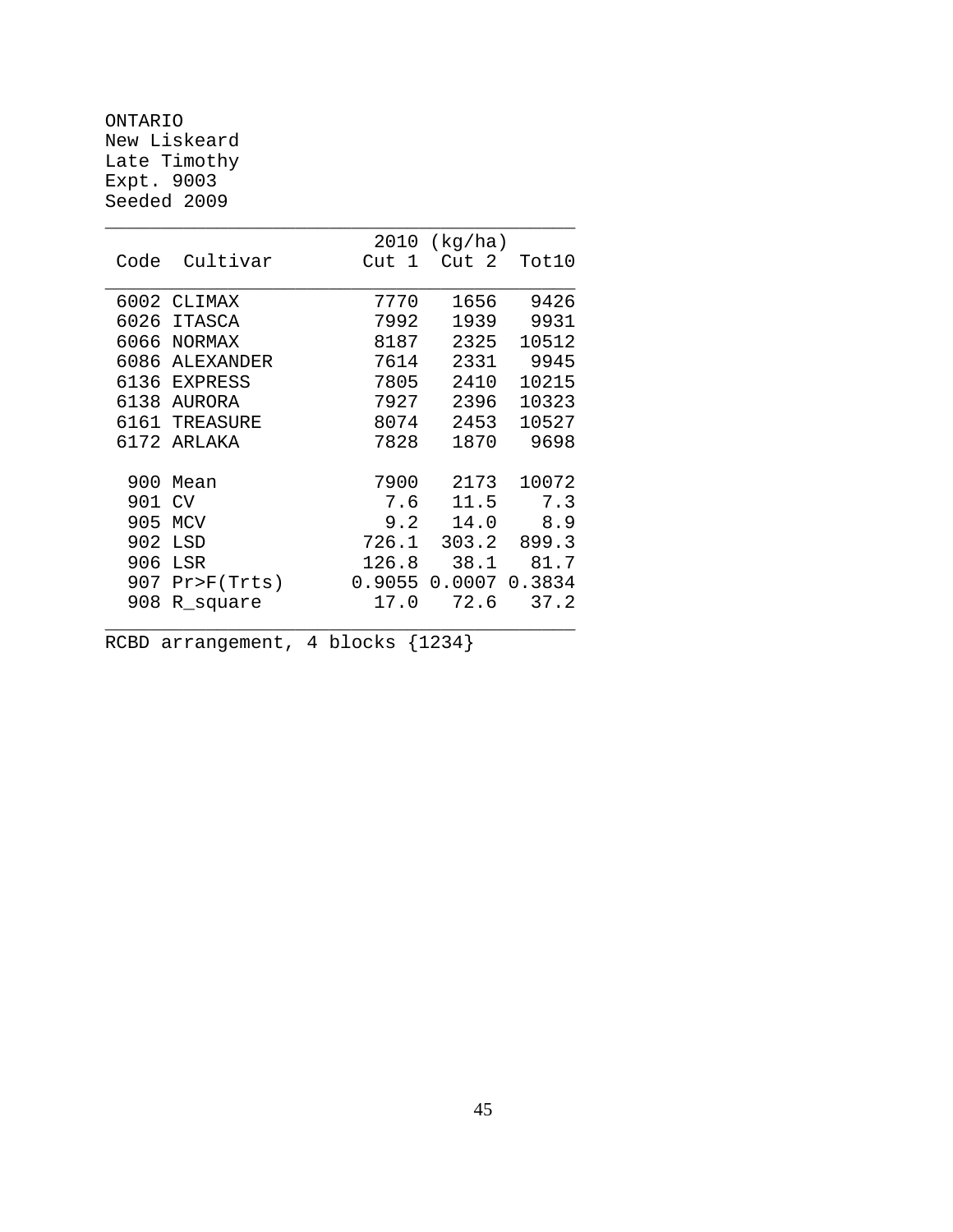Kemptville Timothy Registration A 2009 Harvested 2010

|           | Cut 1   | Cut 2   | Total   |
|-----------|---------|---------|---------|
| Variety   |         |         |         |
| Alexander | 5674.2  | 1806.0  | 7480.1  |
| Arlaka    | 4974.9  | 2176.4  | 7151.2  |
| Aurora    | 5561.9  | 2082.6  | 7644.5  |
| Climax    | 5609.9  | 1889.2  | 7499.2  |
| Express   | 5644.4  | 2680.3  | 8324.7  |
| Itasca    | 5355.2  | 1995.9  | 7351.1  |
| Normax    | 4639.4  | 1623.1  | 6262.6  |
| Treasure  | 6159.9  | 1440.7  | 7600.6  |
| Mean      | 5452.45 | 1961.76 | 7414.22 |
| CV        | 9.92    | 10.59   | 8.01    |
| LSD       | 795.6   | 305.42  | 873.94  |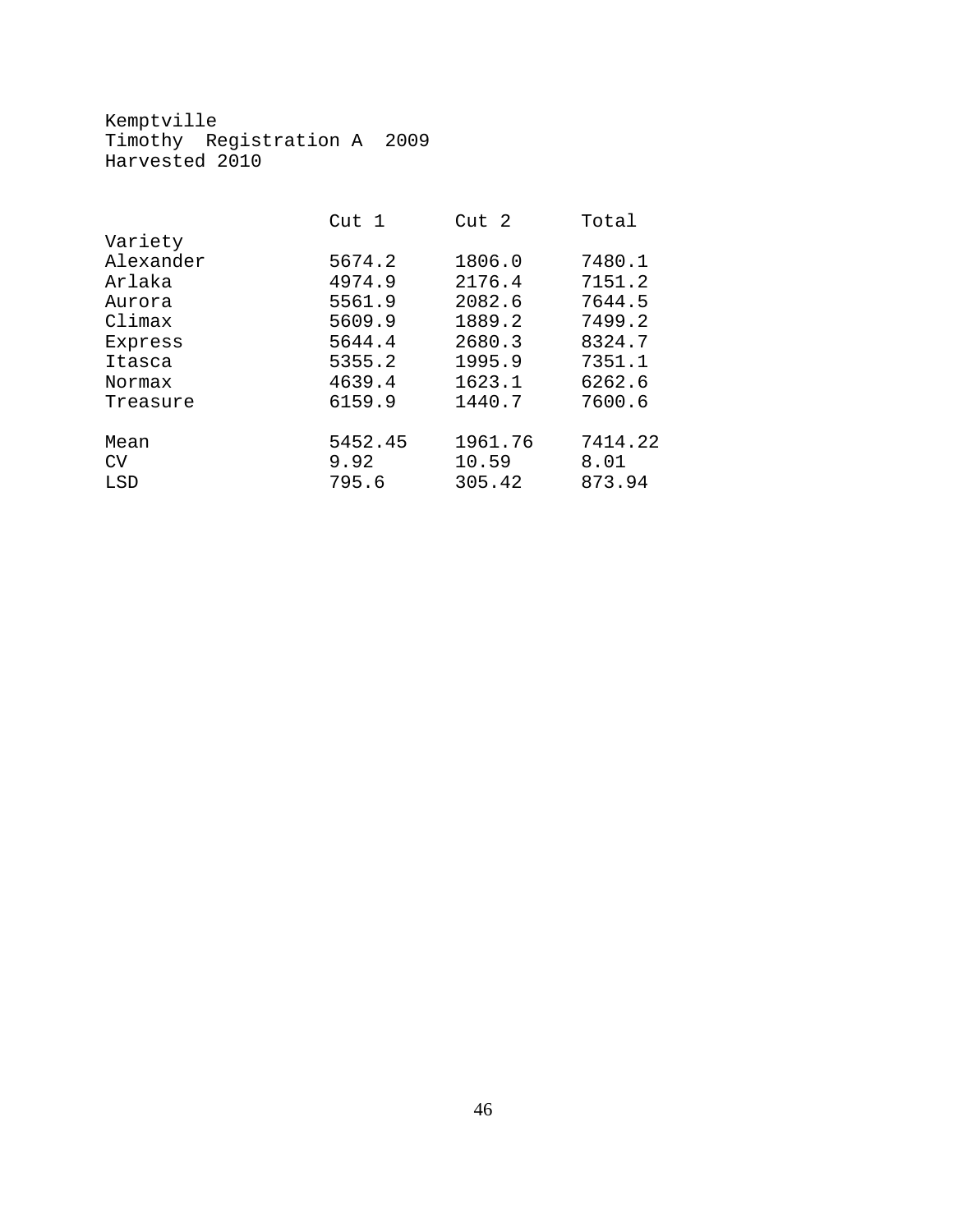ONTARIO New Liskeard Meadow Fescue Expt. 7002 Seeded 2007

|      |            | 2010             | (kq/ha) |        |               |              |
|------|------------|------------------|---------|--------|---------------|--------------|
| Code | Cultivar   | Cut <sub>1</sub> | Tot10   | Tot09  |               | Tot08 3yrTot |
|      |            |                  |         |        |               |              |
| 5033 | MIMER      | 3414             | 3414    | 6423   | 11087         | 20925        |
| 5034 | EPIC       | 3153             | 3153    | 6619   | 10336         | 20109        |
| 5038 | PARDEL     | 3439             | 3439    | 7029   | 10589         | 21058        |
|      |            |                  |         |        |               |              |
| 900  | Mean       | 3336             | 3336    | 6690   | 10671         | 20697        |
| 901  | CV         | 7.0              | 7.0     | 2.2    | 10.9          | 5.2          |
|      | 905 MCV    | 9.6              | 9.6     | 3.0    | 14.9          | 7.1          |
|      | 902 LSD    | 321.8            | 321.8   | 201.8  | 1592.2 1474.7 |              |
| 906  | LSR        | 112.6            | 112.6   | 33.3   | 212.1         | 155.4        |
| 907  | Pr>F(Trts) | 0.2400           | 0.2400  | 0.0036 | 0.6696        | 0.4515       |
| 908  | R square   | 44.7             | 44.7    | 96.0   | 44.5          | 63.7         |
|      |            |                  |         |        |               |              |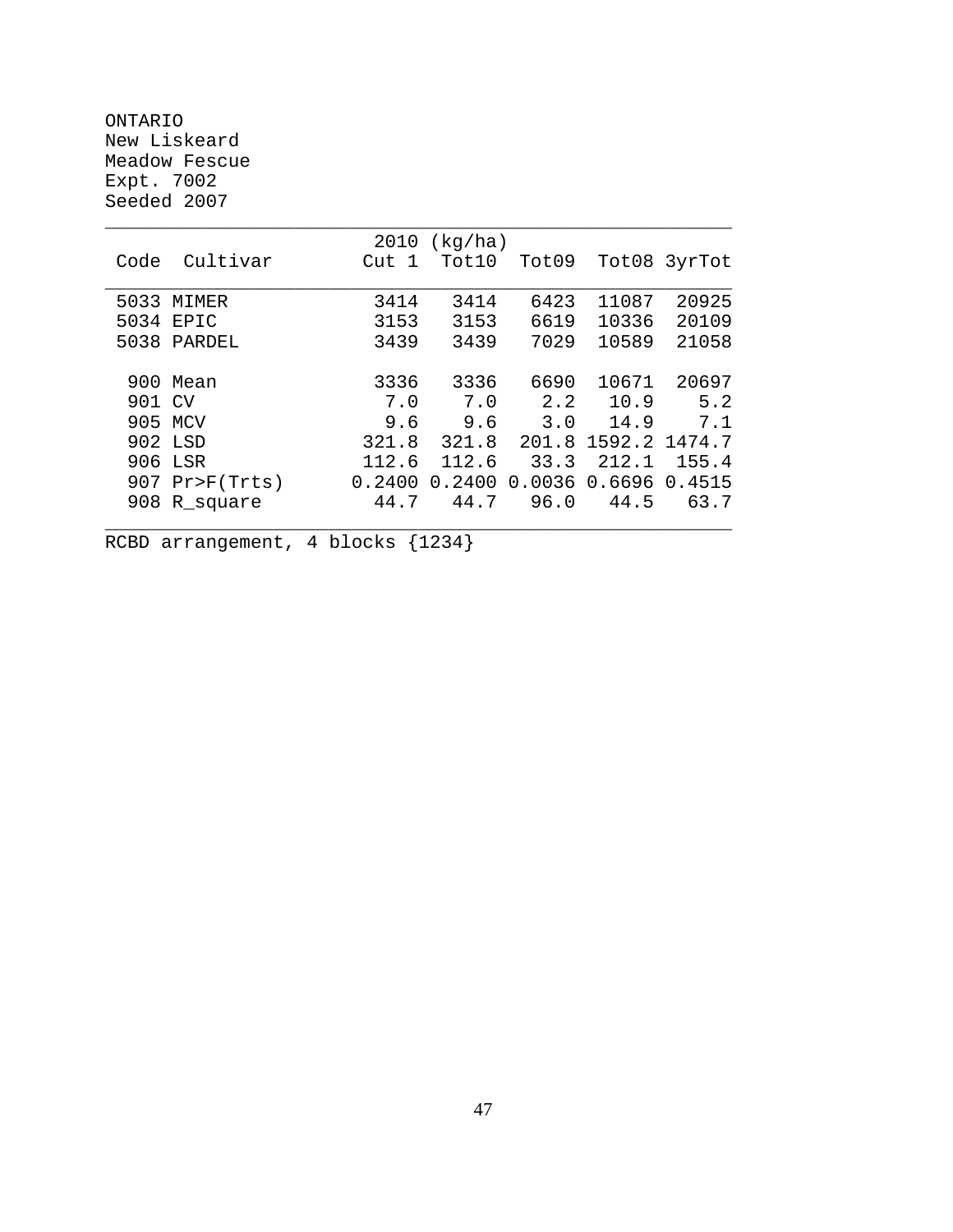| Ontario<br>Thunder Bay<br>Meadow Fescue<br>Seeded 2007 |        |        |        |
|--------------------------------------------------------|--------|--------|--------|
| Variety                                                | Cut 1  | Cut 2  | Total  |
| MIMER                                                  | 4068   | 911    | 4979   |
| EPIC                                                   | 4144   | 1142   | 5286   |
| PARDEL                                                 | 4000   | 1255   | 5255   |
| Mean                                                   | 4071   | 1103   | 5173   |
| $C.V.$ $($ $)$                                         | 11     | 20     | 7      |
| PR > F                                                 | 0.8998 | 0.1607 | 0.4786 |
| LSD(0.05)                                              | 755    | ΝS     | ΝS     |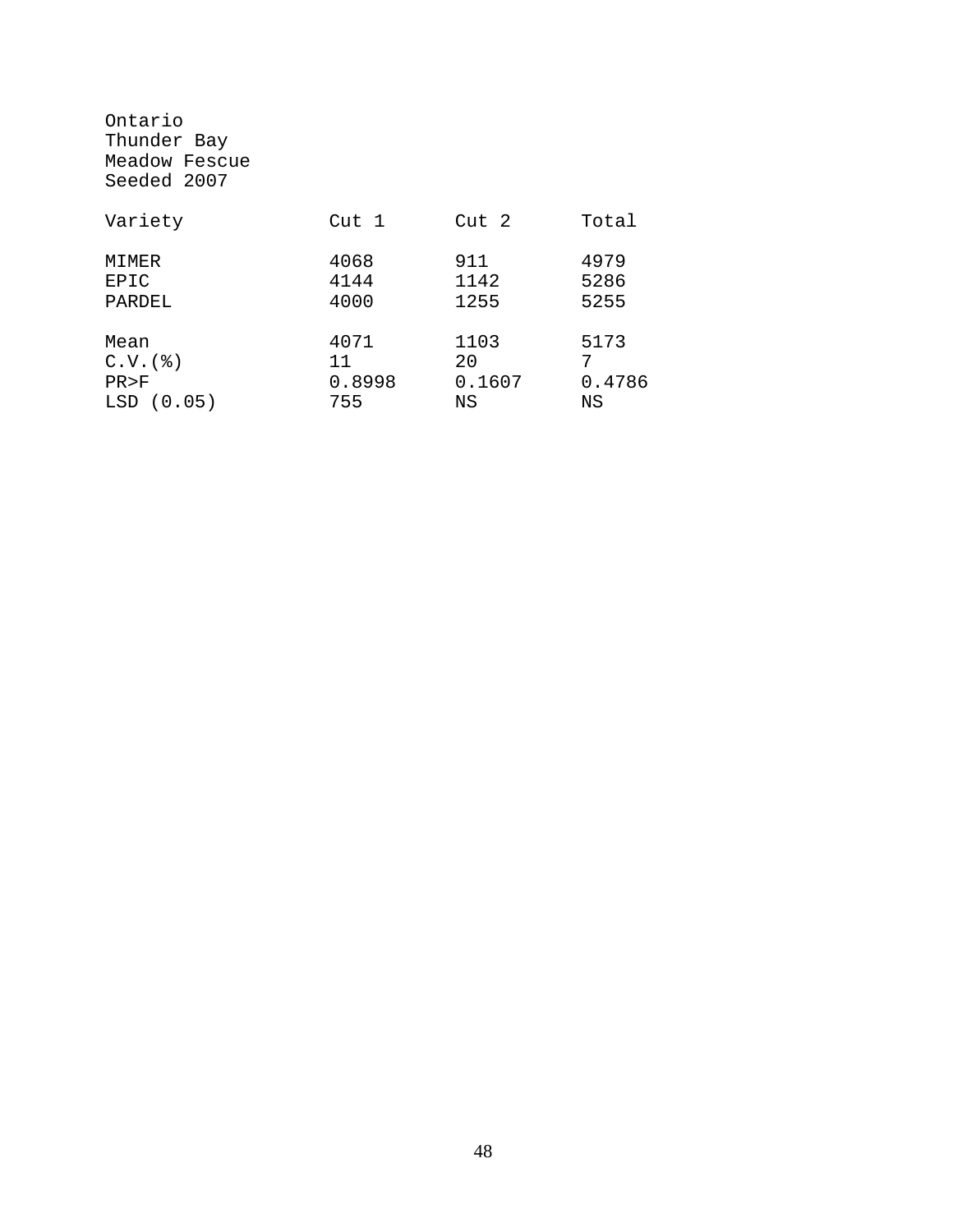Heading Notes Elora,2010 Stage R2( spikelets emerged but not peduncle)

| Bromegrass         | Code | Heading              |
|--------------------|------|----------------------|
|                    |      | Date                 |
| Peak               | 2060 | May 28               |
| Fleet              | 2057 | May 20               |
| Bravo              | 2039 | May 28               |
| Paddock            | 2054 | May 20               |
| BR06               | 2067 | May 28               |
| Orchardgrass       |      |                      |
| OG06               | 3114 | June 3               |
| $ORG - 08 - 02$    | 3115 | June 7               |
| Haymaster          | 3117 | May 25               |
| OKAY               | 3079 | May 24               |
| Profit             | 3113 | May 25               |
| OG0001             | 3111 | May 24               |
| QS23               | 3112 | May 25               |
| Haymate            | 3086 | May 25               |
| Dividend VL        | 3096 | June 6               |
| OG01               | 3110 | May 28               |
|                    |      |                      |
| Meadow Fescue      |      |                      |
| Mimer              | 5033 | May 25               |
| Epic               | 5034 | May 24               |
| Pradel             | 5038 | May 25               |
| Tall Fescue        |      |                      |
| Courtenay          | 5523 | June 3               |
| Kora               | 5041 | May 26               |
| $FTF - 08 - 01$    | 5042 | June 4               |
| Kokanee            | 5526 | June 7               |
| Barianne           | 5040 | June 3               |
| <b>TF0202</b>      | 5043 | May 28               |
| Late Timothy       |      |                      |
| Mariposa           | 6081 | May 28               |
| Alexander          | 6086 | June 7               |
| Crest              | 6170 | June 4               |
| Climax             | 6002 | June 8               |
| Treasure           | 6161 | May 28               |
| Express            | 6136 | June 7               |
| Normax             | 6066 | June 7               |
| Itasca             | 6026 | June 8               |
|                    | 6095 |                      |
| Argus              |      | June 7               |
| Aurora             | 6138 | June 1               |
| Arlaka             | 6172 | June 7               |
| Early Timothy      |      |                      |
| Richmond           | 6050 | May 28               |
| Toro               | 6030 | June 1               |
| TM9701             | 6171 | May 30               |
| Perennial Ryegrass |      |                      |
| Remington          | 8519 | June 8               |
| Barutti            | 8535 | May 28               |
|                    |      | Heading Notes Cont'd |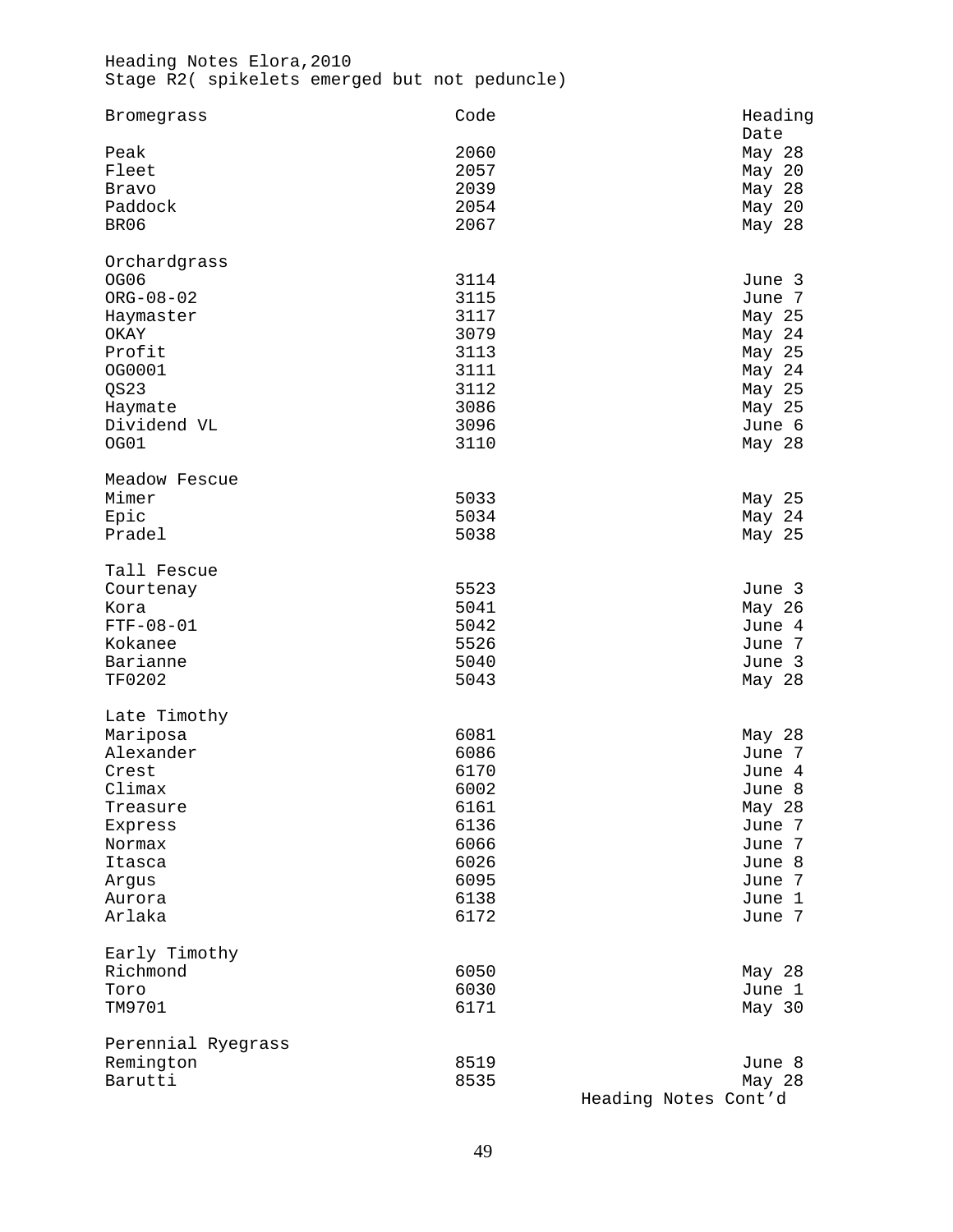| Perennial Ryegrass |      |         |
|--------------------|------|---------|
| $PSGG9-04$         | 8521 | May 28  |
| Tivoli             | 8514 | June 22 |
| Bastion            | 8525 | June 1  |
| Barnhem            | 8518 | June 22 |
| Garibaldi          | 8515 | June 8  |
| Citadel            | 8522 | June 8  |
| Spidola            | 8520 | June 8  |
| Condesa            | 8523 | June 22 |
| Kentaur            | 8533 | June 7  |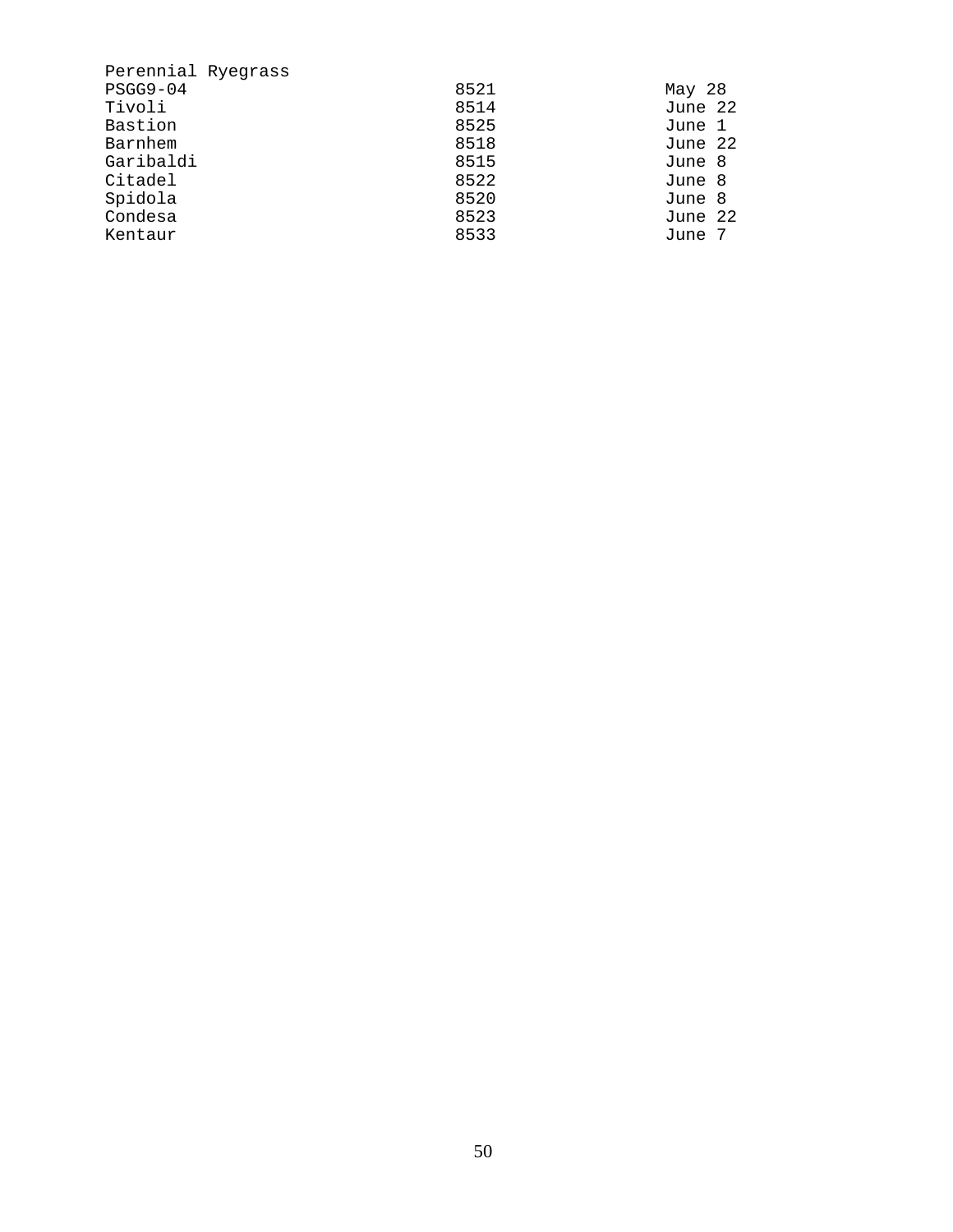|      |                 | Cutting Management<br>Three harvest<br>Four harvest |         |       |      |
|------|-----------------|-----------------------------------------------------|---------|-------|------|
| Code | Variety         | Cut1                                                | Cut2    | Cut1  | Cut2 |
|      |                 |                                                     |         |       |      |
| 1325 | MAGNUM IV       | 2.9                                                 | 4.1     | 2.0   | 2.3  |
| 1409 | AFFINITY+Z      | 3.0                                                 | 4.5     | 1.7   | 1.9  |
| 1432 | OAC SUPERIOR    | 2.9                                                 | 4.3     | 1.9   | 2.3  |
| 1481 | APPROVED        | 2.6                                                 | 3.9     | 2.0   | 3.0  |
| 1482 | WINTERGOLD      | 2.8                                                 | 4.1     | 1.9   | 2.8  |
| 1498 | 134             | 3.1                                                 | 3.8     | 2.1   | 2.7  |
| 1521 | MAGNUM_3801     | 3.4                                                 | 4.5     | 1.8   | 2.4  |
| 1525 | FORECAST_100    | 3.6                                                 | 4.3     | $1.7$ | 2.5  |
| 1537 | VALIANT         | 2.9                                                 | 4.5     | 1.5   | 2.7  |
| 1598 | 54H11           | 3.5                                                 | 4.2     | 2.4   | 2.8  |
| 1599 | WL319HQ         | 2.6                                                 | 4.9     | 1.6   | 2.2  |
| 1600 | SATELLITE       | 3.2                                                 | 4.3     | 1.7   | 1.9  |
| 1603 | WL357HQ         | 3.3                                                 | 5.2     | 2.4   | 2.5  |
| 1614 | 94023           | 3.4                                                 | 4.1     | 2.6   | 1.9  |
| 1617 | WL348AP         | 2.9                                                 | 4.0     | 2.5   | 2.6  |
| 1618 | WL345LH         | 2.7                                                 | 4.4     | 1.3   | 2.0  |
| 1619 | <b>EVERMORE</b> | 2.9                                                 | 4.0     | 1.0   | 2.5  |
| 1624 | LEXUS           | 3.6                                                 | 5.3     | 1.8   | 2.4  |
| 1630 | FSG400LH        | $3.0$                                               | $4.0\,$ | 1.8   | 2.0  |
| 1636 | <b>RADAR</b>    | 3.6                                                 | 4.8     | 2.6   | 3.3  |
| 1637 | 53H92           | 3.0                                                 | 4.2     | 2.3   | 2.7  |
| 1646 | WL343HQ         | 3.1                                                 | 4.5     | 2.2   | 2.8  |
| 1649 | STELLAR FG      | 2.9                                                 | 4.6     | 2.2   | 2.9  |
| 1652 | 55V48           | 3.5                                                 | 5.3     | 2.3   | 3.1  |
| 1659 | 4A421           | 3.1                                                 | 4.9     | 2.0   | 2.5  |
| 1664 | SUPER NOVA      | 2.7                                                 | 3.4     | 1.8   | 2.2  |
| 1667 | 54032           | 3.0                                                 | 4.5     | 2.1   | 2.9  |
| 1675 | CW_02013        | 3.1                                                 | 5.5     | 2.5   | 2.7  |
| 1676 | QS44031         | 2.9                                                 | 5.1     | 2.0   | 3.0  |
| 1677 | QS4010          | 2.8                                                 | 4.6     | 1.5   | 2.2  |
| 1678 | SURVIVOR        | 2.8                                                 | 4.5     | 2.3   | 1.9  |
| 1680 | RESPONSE_WT     | 3.0                                                 | 4.2     | 1.8   | 2.3  |
|      | Mean            | 3.0                                                 | 4.5     | 2.0   | 2.5  |
|      | se              | 0.30                                                | 0.24    | 0.27  | 0.34 |

Maturity (Mean stage by weight)

Maturity: The greater the MSW value, the later the maturity.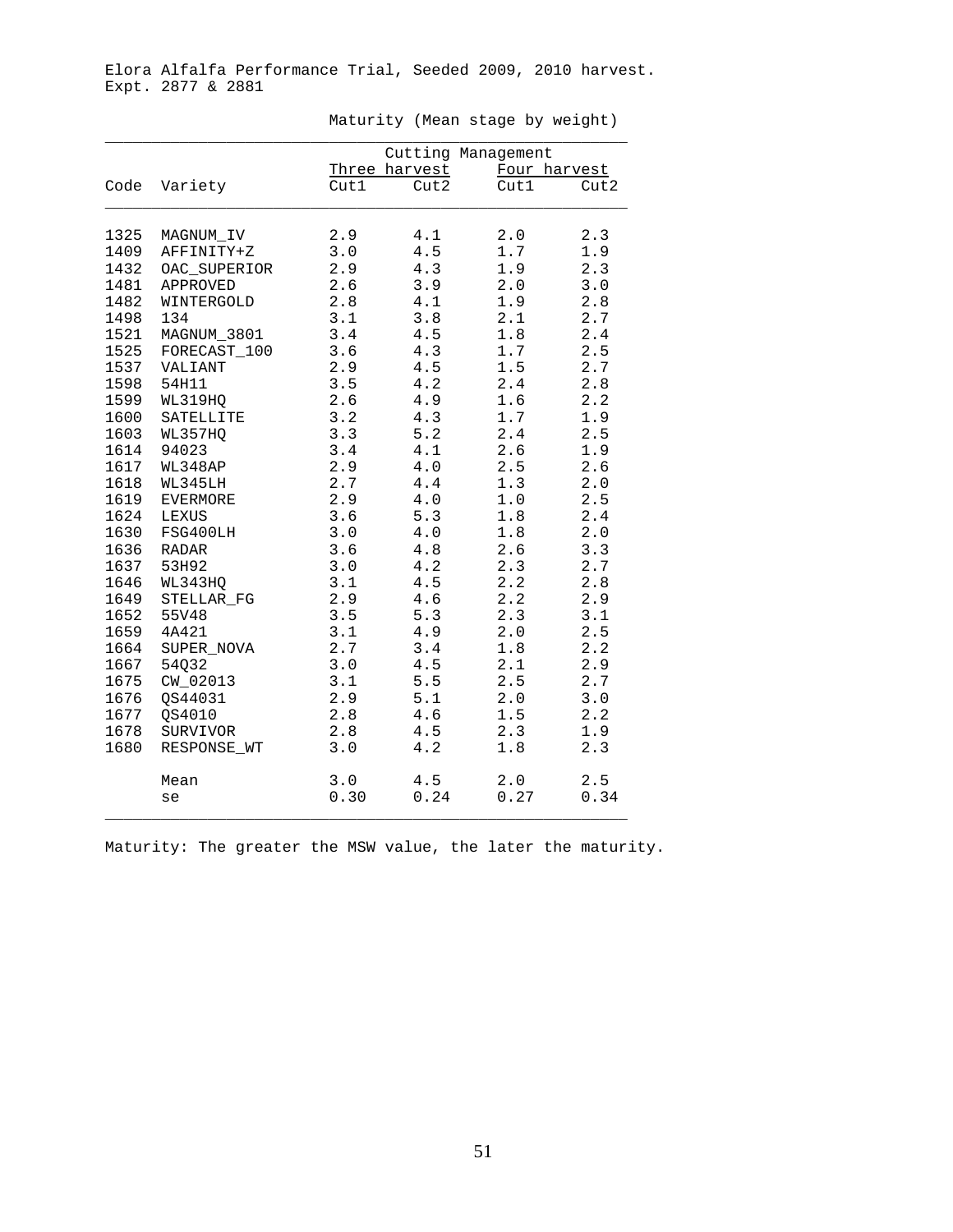|  | Acid Detergent Fraction (ADF) |  |  |
|--|-------------------------------|--|--|
|--|-------------------------------|--|--|

|              |                 |              |               | Cutting Management |              |
|--------------|-----------------|--------------|---------------|--------------------|--------------|
|              |                 |              | Three harvest |                    | Four harvest |
| Code         | Variety         | Cut1         | Cut2          | Cut1               | Cut2         |
| 1325         | MAGNUM IV       | 29.6         | 30.0          | 29.8               | 27.1         |
| 1409         | AFFINITY+Z      | 28.6         | 28.3          | 29.5               | 27.1         |
| 1432         | OAC_SUPERIOR    | 29.1         | 30.6          | 28.3               | 27.6         |
| 1481         | APPROVED        | 29.4         | 29.3          | 29.3               | 27.9         |
| 1482         | WINTERGOLD      | 29.2         | 29.7          | 28.3               | 26.3         |
| 1498         | 134             | 29.2         | 31.3          | 28.9               | 26.7         |
| 1521         | MAGNUM_3801     | 30.8         | 32.1          | 29.7               | 28.0         |
| 1525         | FORECAST_100    | 27.9         | 30.6          | 29.8               | 28.8         |
| 1537         | VALIANT         | 29.1         | 30.2          | 28.4               | 27.7         |
| 1598         | 54H11           | 29.9         | 28.6          | 28.7               | 27.1         |
| 1599         | WL319HQ         | 28.9         | 30.4          | 28.4               | 26.3         |
| 1600         | SATELLITE       | 31.4         | 31.9          | 29.4               | 25.9         |
| 1603         | WL357HQ         | 29.1         | 31.0          | 29.4               | 28.7         |
| 1614         | 94023           | 29.1         | 30.8          | 28.6               | 26.6         |
| 1617         | WL348AP         | 31.3         | 31.3          | 29.7               | 27.4         |
| 1618         | WL345LH         | 29.3         | 30.6          | 28.8               | 27.3         |
| 1619         | <b>EVERMORE</b> | 29.3         | 29.1          | 29.4               | 27.5         |
| 1624         | LEXUS           | 28.5         | 32.2          | 29.2               | 28.1         |
| 1630         | FSG400LH        | 27.6         | 29.8          | 28.9               | 28.1         |
| 1636         | <b>RADAR</b>    | 27.6         | 29.7          | 29.6               | 27.0         |
| 1637         | 53H92           | 28.5         | 29.2          | 28.5               | 25.9         |
| 1646         | WL343HQ         | 28.0         | 29.8          | 27.9               | 28.2         |
| 1649         | STELLAR FG      | 30.9         | 30.5          | 31.6               | 28.0         |
| 1652<br>1659 | 55V48<br>4A421  | 29.5<br>29.5 | 30.2<br>30.9  | 29.5<br>28.6       | 28.4         |
| 1664         | SUPER NOVA      | 27.9         | 29.7          | 29.1               | 28.3<br>27.7 |
| 1667         | 54032           | 29.0         | 28.8          | 29.1               | 26.8         |
| 1675         | CW_02013        | 29.6         | 29.8          | 27.4               | 27.2         |
| 1676         | QS44031         | 28.6         | 30.3          | 28.4               | 27.5         |
| 1677         | QS4010          | 28.3         | 28.8          | 28.0               | 26.6         |
| 1678         | SURVIVOR        | 29.2         | 30.3          | 28.1               | 27.7         |
| 1680         | RESPONSE WT     | 29.6         | 29.0          | 28.9               | 27.9         |
|              | Mean            | 29.2         | 30.1          | 29.0               | 27.4         |
|              | se              | 0.80         | 1.06          | 0.58               | 0.58         |

ADF: The lower the ADF value, the greater the digestibility.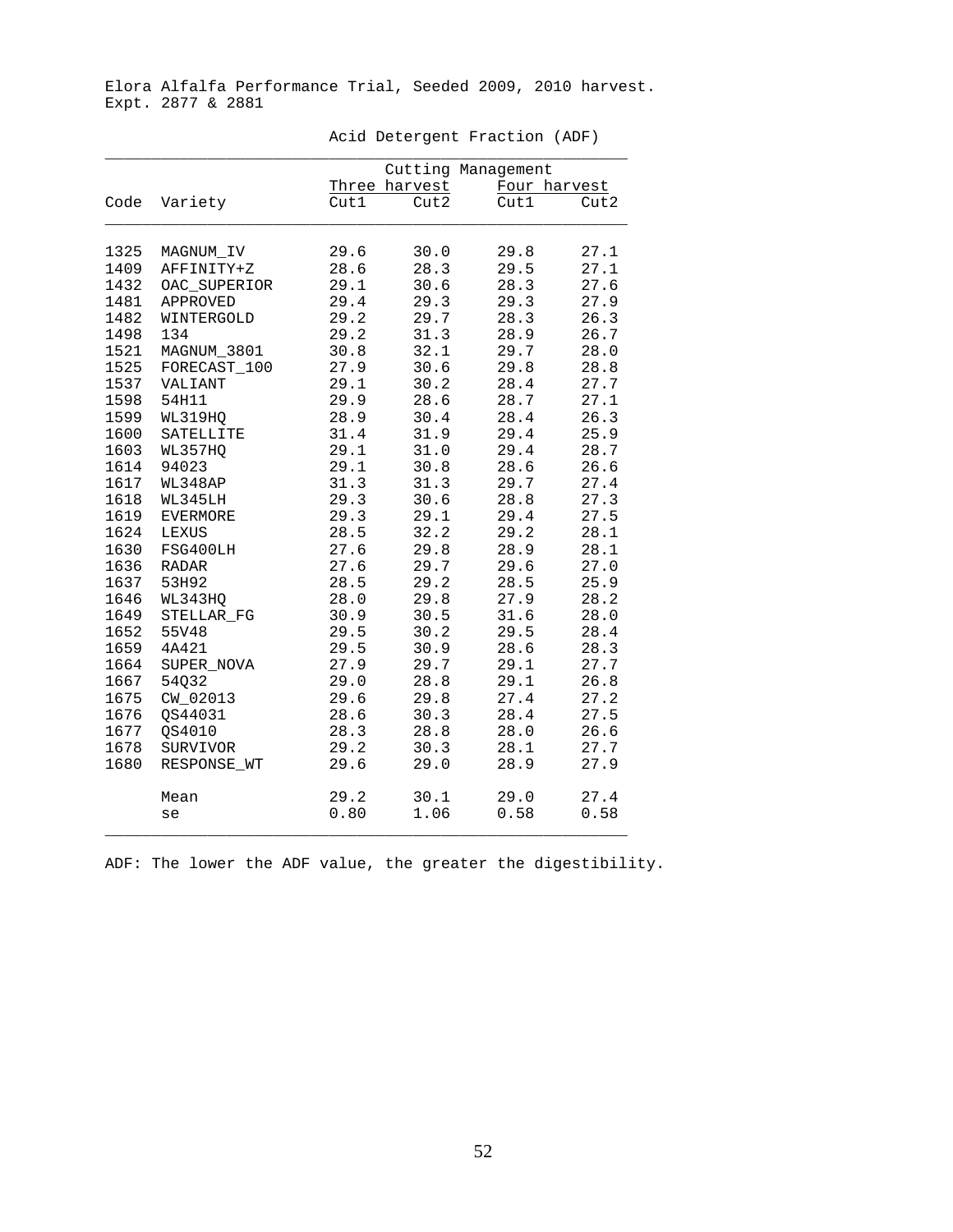|      |                 |      |               | Cutting Management |              |
|------|-----------------|------|---------------|--------------------|--------------|
|      |                 |      | Three harvest |                    | Four harvest |
| Code | Variety         | Cut1 | Cut2          | Cut1               | Cut2         |
| 1325 | MAGNUM IV       | 42.4 | 42.7          | 41.5               | 41.1         |
| 1409 | AFFINITY+Z      | 40.0 | 39.4          | 40.9               | 39.0         |
| 1432 | OAC SUPERIOR    | 40.5 | 42.7          | 39.4               | 39.3         |
| 1481 | APPROVED        | 41.6 | 41.8          | 38.5               | 40.0         |
| 1482 | WINTERGOLD      | 42.6 | 41.1          | 37.7               | 38.0         |
| 1498 | 134             | 41.4 | 44.3          | 39.4               | 39.2         |
| 1521 | MAGNUM_3801     | 42.0 | 44.9          | 40.9               | 41.5         |
| 1525 | FORECAST_100    | 40.6 | 42.3          | 40.1               | 40.2         |
| 1537 | VALIANT         | 39.8 | 41.8          | 38.8               | 39.3         |
| 1598 | 54H11           | 43.1 | 40.5          | 38.8               | 38.7         |
| 1599 | WL319HQ         | 41.9 | 41.8          | 38.8               | 38.5         |
| 1600 | SATELLITE       | 42.5 | 44.6          | 39.5               | 38.9         |
| 1603 | WL357HQ         | 41.2 | 44.2          | 40.2               | 40.4         |
| 1614 | 94023           | 41.4 | 43.8          | 40.0               | 39.7         |
| 1617 | WL348AP         | 41.9 | 43.5          | 40.6               | 39.2         |
| 1618 | WL345LH         | 40.7 | 42.7          | 38.4               | 38.6         |
| 1619 | <b>EVERMORE</b> | 41.0 | 42.4          | 38.9               | 39.1         |
| 1624 | LEXUS           | 41.9 | 43.7          | 41.5               | 40.1         |
| 1630 | FSG400LH        | 40.7 | 39.8          | 40.7               | 40.3         |
| 1636 | <b>RADAR</b>    | 38.8 | 40.3          | 40.2               | 39.2         |
| 1637 | 53H92           | 40.4 | 39.7          | 38.3               | 38.1         |
| 1646 | WL343HQ         | 41.4 | 41.9          | 38.5               | 40.1         |
| 1649 | STELLAR FG      | 42.3 | 40.3          | 41.9               | 39.4         |
| 1652 | 55V48           | 41.6 | 40.9          | 38.8               | 39.6         |
| 1659 | 4A421           | 42.8 | 41.8          | 39.0               | 42.5         |
| 1664 | SUPER NOVA      | 42.0 | 42.8          | 39.9               | 38.9         |
| 1667 | 54032           | 39.7 | 39.8          | 39.0               | 38.1         |
| 1675 | CW_02013        | 41.9 | 41.4          | 38.3               | 39.1         |
| 1676 | OS44031         | 40.8 | 42.0          | 41.1               | 39.7         |
| 1677 | OS4010          | 39.0 | 40.7          | 38.9               | 38.6         |
| 1678 | SURVIVOR        | 40.5 | 43.9          | 37.4               | 40.6         |
| 1680 | RESPONSE_WT     | 43.0 | 39.9          | 39.9               | 39.9         |
|      | Mean            | 41.3 | 42.0          | 39.6               | 39.5         |
|      | se              | 1.19 | 1.45          | 1.13               | 1.00         |

Neutral Detergent Fraction (NDF)

NDF: The lower the NDF value, the higher the intake potential.